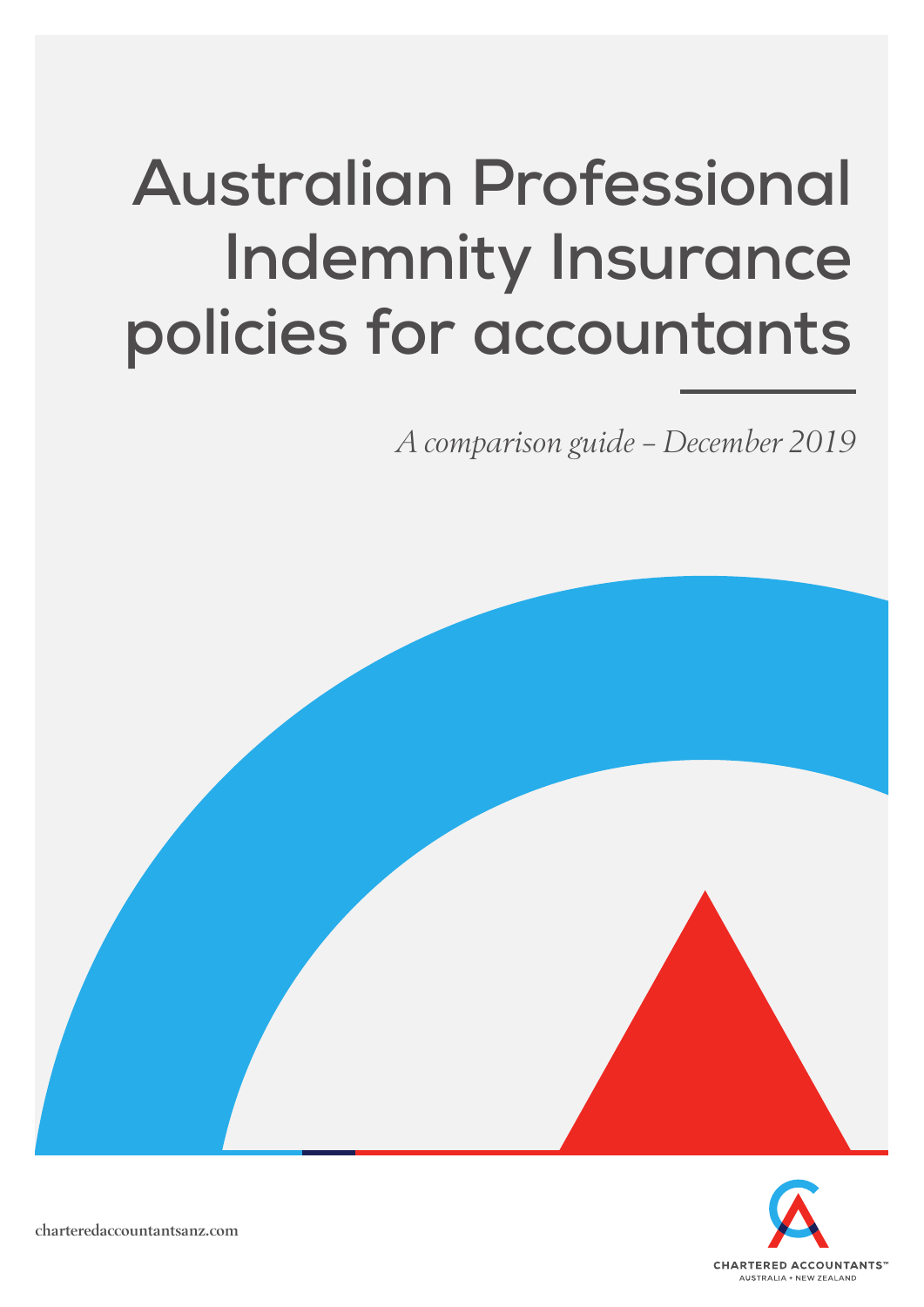Disclaimer

This Guide consists of information provided by various insurers. Any views and opinions expressed in this Guide do not represent the views and opinion of Chartered Accountants Australia and New Zealand ABN 50 084 642 571 (**CA ANZ**).

The information in this Guide is for general guidance only. It is not legal or professional advice and should not be taken as a substitute for legal or other professional advice. Users should not act or rely on any statement, view or opinion expressed in this Guide. Users should make and rely on their own inquiries in making any decisions or giving any advice. The insurers included in this Guide are listed solely for the information of CA ANZ members located in Australia and are not recommended or endorsed by CA ANZ. Members are free to select other insurers where they comply with CA ANZ's Regulation CR2A.

No warranty is given as to the correctness of the information contained in this Guide, or of its suitability for use by you. To the fullest extent permitted by law, CA ANZ is not liable for any statement or opinion, or for any error or omission contained in this Guide and disclaims all warranties with regard to the information contained in it, including, without limitation, all implied warranties of merchantability and fitness for a particular purpose. CA ANZ is not liable for any direct, indirect, special or consequential losses or damages of any kind, or loss of profit, loss or corruption of data, business interruption or indirect costs, arising out of or in connection with the use of this Guide or the information contained in it, whether such loss or damage arises in contract, negligence, tort, under statute, or otherwise.

This Guide was created in January 2020. Information contained in this Guide and laws, practices and regulations, may have changed since publication, and may change from time to time. Users should make their own inquiries as to the currency of relevant laws, practices and regulations.

© 2020 Chartered Accountants Australia and New Zealand ABN 50 084 642 571. All rights reserved.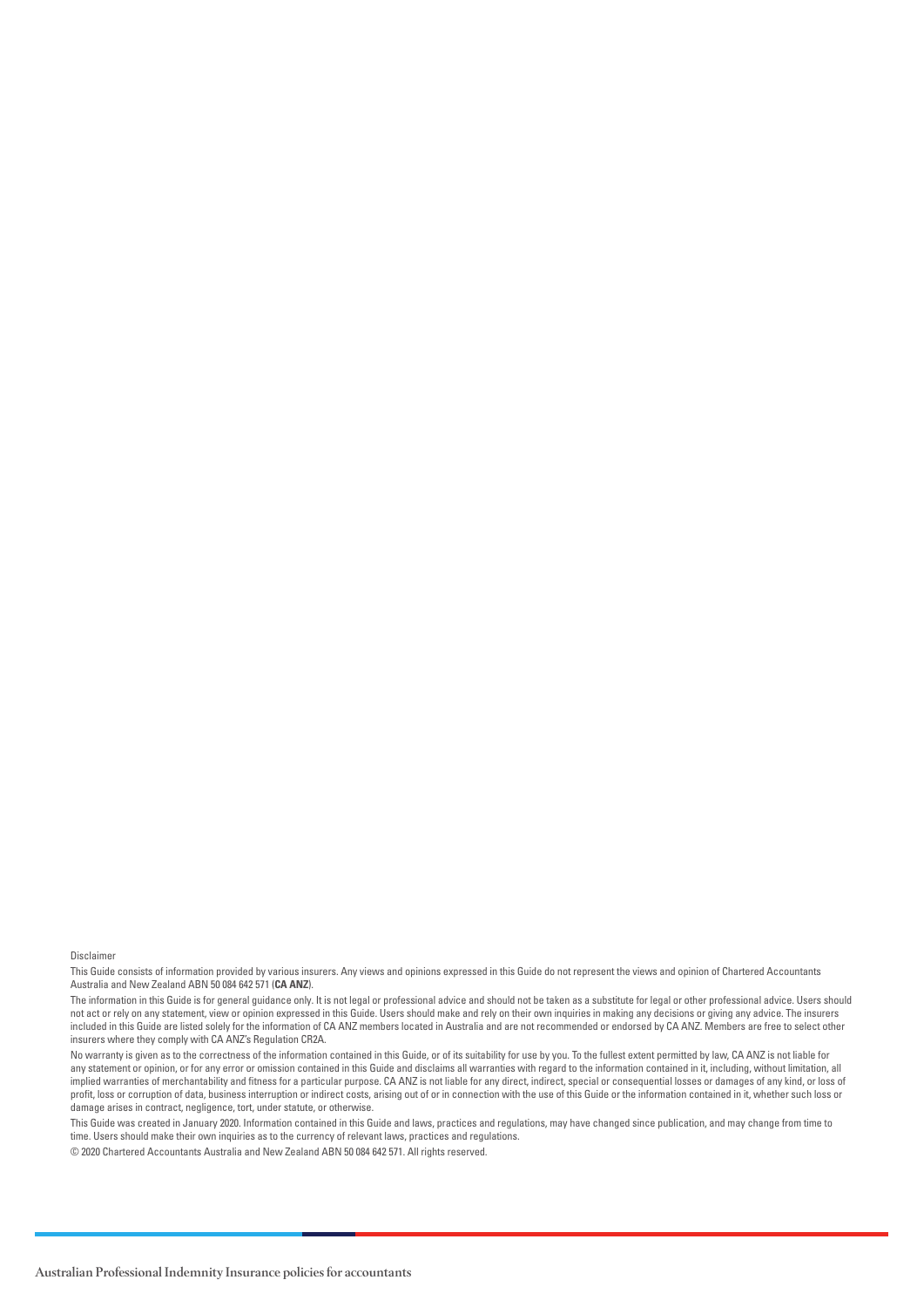## **Contents**

| 2.8 Specific terms: Criminal proceedings and auditing standards provisions 25 |  |
|-------------------------------------------------------------------------------|--|
|                                                                               |  |
|                                                                               |  |
|                                                                               |  |
|                                                                               |  |
|                                                                               |  |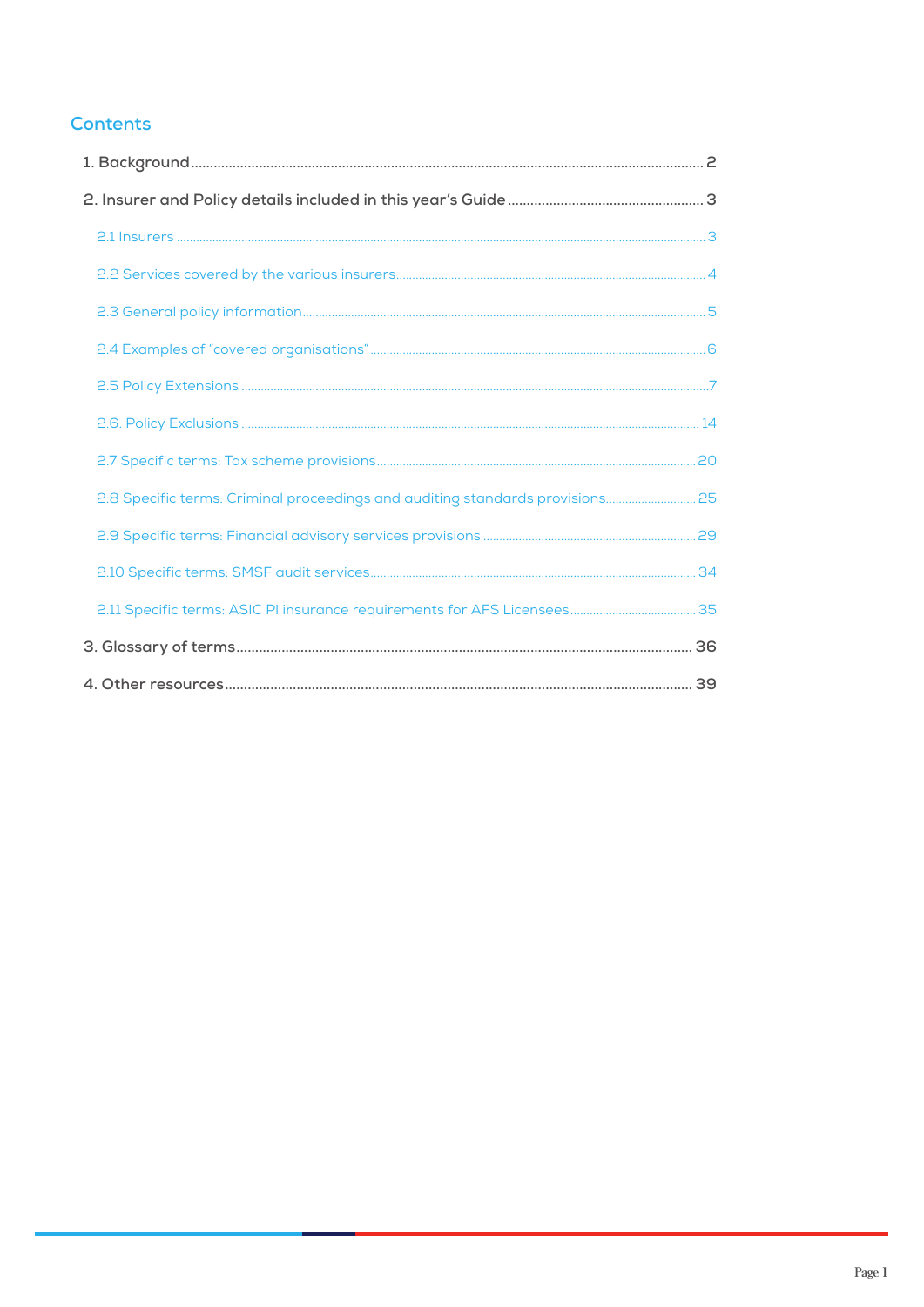# <span id="page-3-0"></span>**1. Background**

Professional Indemnity ("PI") insurance is a critical risk management product for professionals. You provide advice and services to your clients, and may be liable where that advice or service is deficient. Your exposure to claims made includes losses suffered as well as legal costs in defending such claims.

Professional Standards Legislation is in place in all mainland Australian jurisdictions, which limits the amount of a PI claim which can be made against our members, to the extent that they hold a Certificate of Public Practice, Practice Entity Membership or Affiliate Membership, and hold complying PI insurance. These compliance requirements are set out in Regulation CR2A and on our [website](http://www.charteredaccountants.com.au/Industry-Topics/Practice-management/Professional-indemnity-insurance.aspx).

It is important to the public's perception of our profession that there should be recourse for poor advice or services. For that reason, you need to ensure that you can satisfy such claims if they arise. Equally, it is important to be able to defend yourself against claims which may be unsubstantiated. PI insurance exists to cover the business risk relating to the costs of claims and related defence costs.

A variety of insurances are required for practitioners to manage their various business risks. This document deals solely with PI insurance and PI policies available to accountants in the Australian insurance market.

We publish this Guide for the benefit of members in public practice in Australia annually. Whereas many concepts apply equally well to New Zealand, the Australian legal and regulatory environment is different and only Australian insurers have been approached with respect to the PI insurance Australian market.

This is a Guide to the cover offered under standard policies and is prepared for the convenience of Australian members, not as a recommendation. Since any policy reviewed could be updated or replaced by an insurer at any time, you should always contact your PI insurance broker to discuss details of your existing policy and before changing your cover.

Members are free to select other insurers where they comply with Regulation CR2A.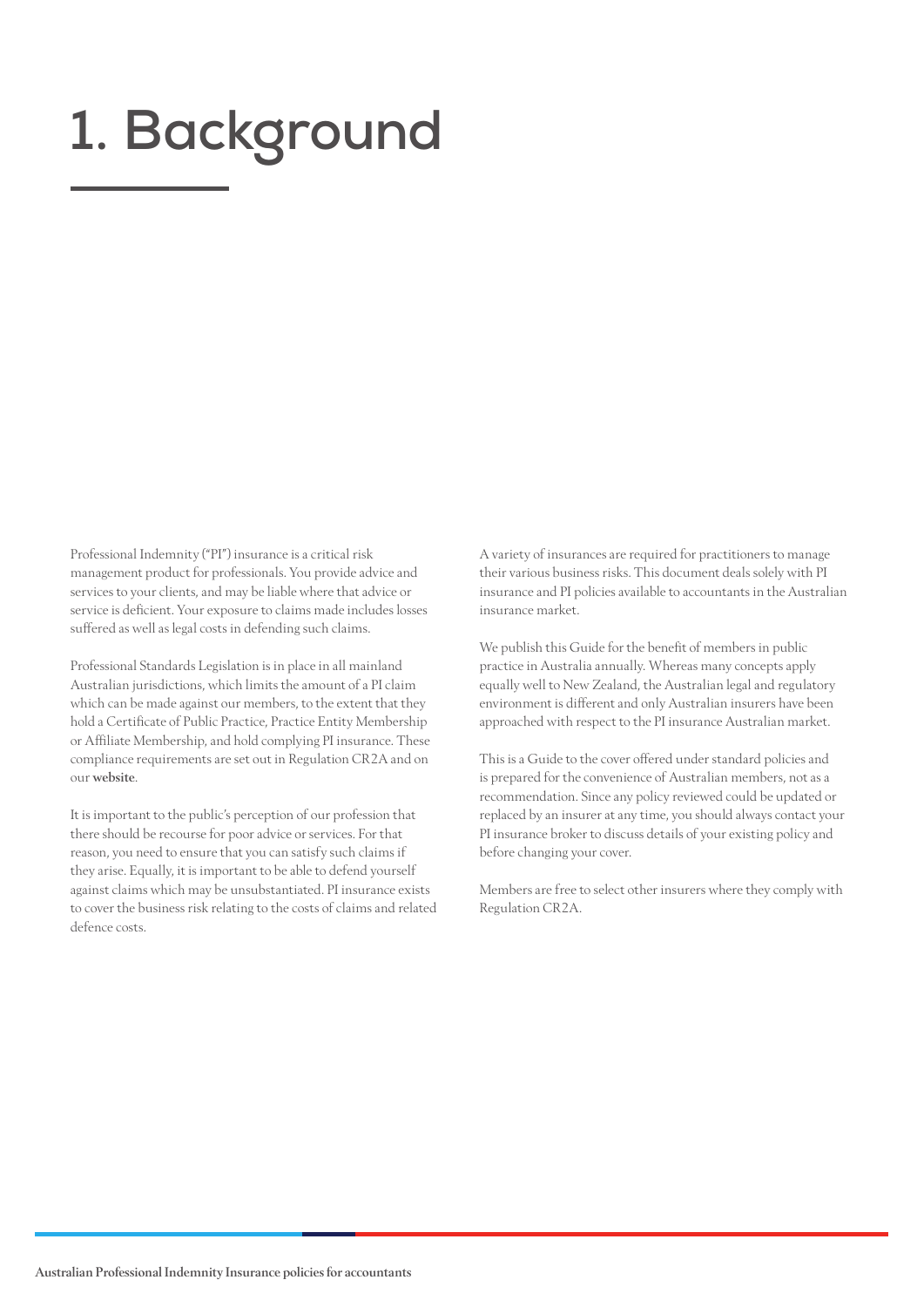# <span id="page-4-0"></span>**2. Insurer and Policy details included in this year's Guide**

## **2.1 Insurers**

The insurers below have provided information with respect to their PI policies for this year's Guide.

| Insurer (trading as)                            | Information current at | <b>APRA</b> regulated |
|-------------------------------------------------|------------------------|-----------------------|
| Abacus Australia Ltd (CGU)                      | Nov-19                 | Yes. CGU              |
| AIG Australia Limited (per Arthur J. Gallagher) | $Nov-17$               | YΑς                   |
| Allianz                                         | Nov-19                 | Yes                   |
| AXA XL                                          | Nov-19                 | Yes                   |
| CGU                                             | Sep-17                 | Yes                   |
| DUAL Australia Pty Ltd                          | Jan-20                 | Yes                   |
| London Australia Underwriting (100% Lloyd's)    | $Nov-19$               | Yes, Lloyd's          |
| Marsh (Dual) Low Fee Income Earners             | Nov-19                 | Yes, Lloyd's          |
| Marsh (Vero)                                    | $Nov-17$               | Yes, Vero             |
| Tasman Underwriting (Lloyd's)                   | Nov-19                 | Yes, Lloyd's          |
| Vero Insurance                                  | Nov-19                 | Yes                   |
| Zurich                                          | Nov-19                 | Yes                   |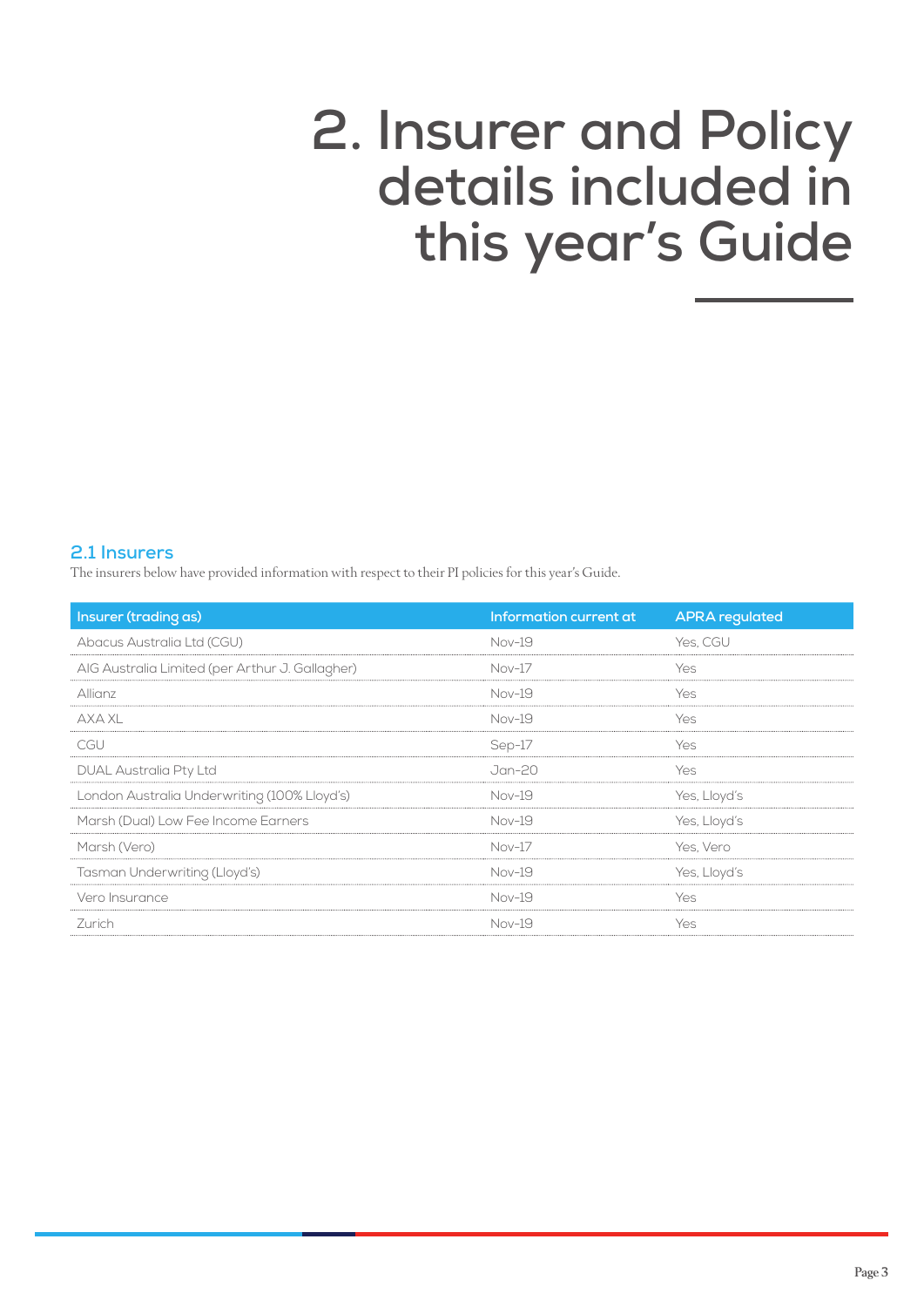## <span id="page-5-0"></span>**2.2 Services covered by the various insurers**

Services generally covered in the normal course of accountant's business. Insurers will consider the provision of services on a case-by-case basis.

|                                                 | Accounting services | Audit (incl SMSF) | $\star$<br><b>Limited Financial Services</b> | Consulting      | Financial Planning | Corporate Financial Services | Insolvency                | <b>Taxation Services</b> | provided under an<br>Credit Licence<br>Australian<br>Services | Other services   |
|-------------------------------------------------|---------------------|-------------------|----------------------------------------------|-----------------|--------------------|------------------------------|---------------------------|--------------------------|---------------------------------------------------------------|------------------|
| Abacus Australia Ltd (CGU)                      | $\checkmark$        | $\checkmark$      | $\checkmark$                                 | $\checkmark(2)$ | $\circ$            | $\ddot{\mathbf{C}}$          | $\pmb{\times}$            | ✓                        | $\circ$                                                       | $\bullet$        |
| AIG Australia Limited (per Arthur J. Gallagher) | ✓                   | ✓                 | ✓                                            | ✓               | $\mathbf x$        | $\mathbf x$                  | ✓                         | ✓                        | $\boldsymbol{\mathsf{x}}$                                     | $\bullet$        |
| Allianz                                         |                     | $\checkmark$ (3)  | ✓                                            | ✓               | $\circ$            | $\bullet$                    | $\checkmark$              |                          | $\checkmark(1)$                                               | $\checkmark$ (3) |
| <b>AXA XL</b>                                   | ✓                   | ✓                 | ✓                                            | ✓               | $\checkmark(1)$    | ✓                            | ✓                         |                          | $\checkmark(1)$                                               | ✓                |
| CGU                                             | ✓                   |                   | $\checkmark(1)$                              | ✓               | $\checkmark(1)$    | $\checkmark(1)$              | $\checkmark$              |                          | $\checkmark(1)$                                               | $\bullet$        |
| <b>DUAL Australia Pty Ltd</b>                   | ✓                   |                   | $\checkmark(1)$                              | $\checkmark(4)$ | $\pmb{\times}$     | $\pmb{\times}$               | $\boldsymbol{\mathsf{x}}$ | ✓                        | $\pmb{\times}$                                                | $\circ$          |
| London Australia Underwriting (100% Lloyd's)    | ✓                   |                   | ✓                                            | ✓               | $\pmb{\times}$     | $\mathbf x$                  |                           | ✓                        | $\mathbf x$                                                   | $\circ$          |
| Marsh (Dual) Low Fee Income Earners             | ✓                   |                   | $\pmb{\times}$                               | $\checkmark(4)$ | $\pmb{\times}$     | $\pmb{\times}$               | $\pmb{\times}$            |                          | $\pmb{\times}$                                                | $\circ$          |
| Marsh (Vero)                                    | ✓                   |                   | $\checkmark$                                 | ✓               | $\pmb{\times}$     | $\mathbf x$                  | $\checkmark$              | ✓                        | $\pmb{\times}$                                                | $\circ$          |
| Tasman Underwriting (Lloyd's)                   | ✓                   |                   | $\sqrt{2}$                                   | ✓               | $\checkmark(2)$    | ✓                            | ✓                         |                          | $\checkmark(2)$                                               | $\checkmark$ (3) |
| Vero Insurance - standard wordings              |                     |                   | $\checkmark(1)$                              | ✓               | $\pmb{\times}$     | ✓                            | ✓                         |                          | ✓                                                             |                  |
| Zurich                                          | ✓                   | ✓                 | $\checkmark(5)$                              | ✓               | $\pmb{\times}$     | $\pmb{\times}$               |                           |                          | $\pmb{\times}$                                                | $\pmb{\times}$   |

\* As defined in Regulation 7.6.04 of the Corporations Regulations

 $\checkmark$ (1) Available via endorsement

 $(2)$  Covered as long as ancillary to accountancy services

 (3) Covered if declared by Chartered Accountants Australia and New Zealand to be appropriate to be undertaken as part of an Accountant's practice

 $\checkmark$  (4) Yes, Business and management

 $(5)$  Cover is limited to advice and services relating to the establishment and administration of superannuation funds

Considered on an insured by insured basis and potentially subject to additional underwriting criteria

i incidental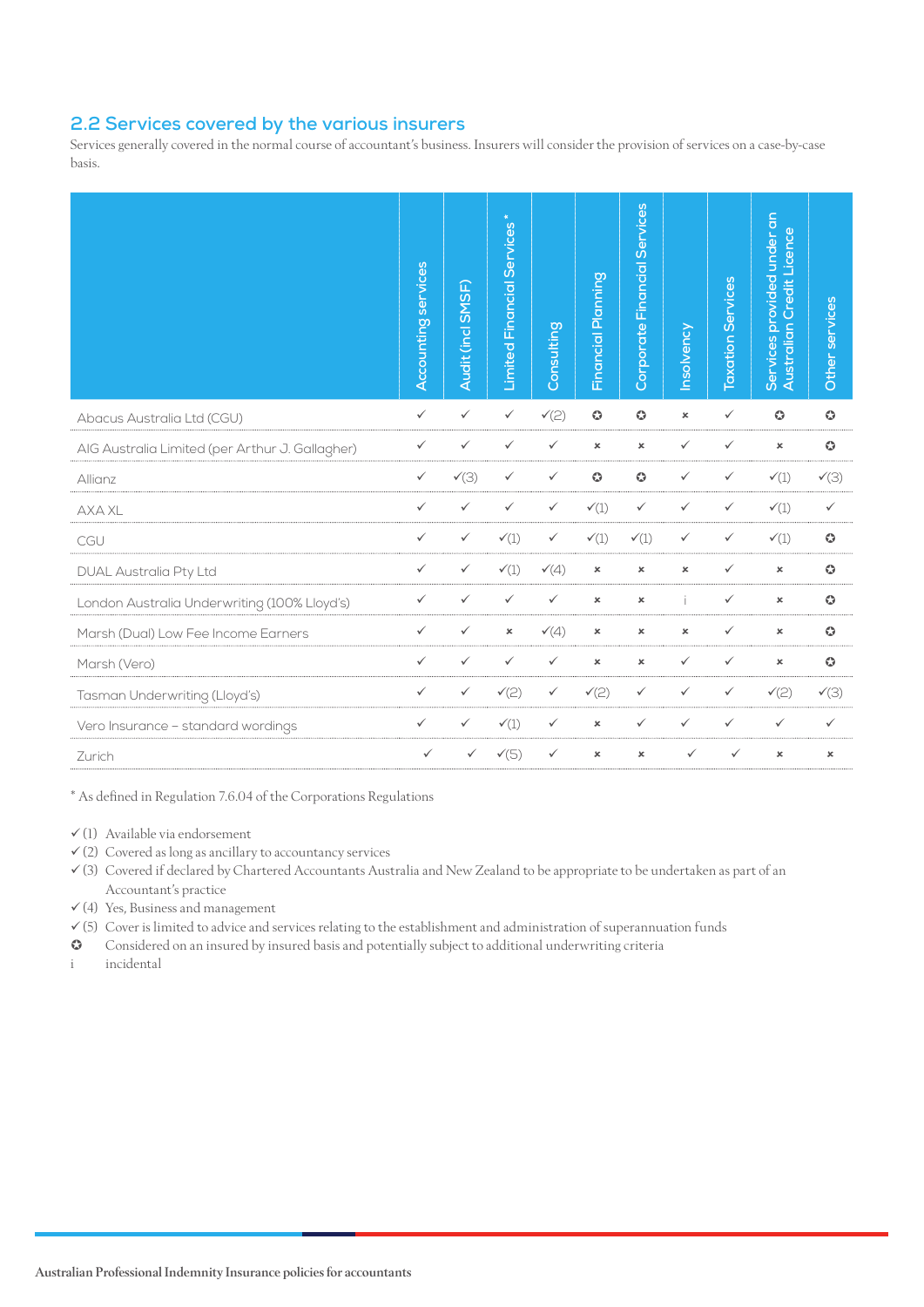## <span id="page-6-0"></span>**2.3 General policy information**

The following are key information pertaining to the PI policies offered by each Insurer, their Insuring clause and covered defence costs.

| <b>Insurer</b>                                     | Wording/version                                                             | Insuring clause | <b>Covered defence costs</b>            |
|----------------------------------------------------|-----------------------------------------------------------------------------|-----------------|-----------------------------------------|
| Abacus Australia Ltd (CGU)                         | Accountants PI Policy (03/15)                                               | Civil Liability | Costs in addition                       |
| AIG Australia Limited (per Arthur<br>J. Gallagher) | Aust Accountant PII Facility                                                | Civil Liability | Costs in addition                       |
| Allianz                                            | POL785BA 03/15                                                              | Civil Liability | Costs in addition                       |
| AXA XL                                             | AXA XL AUS ACCPI 06/19                                                      | Civil Liability | Costs in addition -<br>standard version |
| CGU                                                | CGU PI 03-17                                                                | Civil Liability | Costs in addition                       |
| <b>DUAL Australia Pty Ltd</b>                      | DUAL Australia Accountants Professional<br>Indemnity Wording 08.14          | Civil liability | Costs in addition                       |
| London Australia Underwriting<br>$(100\%$ Lloyd's) | LAU_PIACC_20181101 (Unlimited<br>Reinstatements)                            | Civil Liability | Costs in addition                       |
| Marsh (Dual) Low Fee Income<br><b>Earners</b>      | Marsh Low Fee Income Earners PI<br>Accountants Wording 1014                 | Civil Liability | Costs in addition                       |
| Marsh (Vero)                                       | Vero/Marsh Accountants Wording 2017                                         | Civil Liability | Costs in addition                       |
| Tasman Underwriting (Lloyd's)                      | 2018 Accountants PI Wording<br>November 2018                                | Civil Liability | Costs in addition                       |
| Vero Insurance - standard<br>wording               | Vero Civil Liability Professional Indemnity<br>Insurance Policy V9902 10/15 | Civil liability | Costs in addition or<br>costs inclusive |
| <b>Zurich</b>                                      | Zurich Professional Indemnity insurance<br>Policy PCUS-014140-2019          | Civil Liability | Costs in addition or<br>costs inclusive |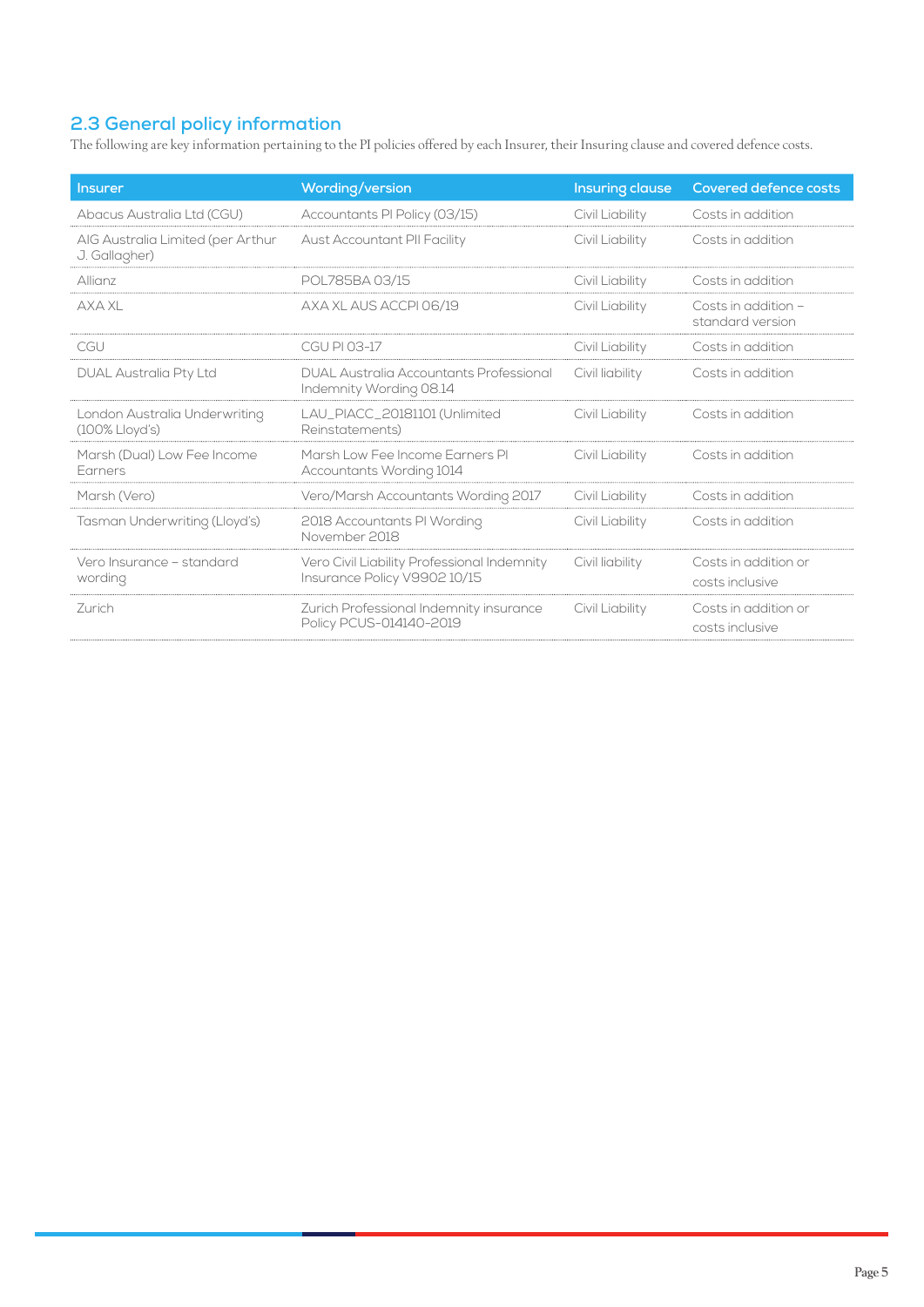## <span id="page-7-0"></span>**2.4 Examples of "covered organisations"**

| <b>Underwriter</b>                                 | <b>Previous Business</b>                                                                                                                                                                                                                           | <b>Sub-Underwriter</b><br><b>Contractors</b>                                                                                                                                            | <b>Former Principals</b>                                     |
|----------------------------------------------------|----------------------------------------------------------------------------------------------------------------------------------------------------------------------------------------------------------------------------------------------------|-----------------------------------------------------------------------------------------------------------------------------------------------------------------------------------------|--------------------------------------------------------------|
| Abacus                                             | Yes. An automatic extension.                                                                                                                                                                                                                       | Yes. Insured's liability only.                                                                                                                                                          | Yes. An automatic extension.                                 |
| AIG Australia Limited<br>(per Arthur J. Gallagher) | Standard Extension: Past<br>Partner Liability - subject to<br>previous business not having<br>more than four partners or<br>principals, or ten qualified<br>accounting staff.                                                                      | Yes. Any temporary contract<br>labour, self-employed persons,<br>labour-only subcontractors,<br>solely under contract with, and<br>under the direct supervision of<br>the Policyholder. | Yes, automatically included<br>within Definition of Insured. |
| Allianz                                            | Yes.                                                                                                                                                                                                                                               | Yes, Vicarious liability provided<br>automatically. Also, covers<br>contractors if under the<br>insurer's direct control and<br>supervision.                                            | Yes.                                                         |
| AXA XL                                             | Yes, optional extension.                                                                                                                                                                                                                           | Yes, automatic extensions.<br>Contract staff (engaged by the<br>Insured under written contract<br>& Vicarious Liability.                                                                | Yes, included in the Definition of<br>Insured.               |
| CGU                                                | Prior corporate entities that<br>are still owned and controlled<br>by the Policyholder. Incoming<br>principals are covered<br>automatically for 30 days.<br>This period can be extended<br>upon receipt & acceptance of<br>additional information. | Vicarious liability provided<br>automatically. Direct<br>supervision and control test for<br>contract employees.                                                                        | Covered as an Insured person.                                |
| <b>DUAL Australia Pty Ltd</b>                      | Yes, automatic extension                                                                                                                                                                                                                           | Yes, automatic extension                                                                                                                                                                | Yes, covered as an Insured<br>Person                         |
| London Australia<br>Underwriting                   | Optional extension provided on<br>request.                                                                                                                                                                                                         | Yes, covered automatically.                                                                                                                                                             | Yes, within definition of<br>'Insured'.                      |
| Marsh (Vero)                                       | Yes, optional extension.                                                                                                                                                                                                                           | Yes, automatic extension.                                                                                                                                                               | Yes, within definition of Insured                            |
| Tasman Underwriting                                | Yes, usually available as an<br>extension on receipt of prior<br>practice information.                                                                                                                                                             | Yes, vicarious liability<br>automatically covered.<br>Consultants and associates<br>automatically included as<br>Insured Persons.                                                       | Yes, automatically covered.                                  |
| Vero Insurance -<br>standard wording               | Yes, optional extension.                                                                                                                                                                                                                           | Yes, automatic extension.                                                                                                                                                               | Yes, within definition of Insured.                           |
| Zurich                                             | Yes. Covered under the<br>definition of Insured.                                                                                                                                                                                                   | Yes. Covered under extension<br>3.4 (Consultants, Sub-<br>contractors and Agents) -<br>Insured's liability only.                                                                        | Costs in addition or costs<br>inclusive.                     |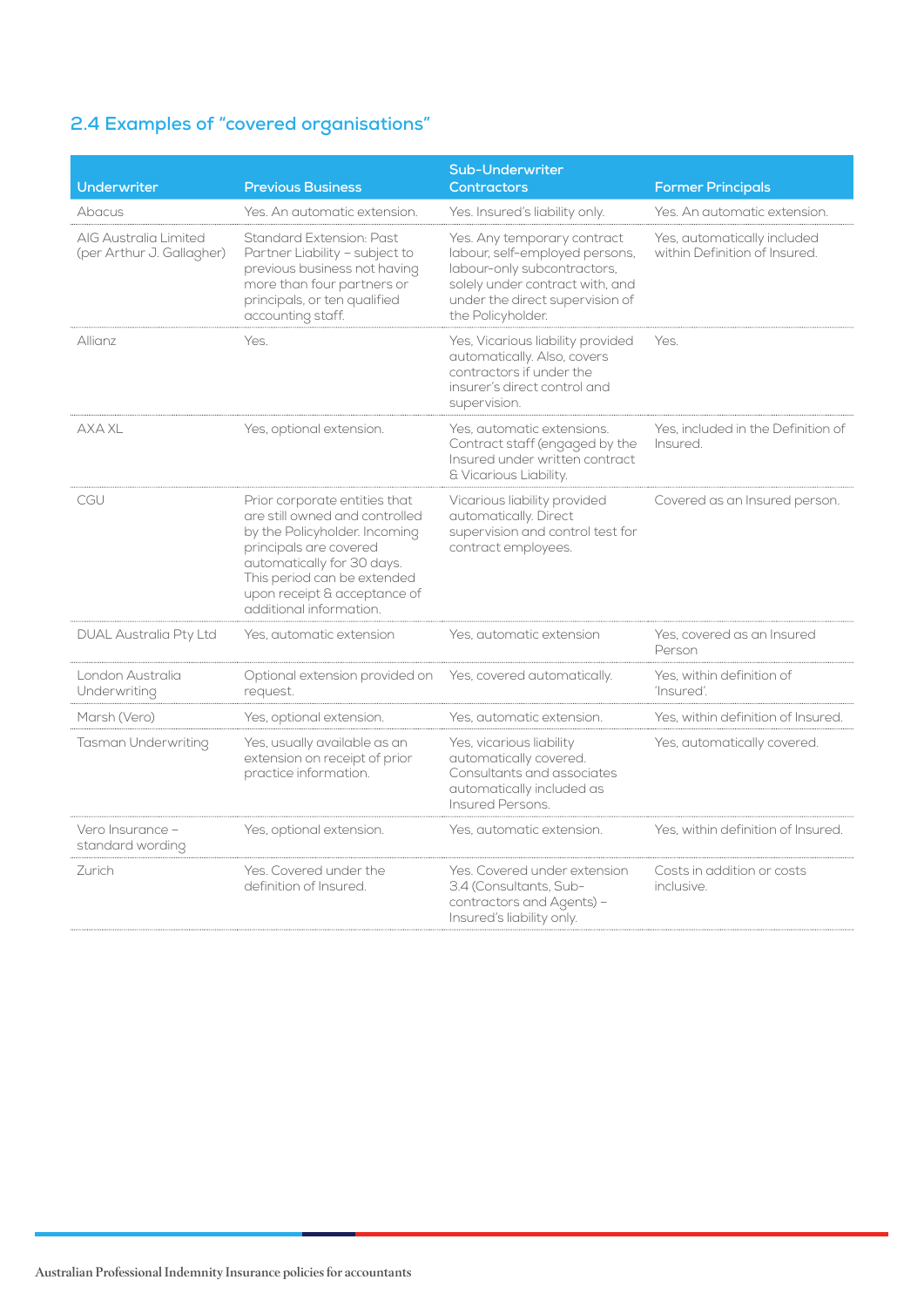## <span id="page-8-0"></span>**2.5 Policy Extensions**

| <b>Insurer</b>       | <b>Policy extensions</b>                                                                         | <b>Optional extensions</b>            |
|----------------------|--------------------------------------------------------------------------------------------------|---------------------------------------|
| Abacus Australia Ltd | Loss of third party documents                                                                    | Cyber Cover                           |
| (CGU)                | Defamation                                                                                       | <b>Employment Practices Liability</b> |
|                      | Infringement of Intellectual Property                                                            | Fidelity                              |
|                      | Advancement of claims investigation costs<br>(i.e. defence costs & expenses)                     | Public and Products Liability         |
|                      | Enquires Cover (\$250,000 sub limit)                                                             |                                       |
|                      | Continuous Cover                                                                                 |                                       |
|                      | Court Attendance Costs (\$500 per day)                                                           |                                       |
|                      | Compensatory Civil Penalties (\$250,000 any one claim,<br>\$500,000 in the aggregate)            |                                       |
|                      | Run off Cover for the policy holder                                                              |                                       |
|                      | Public relations cover (\$50,000 any one publicity campaign,<br>\$100,000 in the aggregate)      |                                       |
|                      | Extended notification period (30 days)                                                           |                                       |
|                      | Vicarious Liability for agents or consultants                                                    |                                       |
|                      | Principals previous business (30 days)                                                           |                                       |
|                      | Outgoing principals                                                                              |                                       |
|                      | Prior corporate entities                                                                         |                                       |
|                      | Merged and/or newly acquired subsidiaries (30 days)                                              |                                       |
|                      | Former subsidiaries run off cover                                                                |                                       |
|                      | Cover to spouse, estates and legal representatives                                               |                                       |
|                      | Joint Venture (Subject to Notification)                                                          |                                       |
|                      | Loss Mitigation (\$100,000 any one matter, \$200,000 in the<br>aggregate)                        |                                       |
|                      | Fraud & Dishonesty (Vicarious Liability Only)                                                    |                                       |
|                      | Misleading or deceptive conduct                                                                  |                                       |
|                      | Breach of warranty of authority                                                                  |                                       |
|                      | Interested party                                                                                 |                                       |
|                      | Auditing Standards (no cover for Audits for Financial<br>Institutes & Publicly Listed Companies) |                                       |
|                      | Finance Broking                                                                                  |                                       |
|                      | <b>Limited Financial Services</b>                                                                |                                       |
|                      | Mortgage broking                                                                                 |                                       |
|                      | Statutory Liability (\$50,000 sub limit)                                                         |                                       |
|                      | 1 reinstatement applies to sub limited cover (does not apply<br>to optional extensions)          |                                       |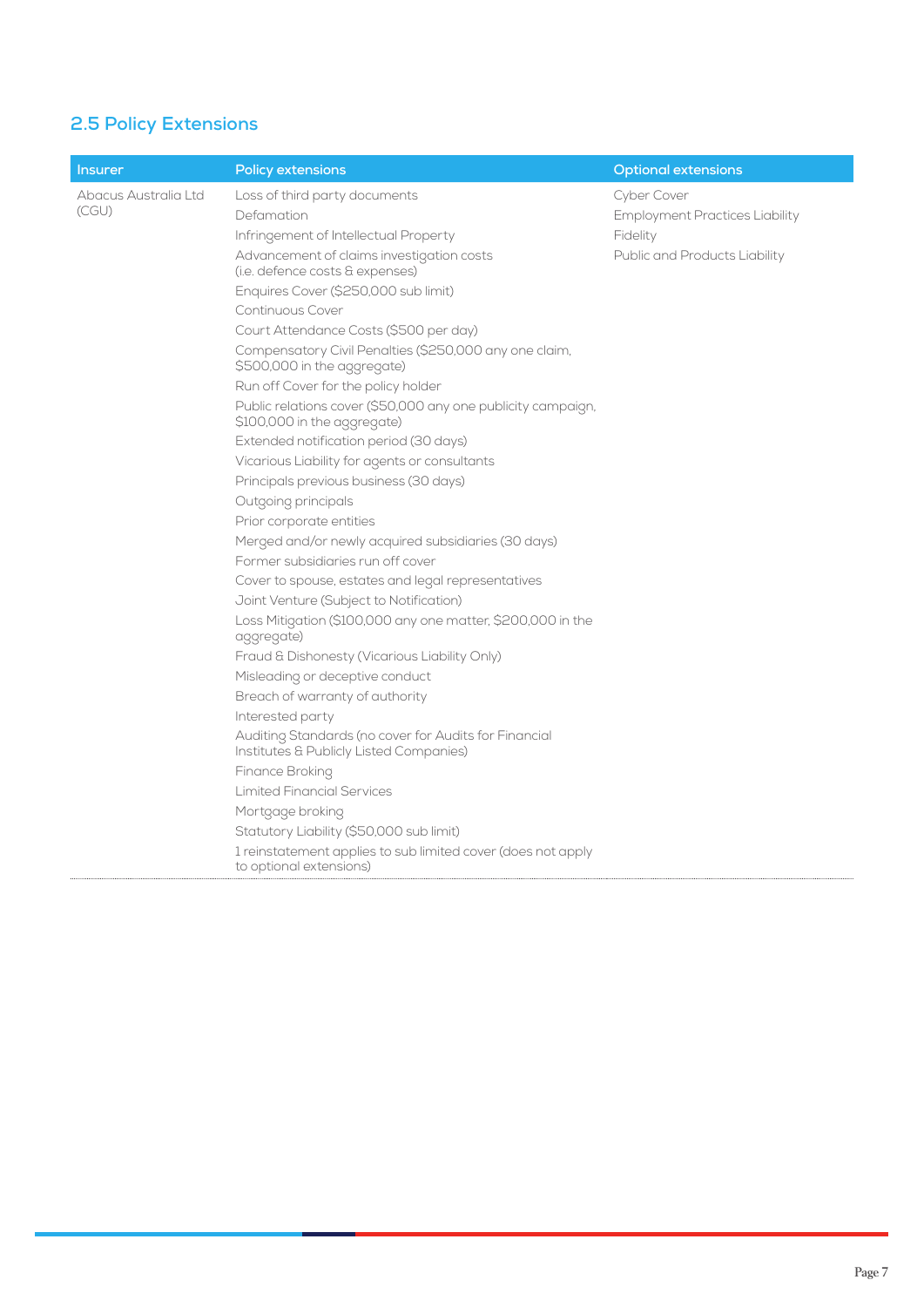| <b>Insurer</b>                                        | <b>Policy extensions</b>                                                                                                                                                                                                                                                                                                                                                                                                                                                                                                                                                                               | <b>Optional extensions</b>                                                                                                                                                                                                                                                                           |
|-------------------------------------------------------|--------------------------------------------------------------------------------------------------------------------------------------------------------------------------------------------------------------------------------------------------------------------------------------------------------------------------------------------------------------------------------------------------------------------------------------------------------------------------------------------------------------------------------------------------------------------------------------------------------|------------------------------------------------------------------------------------------------------------------------------------------------------------------------------------------------------------------------------------------------------------------------------------------------------|
| AIG Australia Limited<br>(per Arthur J.<br>Gallagher) | Civil Liability<br>Misleading or Deceptive Conduct<br><b>Intellectual Property</b><br>Defamation<br><b>Business Guard Advisory panel</b><br>Court Attendance<br><b>Extended Reporting Period</b><br><b>External Dispute Resolution Bodies</b><br>Compensatory Civil Penalties (\$1,000,000)<br>Fraud/Dishonesty<br>Joint Ventures<br>Past Partner Liability (no more than 4 partners or 10 staff)<br>Previous Business Name<br>Property Cover for Lost Documents (\$250,000)<br>Public Relations Expense (\$50,000)<br>Quasi-Judicial Costs (\$250,000)<br>Vicarious Liability<br>Fidelity (\$500,000) | <b>Employment Practice Liability</b><br>(S300,000)                                                                                                                                                                                                                                                   |
| Allianz                                               | Fraud & Dishonesty (exc. Currency)<br>Former Principals etc<br>Loss of Documents<br>Consultants, Sub-Contractors & Agents<br>Newly Acquired or Created Subsidiary<br>Former Subsidiary<br><b>External Appointments</b><br>Estates & Legal Representatives<br>Run off cover until expiry of period of cover<br>Competition and Consumer Act 2010 (Cth)<br>Defamation<br>Breach of copyright<br>Joint Ventures (own liability)<br>Continuous Cover                                                                                                                                                       | Subsidiaries - Pre-Acquisition Liability<br>Breach of Privacy Response Costs &<br>Fines/Penalties<br>Joint Ventures (joint liability)<br>Run-Off after Merger, Takeover or<br>Sale (up to 7 years)<br>Incoming Continuous Cover<br><b>Employment Practices Liability</b><br><b>Previous Business</b> |
| AXA XL                                                | <b>Inquiry Costs</b><br>Loss of Documents<br>Dishonesty & Deliberate Conduct<br><b>Reputation Protection</b><br>Civil Fines & Penalties<br><b>Cyber Disruption</b><br>Claims or Inquiries Preparation Costs<br>Vicarious Liability<br>Contract Staff<br><b>Extended Reporting Period</b><br>Joint Venture Liability<br><b>Continuous Cover</b><br><b>New Subsidiaries</b><br>Estates & Legal Representatives<br>External Engagements<br><b>Breach of Auditing Standards</b>                                                                                                                            | Automatic Reinstatement<br>Unlimited Automatic Reinstatement<br>Fidelity<br><b>External Complaints Resolution</b><br>Scheme<br>Limited Australian Financial Services<br>Licence ('full" AFSL available by<br>endorsement)<br>Principal's Previous Business                                           |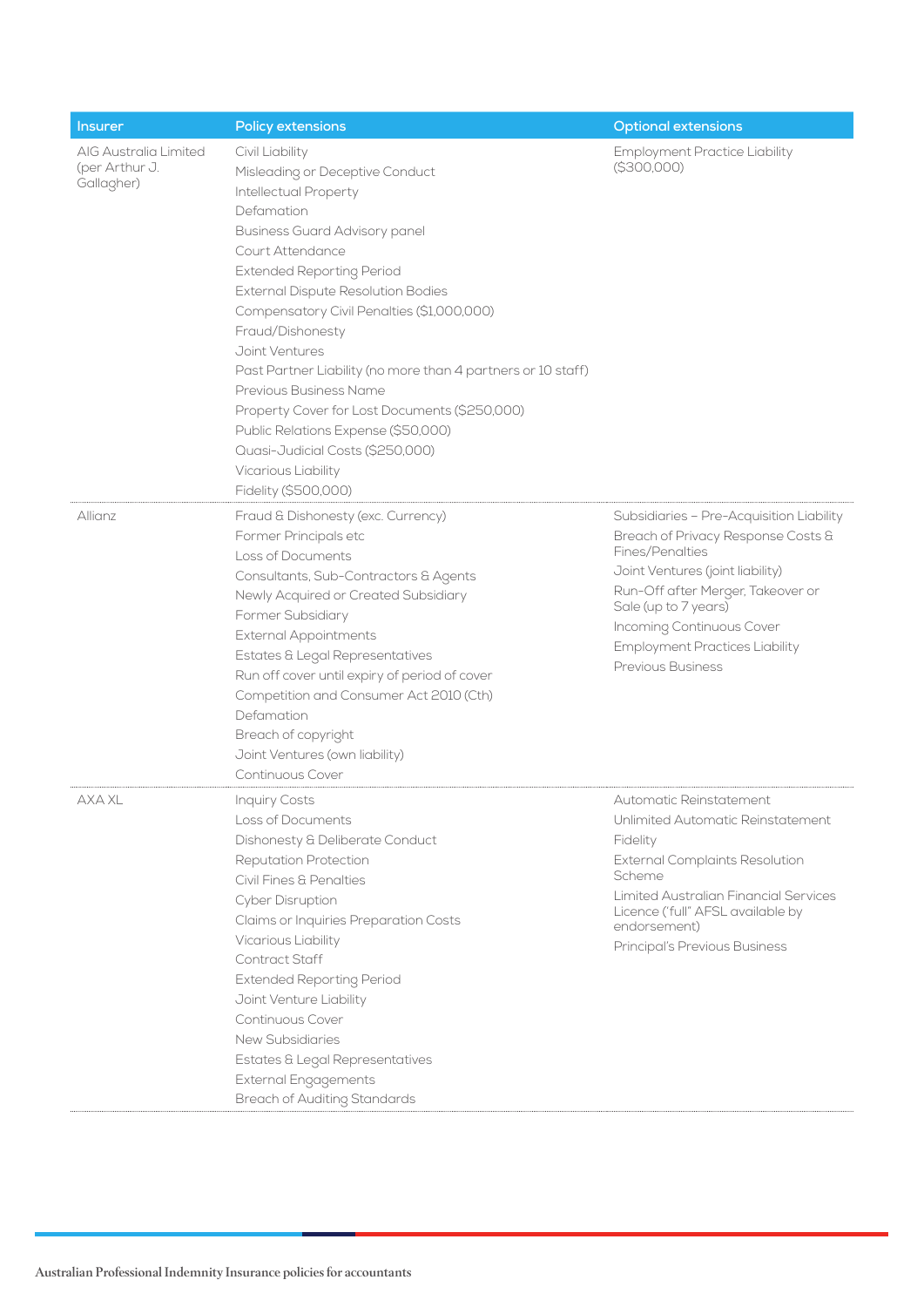| <b>Insurer</b> | <b>Policy extensions</b>                                                                                                                                                                  | Optional extensions                   |
|----------------|-------------------------------------------------------------------------------------------------------------------------------------------------------------------------------------------|---------------------------------------|
| CGU            | Advancement of claim investigation costs                                                                                                                                                  | <b>Employment Practices Liability</b> |
|                | Enquiries cover                                                                                                                                                                           | <b>Fidelity Cover</b>                 |
|                | Continuous cover                                                                                                                                                                          |                                       |
|                | Court attendance costs (sub-limited)                                                                                                                                                      |                                       |
|                | Lost documents (\$250,000 sub-limit)                                                                                                                                                      |                                       |
|                | Compensatory civil penalties (\$250,000 sub-limit)                                                                                                                                        |                                       |
|                | Run-off cover for the policyholder                                                                                                                                                        |                                       |
|                | Public relations cover (\$50,000 sub-limit)                                                                                                                                               |                                       |
|                | Extended notification period (30 days)                                                                                                                                                    |                                       |
|                | Vicarious liability for agents or consultants                                                                                                                                             |                                       |
|                | Principal's previous business (30 day interim cover - can be<br>extended upon application)                                                                                                |                                       |
|                | Prior corporate entities                                                                                                                                                                  |                                       |
|                | Merged and/or newly acquired subsidiaries                                                                                                                                                 |                                       |
|                | Former subsidiaries run-off cover                                                                                                                                                         |                                       |
|                | Cover to spouse, estates and legal representatives                                                                                                                                        |                                       |
|                | Joint ventures                                                                                                                                                                            |                                       |
|                | Loss mitigation (\$100,000 sub-limit)                                                                                                                                                     |                                       |
|                | Fraud & dishonesty of insureds (vicarious liability cover)                                                                                                                                |                                       |
|                | Misleading or deceptive conduct (including Competition<br>and Consumer Act 2010 (Cth), Australian Securities and<br>Investments Commission Act 2001 (Cth) and Fair Trading<br>Legislation |                                       |
|                | Breach of warranty of authority                                                                                                                                                           |                                       |
|                | Interested party                                                                                                                                                                          |                                       |
|                | Reinstatement of the policy limit                                                                                                                                                         |                                       |
|                | Reinstatement applies to sub-limited cover (does not apply<br>to optional extensions)                                                                                                     |                                       |
|                | Cover to employees                                                                                                                                                                        |                                       |
|                | Cover for vicarious liability for acts of agents & consultants                                                                                                                            |                                       |
|                | Breach of duty (including a fiduciary duty)                                                                                                                                               |                                       |
|                | Breach of privacy or confidentiality                                                                                                                                                      |                                       |
|                | Defamation                                                                                                                                                                                |                                       |
|                | Loss of Documents                                                                                                                                                                         |                                       |
|                | Claim Investigation Costs (i.e. defence costs) in addition to<br>the policy limit                                                                                                         |                                       |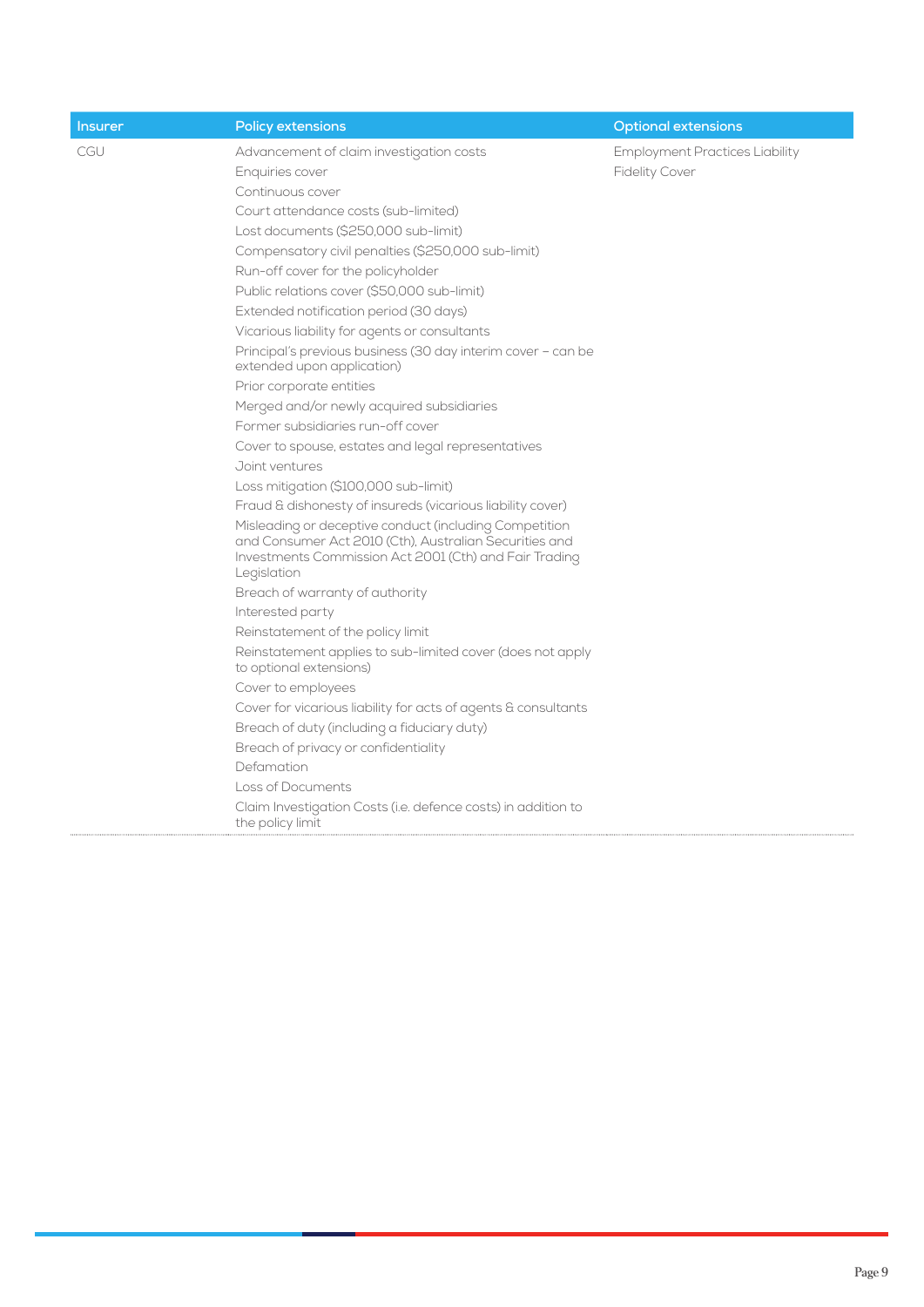| <b>Insurer</b>                                     | <b>Policy extensions</b>                                                                                                                                                                                                                                                                                                                                                                                                                                                                                                                                                                                 | <b>Optional extensions</b>                                                                    |
|----------------------------------------------------|----------------------------------------------------------------------------------------------------------------------------------------------------------------------------------------------------------------------------------------------------------------------------------------------------------------------------------------------------------------------------------------------------------------------------------------------------------------------------------------------------------------------------------------------------------------------------------------------------------|-----------------------------------------------------------------------------------------------|
| <b>DUAL Australia Pty Ltd</b>                      | Attendance at Investigations<br>Consumer Protection Legislation<br>Consultants, Subcontractors and Agents<br>Continuous Cover<br>Court Attendance Costs<br>Crime<br>Defamation<br>Discovery Period<br><b>Emergency Defence Costs</b><br><b>Former Subsidiary</b><br>Fraud and dishonesty for innocent parties<br>Heirs, Estates and Legal Representatives<br>Intellectual Property<br>Joint Venture Liability<br>Lost Data<br>Newly Created or Acquired Entity or Subsidiary<br>Panel Counsel<br>Previous Business<br><b>Public Relations</b><br>Reinstatement of Indemnity Limit<br>Statutory Liability | <b>Employment Practices Liability</b><br>USA and Canada Cover<br>Whistleblower Hotline Access |
| London Australia<br>Underwriting (100%<br>Lloyd's) | Australian Auditing Standards<br>Continuity of Cover - renewal basis<br>Costs of Coronial Inquests/Disciplinary Hearings<br>Occupational Health and Safety proceedings<br>Dishonesty and Fraud (Third Party Liability)<br>Fidelity<br>Loss of Documents<br>Newly Created or Acquired Subsidiaries<br>Prior Corporate Entity<br>Run-Off Cover<br>Severability and Non-imputation<br>Trade practices<br>Waver of Subrogation Against Named Consultants<br>Joint Venture Liability                                                                                                                          |                                                                                               |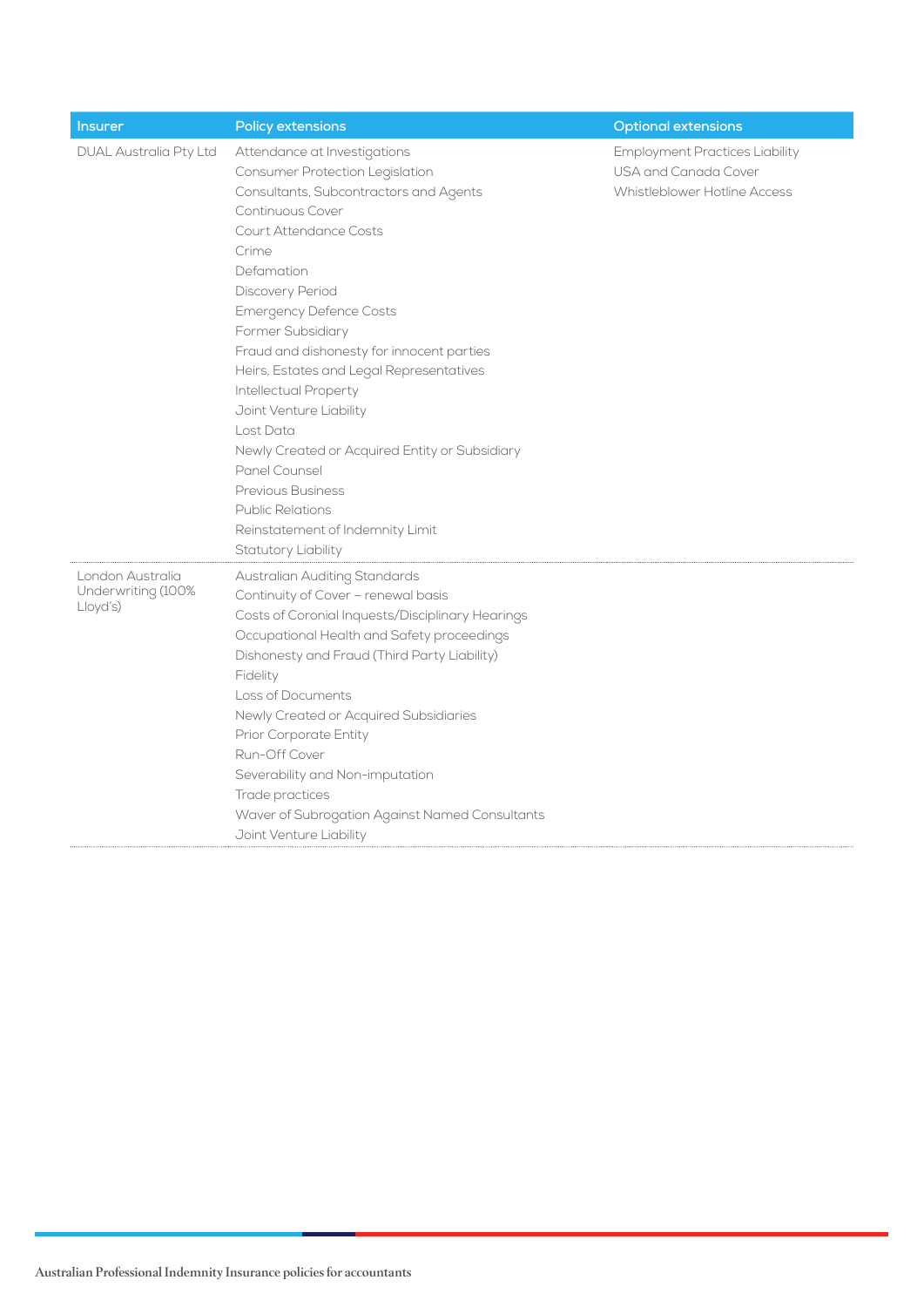| <b>Insurer</b>       | <b>Policy extensions</b>                            | <b>Optional extensions</b> |
|----------------------|-----------------------------------------------------|----------------------------|
| Marsh (Dual) Low Fee | Fraud and Dishonesty                                |                            |
| Income Earners       | Former Principles                                   |                            |
|                      | Consultants, Subcontractors and Agents              |                            |
|                      | Loss of Documents \$500,000                         |                            |
|                      | Run-Off Cover Insured Entity or Subsidiary (Former  |                            |
|                      | Subsidiary)                                         |                            |
|                      | Joint Venture Liability                             |                            |
|                      | Defamation                                          |                            |
|                      | Fidelity \$250,000                                  |                            |
|                      | Intellectual Property                               |                            |
|                      | Reinstatement of INDEMNITY LIMIT - 2 Reinstatements |                            |
|                      | Attendance at Inquiries \$250,000                   |                            |
|                      | Court Attendance Costs                              |                            |
|                      | <b>Public Relations Expenses</b>                    |                            |
|                      | Heirs, Estates, Legal Representatives and Spouses   |                            |
|                      | Continuous Cover                                    |                            |
|                      | Defence Costs in Addition                           |                            |
|                      | <b>Emergency Defence Costs</b>                      |                            |
|                      | Statutory Liability                                 |                            |
|                      | <b>Previous Business</b>                            |                            |
|                      | <b>Extended Reporting Period</b>                    |                            |
|                      | Claim Mitigation and Fee Recovery                   |                            |
|                      | Referral Service                                    |                            |
| Marsh (Vero)         | Advancement of costs                                |                            |
|                      | Compensation for court attendance                   |                            |
|                      | Continuous cover                                    |                            |
|                      | Data protection and privacy liability costs         |                            |
|                      | Dishonesty                                          |                            |
|                      | Emergency insured costs                             |                            |
|                      | Excess reduction                                    |                            |
|                      | Extended reporting period                           |                            |
|                      | External appointments                               |                            |
|                      | Fidelity                                            |                            |
|                      | Forgery                                             |                            |
|                      | Indemnity to contractors                            |                            |
|                      | Inquiry costs                                       |                            |
|                      | Joint venture liability                             |                            |
|                      | Legal consultation                                  |                            |
|                      | Lost documents                                      |                            |
|                      | Merger or acquisition run off cover                 |                            |
|                      | Mitigation of loss                                  |                            |
|                      | Public relations expenses                           |                            |
|                      | Sixty day reporting period                          |                            |
|                      | Spousal liability                                   |                            |
|                      | Statutory liability                                 |                            |
|                      |                                                     |                            |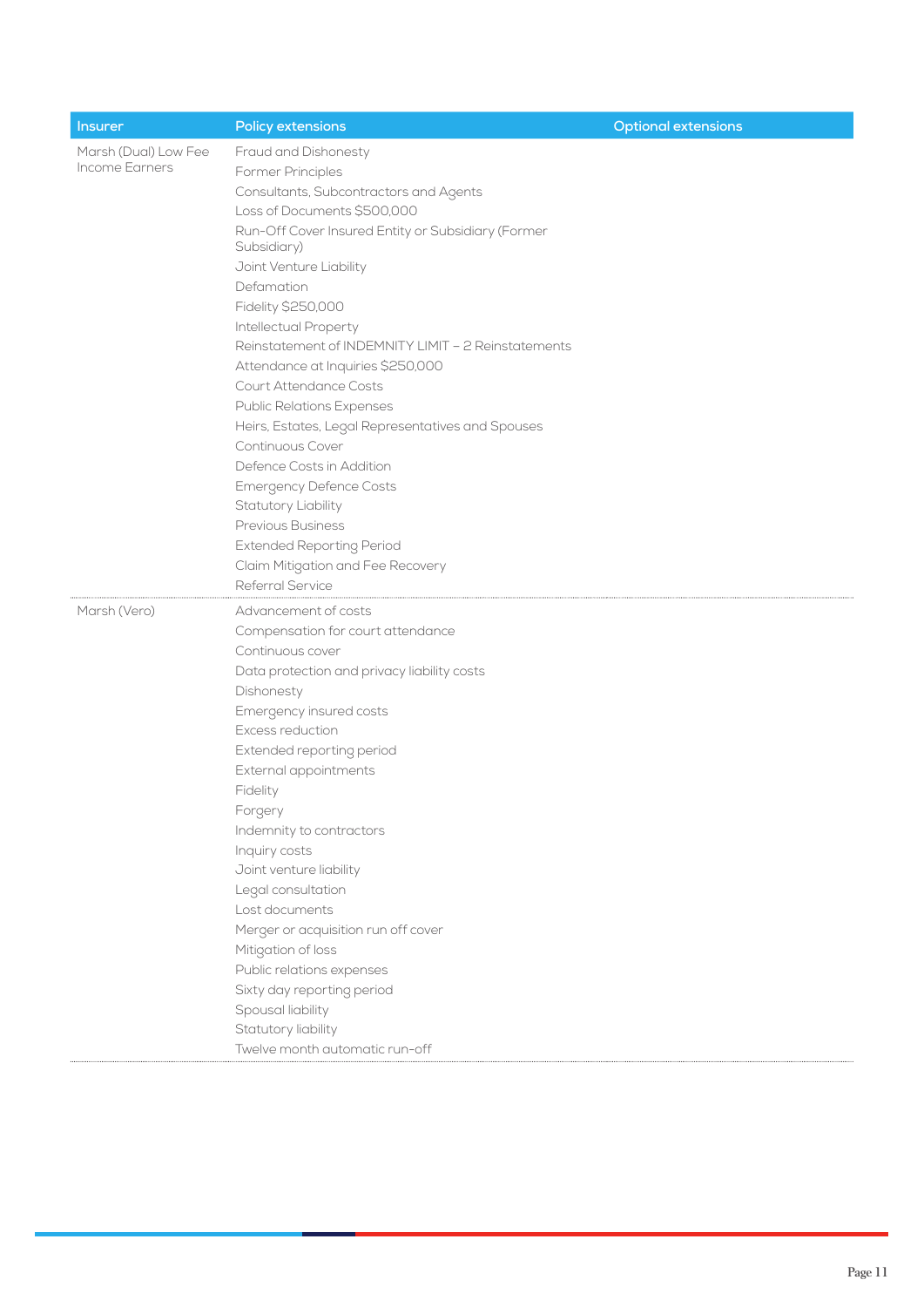| <b>Insurer</b>                       | Policy extensions                                                                                                                                                                                                                                                                                                                                                                                                                                                                                                                                                                                                                                                                    | <b>Optional extensions</b>                                                                                                                                                                                                                                                                                                                                                                                                                                                                                                                                                         |
|--------------------------------------|--------------------------------------------------------------------------------------------------------------------------------------------------------------------------------------------------------------------------------------------------------------------------------------------------------------------------------------------------------------------------------------------------------------------------------------------------------------------------------------------------------------------------------------------------------------------------------------------------------------------------------------------------------------------------------------|------------------------------------------------------------------------------------------------------------------------------------------------------------------------------------------------------------------------------------------------------------------------------------------------------------------------------------------------------------------------------------------------------------------------------------------------------------------------------------------------------------------------------------------------------------------------------------|
| Tasman Underwriting<br>(Lloyd's)     | <b>Acquisitions &amp; Mergers</b><br>Incoming & Outgoing Principals<br>Dishonesty of Partners or Employees<br><b>Affiliated Firms</b><br>Consultants & Contractors<br>Loss of Documents<br>Defamation Competition and Consumer Act 2010 (Cth)<br>Intellectual Property<br>Breach of Fiduciary Duty<br>Estates & Legal representatives<br>External appointments<br>Continuous Cover                                                                                                                                                                                                                                                                                                   | Two reinstatements of the indemnity<br>limit<br>Fidelity<br>Previous Partners' Practice<br><b>Financial Planning</b><br><b>Official Inquiry Costs</b>                                                                                                                                                                                                                                                                                                                                                                                                                              |
| Vero Insurance -<br>standard wording | Insurance Clarifications<br>Consumer Protection Legislation<br>Contractual Liability<br>Intellectual Property<br>Liability for Acts, Errors or Omissions of Contractors and<br>Consultants<br>Libel or Slander<br>Liquidated damages<br>Privacy and confidentiality<br><b>Automatic Extensions</b><br>Compensation for Court Attendance<br>Continuous Cover<br>Dishonesty of Employees<br>Excess reduction<br><b>Extended Reporting Period</b><br>Indemnity to Contractors<br><b>Inquiry Costs</b><br>Joint Venture Liability<br>Legal Consultation<br>Lost Documents<br>Mitigation of loss<br>Newly Acquired Subsidiary<br>Privacy breach costs<br><b>Public Relations Expenses</b> | Principal's Previous Business<br>Available by endorsement:<br><b>External Appointments</b><br>Fidelity<br>Accountants unlimited aggregate limit<br>Strict liability for failure to conduct an<br>audit or review in accordance with<br>auditing standard<br>Liquidators/Auditors cancellation<br>clause (alternative title: Cancellation<br>Amendment for Auditors or<br>Liquidators)<br>Run Off - Registered Liquidators<br>Run Off - Accountants - Limited AFSL<br>Services<br>Run Off - Accountants - Credit<br>Services<br>Run Off - Accountants - Insolvency<br>Practitioners |
|                                      | Run Off Cover<br>Spousal Liability<br>Thirty Day Reporting Period                                                                                                                                                                                                                                                                                                                                                                                                                                                                                                                                                                                                                    |                                                                                                                                                                                                                                                                                                                                                                                                                                                                                                                                                                                    |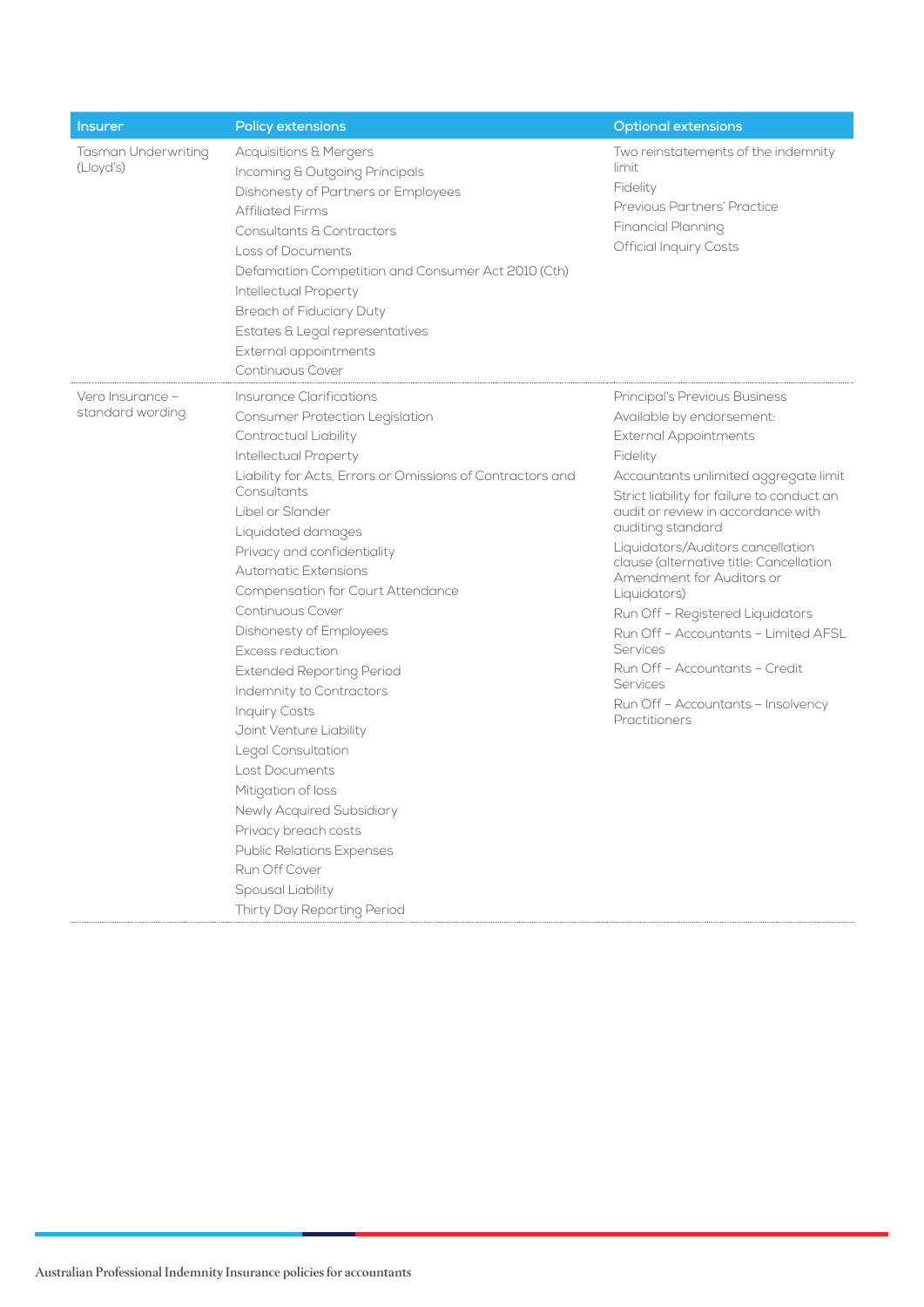| <b>Insurer</b> | Policy extensions                                         | <b>Optional extensions</b> |
|----------------|-----------------------------------------------------------|----------------------------|
| Zurich         | Audit Standards Strict Liability Coverage                 |                            |
|                | Auditors/Liquidators Cancellation Clause                  |                            |
|                | Civil liability insuring clause                           |                            |
|                | Claims preparation costs                                  |                            |
|                | Compensatory penalties                                    |                            |
|                | Competition and Consumer Act and other Legislation        |                            |
|                | Consultants, subcontractors & agents                      |                            |
|                | Continuous cover                                          |                            |
|                | Contractual liability                                     |                            |
|                | Court attendance costs                                    |                            |
|                | Deemed employees                                          |                            |
|                | Dishonesty                                                |                            |
|                | Estates & Legal Representatives                           |                            |
|                | Extended notification period                              |                            |
|                | Fidelity                                                  |                            |
|                | First Party Copyright infringement                        |                            |
|                | Inquiries                                                 |                            |
|                | Intellectual Property including Breach of Confidentiality |                            |
|                | Joint Venture                                             |                            |
|                | Libel, Slander & Defamation                               |                            |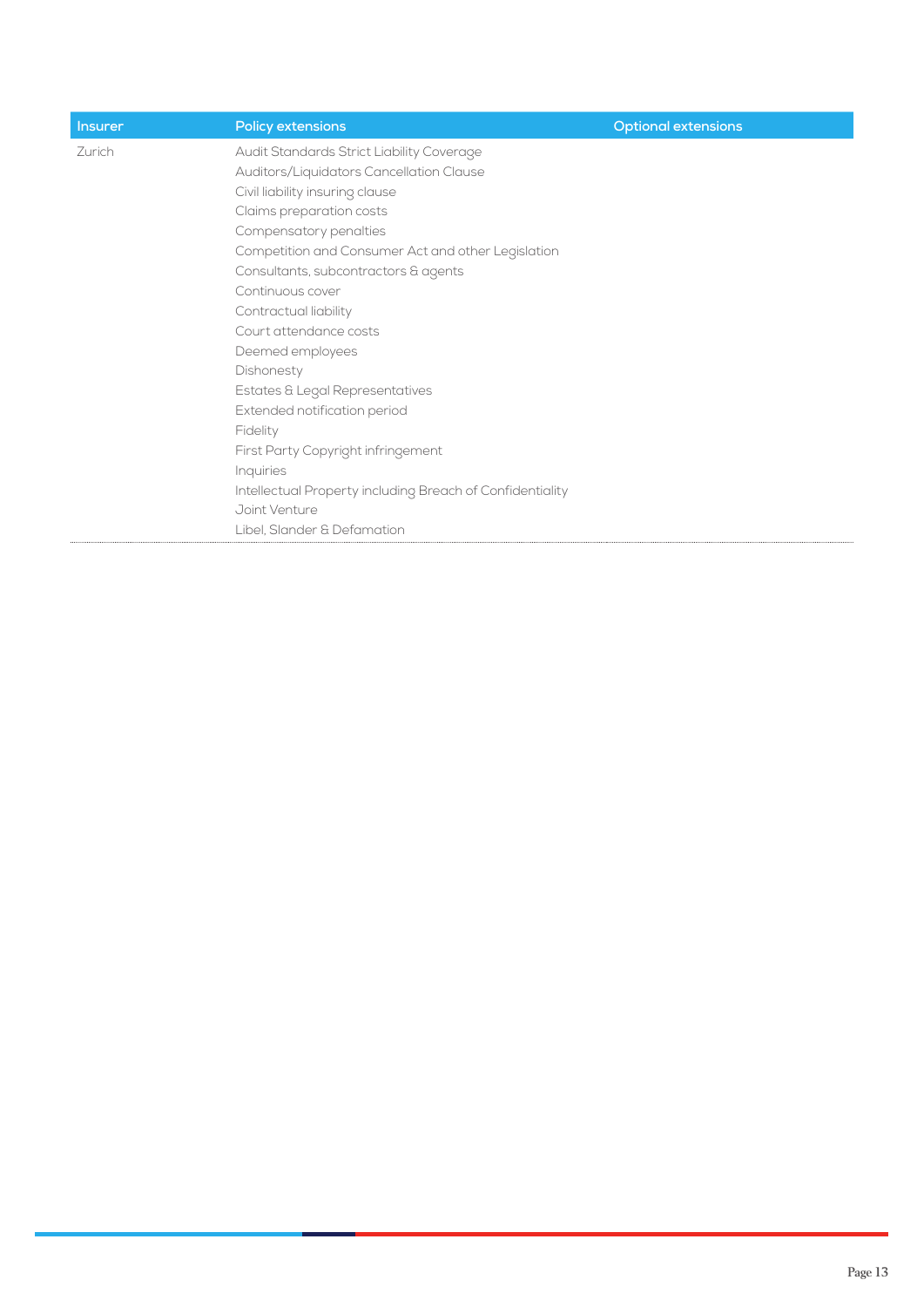## <span id="page-15-0"></span>**2.6. Policy Exclusions**

Note: This Guide does not include exclusions that are not specifically applicable to accountants' activities. For example, claims arising from asbestos, pollution, war and terrorism, bodily injury, property damage etc.

This Guide does not include the following exclusions common to all policies listed:

- fines, penalties, punitive damages
- insolvency / bankruptcy of assured
- computer viruses & unauthorised use (except Allianz)
- employers liability, obligations to employees
- geographical, Australia (except Pen Underwriting Pty Ltd & Allianz) (USA Jurisdiction Exclusion Allianz)
- retroactive date
- trading loss, trading debts, sale and supply of goods
- nuclear, radioactive contamination or explosive nuclear assemblies
- market fluctuation (except Pen Underwriting Pty Ltd & Allianz for selected risks)
- other insurances (except Pen Underwriting Pty Ltd & Allianz)
- sanctions (except Allianz)

| <b>Insurer</b>             | <b>Exclusions</b>                                                                                   |  |
|----------------------------|-----------------------------------------------------------------------------------------------------|--|
| Abacus Australia Ltd (CGU) | Activities as Agent                                                                                 |  |
|                            | <b>Assumed Liability</b>                                                                            |  |
|                            | Controlling Interests/Associated Companies                                                          |  |
|                            | Financial returns                                                                                   |  |
|                            | Intentional Libel and Slander                                                                       |  |
|                            | Known facts and circumstances                                                                       |  |
|                            | Outside Directorship Duties                                                                         |  |
|                            | Real Property Valuations                                                                            |  |
|                            | Tax Schemes (unless subject to prior favourable ruling)                                             |  |
|                            | Financial Planning                                                                                  |  |
|                            | Audit Publicly listed Companies & Financial Institutions                                            |  |
|                            | Investment Advice                                                                                   |  |
|                            | <b>Sworn Business Valuations</b>                                                                    |  |
| AIG Australia Limited      | Anti-Competitive Conduct                                                                            |  |
| (per Arthur J. Gallagher)  | Audit Publicly listed Companies & Financial Institutions                                            |  |
|                            | Contractual Liability/Performance Guarantees (assumed Liability)                                    |  |
|                            | Cost Assessment                                                                                     |  |
|                            | Infrastructure                                                                                      |  |
|                            | Insolvency                                                                                          |  |
|                            | <b>Intentional Acts</b>                                                                             |  |
|                            | Misdeeds                                                                                            |  |
|                            | Patent/Trade Secret                                                                                 |  |
|                            | Prior Claims/circumstances                                                                          |  |
|                            | <b>Trade Debts</b>                                                                                  |  |
| Allianz                    | Prior Claims/Circumstances                                                                          |  |
|                            | Fraud & Dishonesty (write back via automatic extensions)                                            |  |
|                            | Contractual Liability/Guarantee or Warranty                                                         |  |
|                            | <b>Associated Persons or Entities</b>                                                               |  |
|                            | <b>Fines and Penalties</b>                                                                          |  |
|                            | Tax Schemes (unless reasonable steps taken to establish it was within rulings or<br>determinations) |  |
|                            | Financial Planning (unless in accordance with a valid Limited AFSL)                                 |  |
|                            | War & Terrorism                                                                                     |  |
|                            |                                                                                                     |  |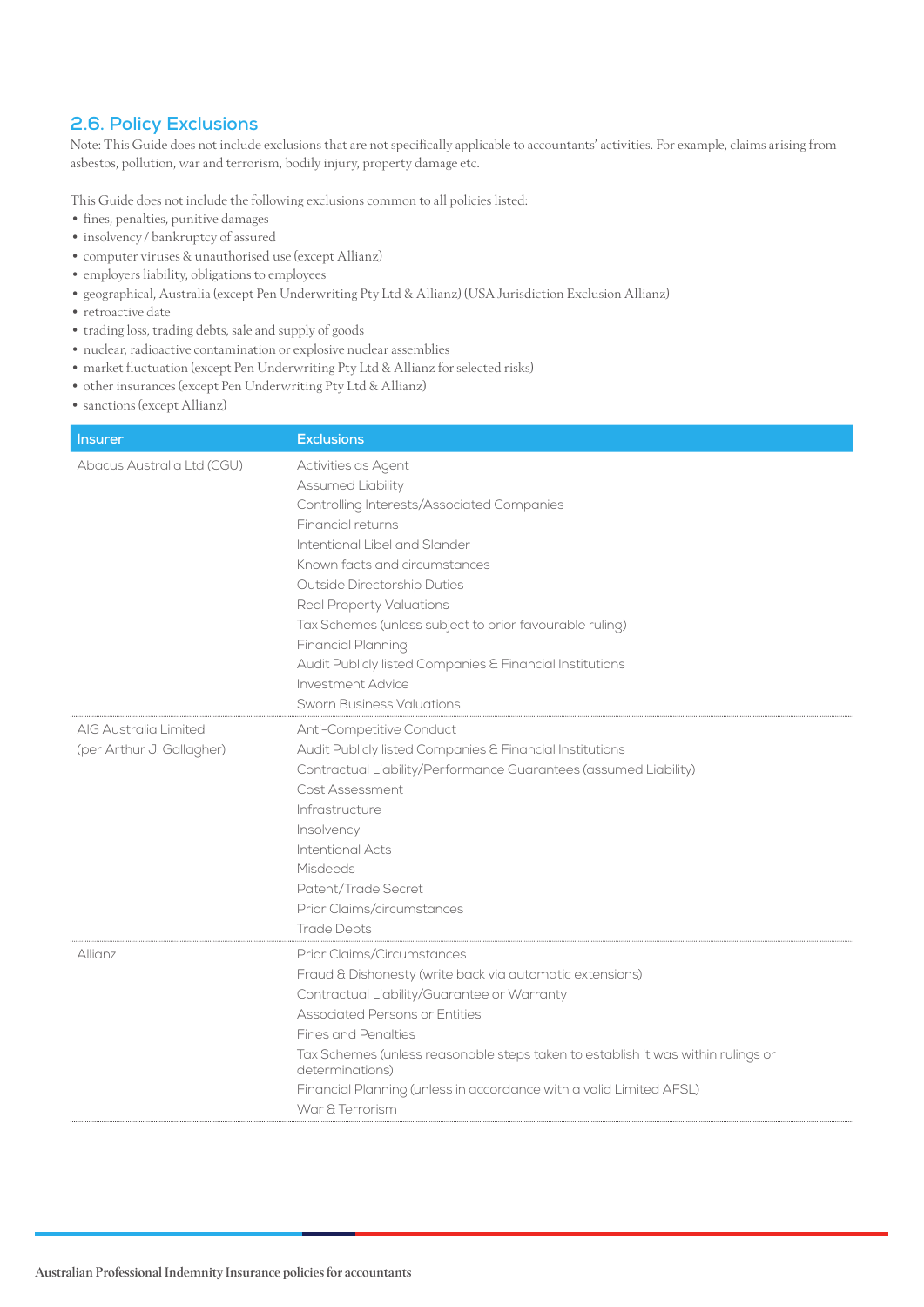| <b>Insurer</b> | <b>Exclusions</b>                                                                              |  |
|----------------|------------------------------------------------------------------------------------------------|--|
| <b>AXA XL</b>  | Dishonesty or Deliberate Conduct (see Dishonesty or Deliberate Conduct Automatic<br>Extension) |  |
|                | Fidelity (see Fidelity Optional Extension)                                                     |  |
|                | Contractual or Commercial Liabilities                                                          |  |
|                | Financial Planning Services ('full' AFSL - can be removed by Endorsement)                      |  |
|                | Market Manipulation                                                                            |  |
|                | Authorisation                                                                                  |  |
|                | <b>Beneficial Interest</b>                                                                     |  |
|                | Finance                                                                                        |  |
|                | <b>Approved Products</b>                                                                       |  |
|                | Corporate Advisory Services (unless performed for private companies or NFP<br>organisations)   |  |
|                | Professional Organisations                                                                     |  |
|                | Known Circumstances                                                                            |  |
|                | <b>Product-Related Liabilities</b>                                                             |  |
|                | Directors' & Officers' Liability                                                               |  |
|                | Occupier's Liability                                                                           |  |
|                | Motor Vehicle/ Aircraft/ Watercraft                                                            |  |
|                | Asbestos                                                                                       |  |
|                | Licensing                                                                                      |  |
|                | Intellectual Property Rights (intentional infringement, marketing)                             |  |
|                | Anti-Competitive Conduct                                                                       |  |
|                | Known Claims & Inquiries                                                                       |  |
|                | <b>Related Parties</b>                                                                         |  |
|                | Jurisdictional Limits (WW except USA & Canada)                                                 |  |
|                | Waived or Limited Rights                                                                       |  |
| <b>CGU</b>     | Known claims & circumstances                                                                   |  |
|                | Assumed duty or obligation                                                                     |  |
|                | Tax avoidance schemes                                                                          |  |
|                | Investment advice information or opinion                                                       |  |
|                | Auditing for Financial Institutions & Public Companies                                         |  |
|                | Director & officer liability                                                                   |  |
|                | Intentional Damage & Deregistration                                                            |  |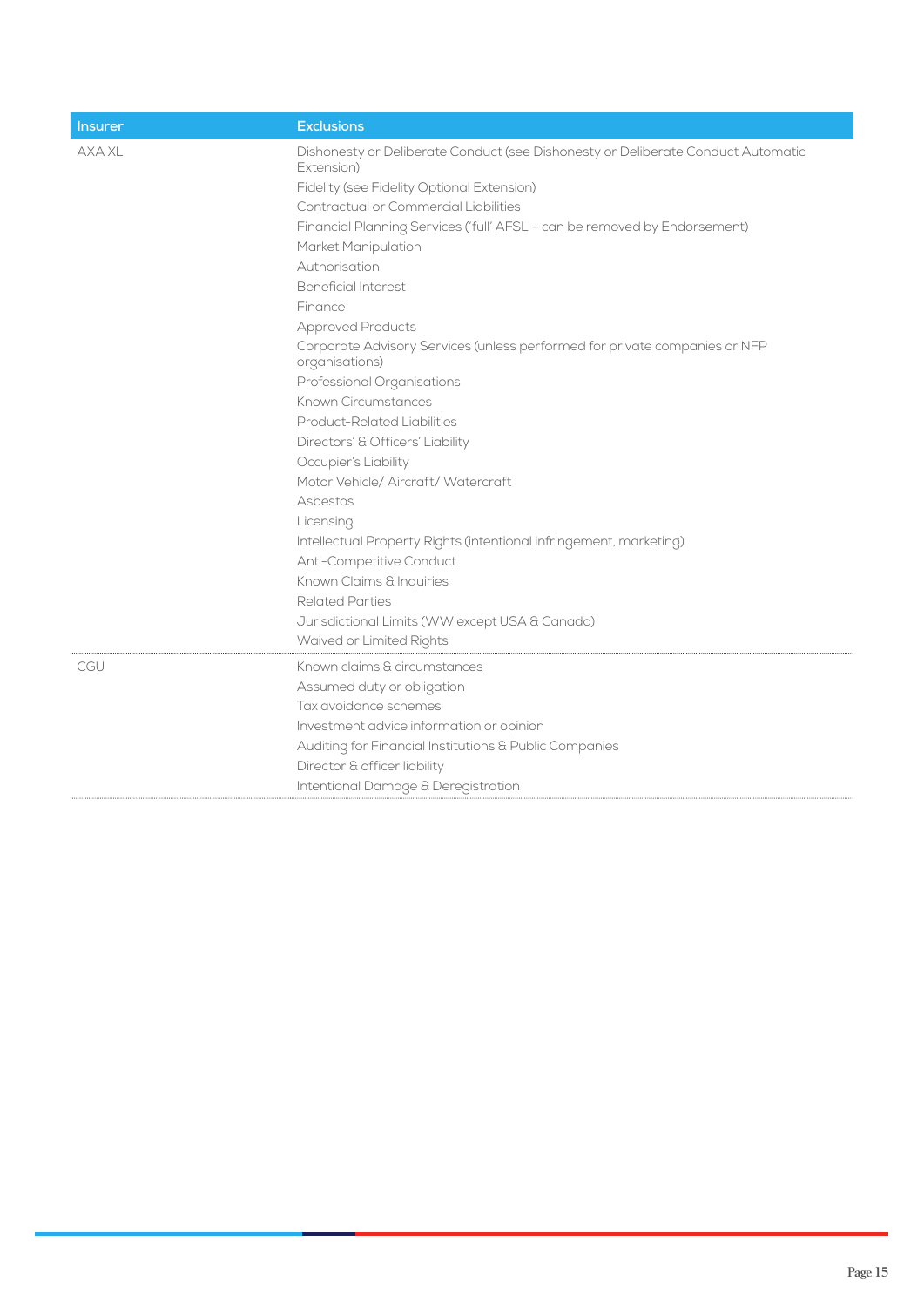| <b>Insurer</b>                | <b>Exclusions</b>                                         |
|-------------------------------|-----------------------------------------------------------|
| <b>DUAL Australia Pty Ltd</b> | Amounts Paid or Restitution                               |
|                               | Associates                                                |
|                               | Assumed Liability                                         |
|                               | Deliberate Acts                                           |
|                               | Directors and Officers                                    |
|                               | Disclosure of Commissions / Conflict of Interest          |
|                               | <b>Excluded Activities</b>                                |
|                               | Financial Conduct, Advice and Performance                 |
|                               | Fraud and Dishonesty (write-back via automatic extension) |
|                               | Investment Performance                                    |
|                               | <b>Intellectual Property</b>                              |
|                               | Liability as Occupier                                     |
|                               | Prior Known Facts                                         |
|                               | Does not include                                          |
|                               | Asbestos and Toxic Mould                                  |
|                               | Bodily Injury                                             |
|                               | <b>Employment Practices Liability</b>                     |
|                               | Financial (insolvency, insurance)                         |
|                               | Insolvency                                                |
|                               | Liability to Employees                                    |
|                               | Pollution and Radioactive Contamination                   |
|                               | Product Liability                                         |
|                               | Property Damage                                           |
|                               | <b>Sanctions Limitation</b>                               |
|                               | Terrorism                                                 |
|                               | <b>Trading Debts</b>                                      |
|                               | War and Civil War                                         |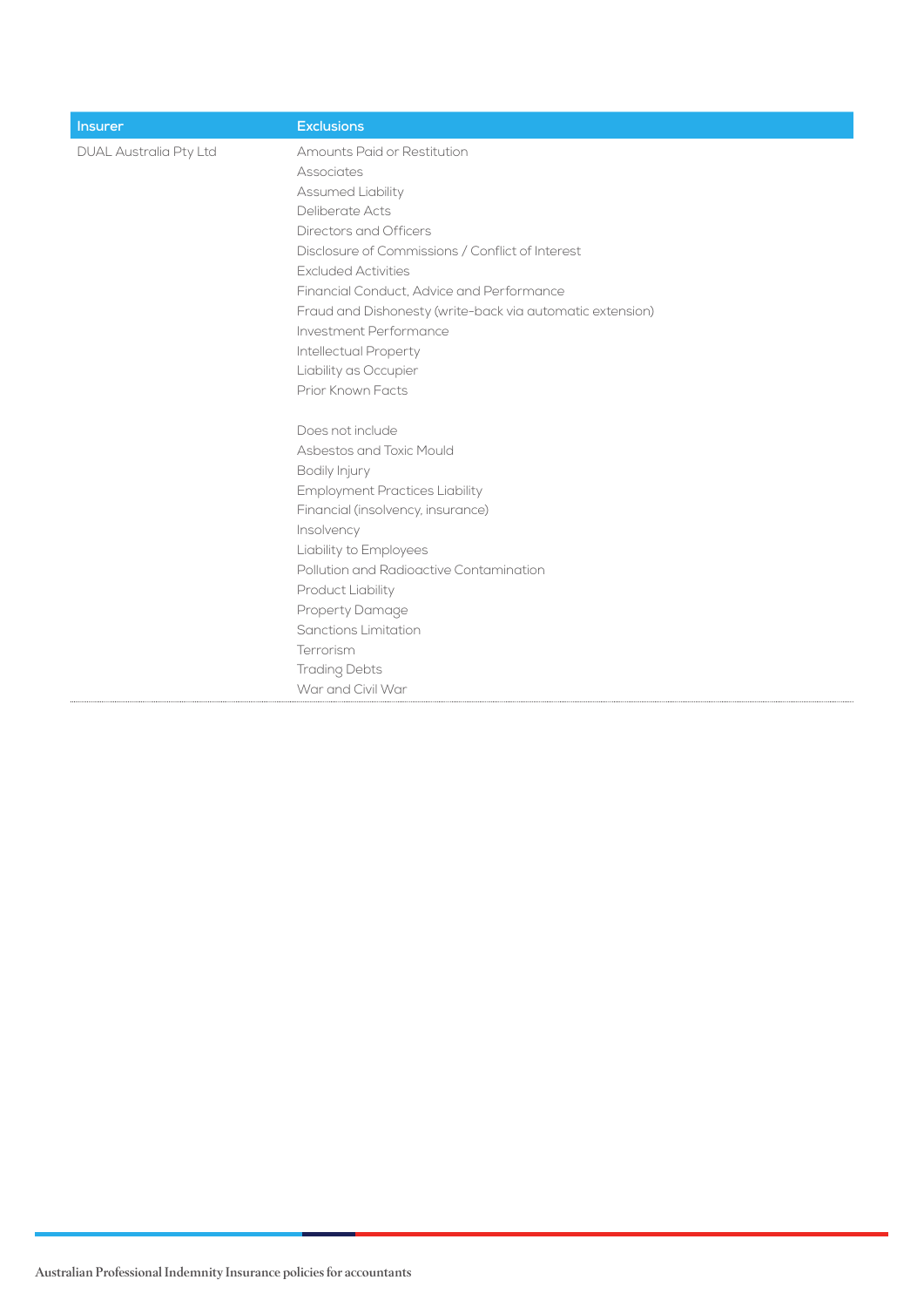| <b>Insurer</b>                                  | <b>Exclusions</b>                                                                                                                                                                                                                                                                                                                                                                                                                                                                                                                                                                                                                                                                                                                                                                                                                                                         |
|-------------------------------------------------|---------------------------------------------------------------------------------------------------------------------------------------------------------------------------------------------------------------------------------------------------------------------------------------------------------------------------------------------------------------------------------------------------------------------------------------------------------------------------------------------------------------------------------------------------------------------------------------------------------------------------------------------------------------------------------------------------------------------------------------------------------------------------------------------------------------------------------------------------------------------------|
| London Australia Underwriting<br>(100% Lloyd's) | Bodily Injury & Property Damage<br>Care Custody and Control<br>Confidentiality, Copyright, Libel and Slander (Intentional)<br>Deliberate Acts<br>Director & Officer<br>Dishonesty<br>Employer Liability/Worker's compensation<br><b>Fines and Penalties</b><br>Goods & Services<br>Gradual Wear & Tear<br>Information Technology<br>Insolvency or Bankruptcy Exclusion<br>Investment Related<br>Jurisdiction & Territorial Limits<br>Known Facts<br>Land & Vehicles & Property<br>Minimum Cheques Signing<br>Nuclear War & Terrorism<br>Other Insurance<br>Pollution Contamination & Asbestos<br>Radioactive Contamination & Explosive Nuclear Assemble<br>Refund of Professional Fees Exclusive<br><b>Related Companies</b><br>Retroactive Date<br>Sanctions Limitation and Exclusion Clause<br>Sexual Molestation<br><b>Trading Losses</b><br>Warranties and Guarantees |
| Marsh (Dual) Low Fee Income<br>Earners          | Prior Knowledge<br>Fines and Penalties and Non-Compensatory<br>Assumed Liability<br>Property Damage<br>Liability as Occupier<br>Product Liability<br><b>Intellectual Property</b><br><b>Trading Debts</b><br>Fraud and Dishonesty<br>Associates<br>Directors & Officers<br><b>Excluded Activities</b><br>Financial Conduct, Advice and Performance<br>Disclosure of Commissions/Conflict of Interest                                                                                                                                                                                                                                                                                                                                                                                                                                                                      |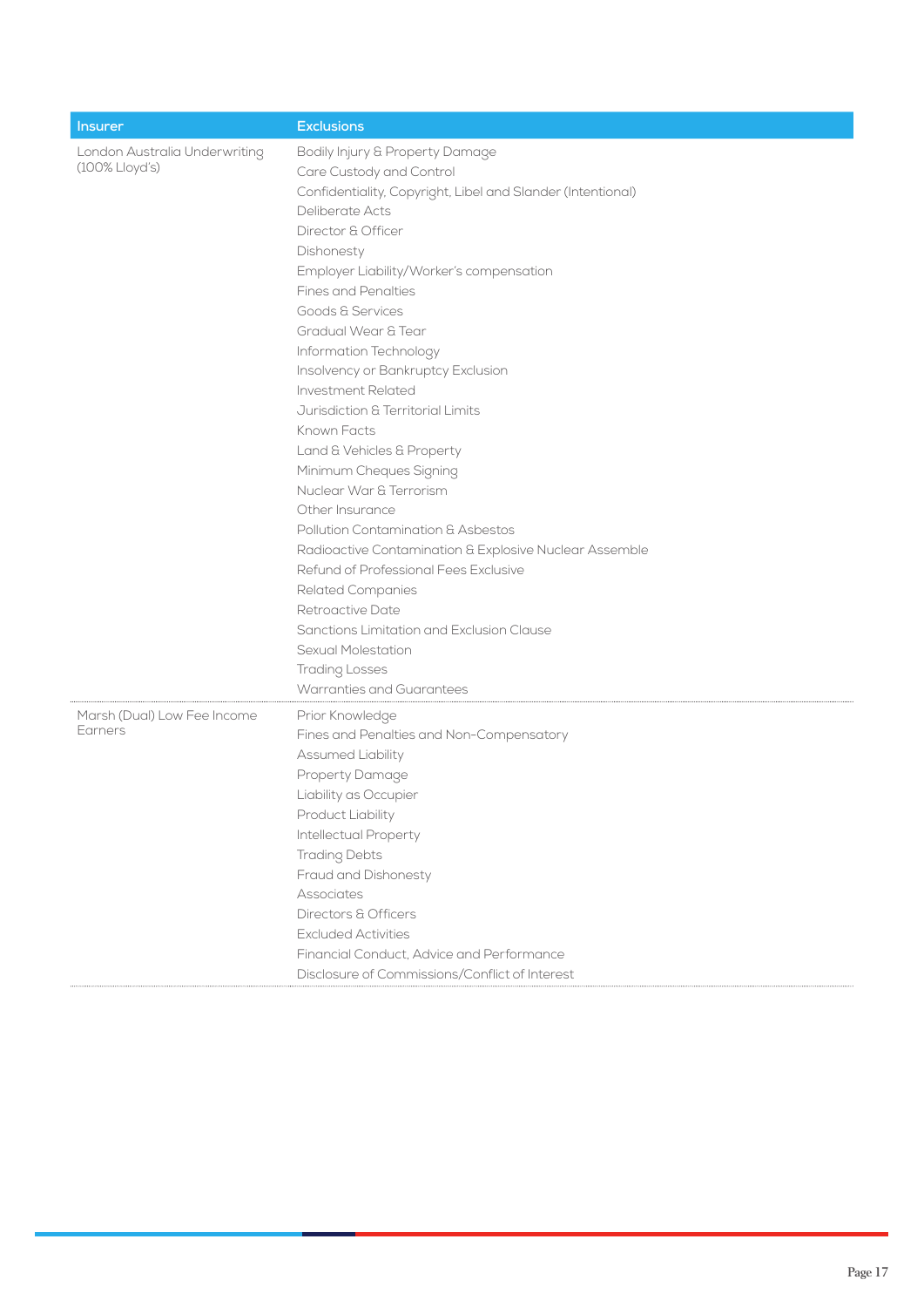| <b>Insurer</b>                | <b>Exclusions</b>                                                                                                                                                                                                                                                                                                                                                                                                                            |  |
|-------------------------------|----------------------------------------------------------------------------------------------------------------------------------------------------------------------------------------------------------------------------------------------------------------------------------------------------------------------------------------------------------------------------------------------------------------------------------------------|--|
| Marsh (Vero)                  | Prior claims or known circumstances                                                                                                                                                                                                                                                                                                                                                                                                          |  |
|                               | Asbestos                                                                                                                                                                                                                                                                                                                                                                                                                                     |  |
|                               | Assumption of liability                                                                                                                                                                                                                                                                                                                                                                                                                      |  |
|                               | Directors and officers liability                                                                                                                                                                                                                                                                                                                                                                                                             |  |
|                               | Dishonest, fraudulent or criminal acts                                                                                                                                                                                                                                                                                                                                                                                                       |  |
|                               | Employer's liability                                                                                                                                                                                                                                                                                                                                                                                                                         |  |
|                               | Fines, penalties, punitive or aggravated damages                                                                                                                                                                                                                                                                                                                                                                                             |  |
|                               | Investment depreciation                                                                                                                                                                                                                                                                                                                                                                                                                      |  |
|                               | Radioactivity                                                                                                                                                                                                                                                                                                                                                                                                                                |  |
|                               | Related parties                                                                                                                                                                                                                                                                                                                                                                                                                              |  |
|                               | <b>Sanctions</b>                                                                                                                                                                                                                                                                                                                                                                                                                             |  |
|                               | Specified activities                                                                                                                                                                                                                                                                                                                                                                                                                         |  |
|                               | Tax schemes                                                                                                                                                                                                                                                                                                                                                                                                                                  |  |
|                               | Terrorism                                                                                                                                                                                                                                                                                                                                                                                                                                    |  |
|                               | Trading debts                                                                                                                                                                                                                                                                                                                                                                                                                                |  |
| Tasman Underwriting (Lloyd's) | Tax Avoidance Scheme                                                                                                                                                                                                                                                                                                                                                                                                                         |  |
|                               | Contractual liability                                                                                                                                                                                                                                                                                                                                                                                                                        |  |
|                               | Financial or related interest >10%                                                                                                                                                                                                                                                                                                                                                                                                           |  |
|                               | Public company Directorships                                                                                                                                                                                                                                                                                                                                                                                                                 |  |
|                               | Internet & electronic trading                                                                                                                                                                                                                                                                                                                                                                                                                |  |
| Vero Insurance - standard     | Exclusions in wording:                                                                                                                                                                                                                                                                                                                                                                                                                       |  |
| wording                       | Directors and Officers Liability                                                                                                                                                                                                                                                                                                                                                                                                             |  |
|                               | Dishonest. Fraudulent or Criminal Acts                                                                                                                                                                                                                                                                                                                                                                                                       |  |
|                               | Prior Claims or Known Circumstances                                                                                                                                                                                                                                                                                                                                                                                                          |  |
|                               | Subrogation Waiver                                                                                                                                                                                                                                                                                                                                                                                                                           |  |
|                               | Assumption of Liability                                                                                                                                                                                                                                                                                                                                                                                                                      |  |
|                               | <b>Related Parties</b>                                                                                                                                                                                                                                                                                                                                                                                                                       |  |
|                               | <b>Professional Fees</b>                                                                                                                                                                                                                                                                                                                                                                                                                     |  |
|                               | Exclusions by standard endorsement:                                                                                                                                                                                                                                                                                                                                                                                                          |  |
|                               | Any valuation of real property;                                                                                                                                                                                                                                                                                                                                                                                                              |  |
|                               | Conveyancing activities;                                                                                                                                                                                                                                                                                                                                                                                                                     |  |
|                               | Business broking activities;                                                                                                                                                                                                                                                                                                                                                                                                                 |  |
|                               | The audit of listed public companies;                                                                                                                                                                                                                                                                                                                                                                                                        |  |
|                               | The audit of banks or financial institutions;                                                                                                                                                                                                                                                                                                                                                                                                |  |
|                               | Credit services, including but not limited to mortgage and finance broking, except that this<br>shall not apply to referral services; [this exclusion is amended if cover is provided for credit<br>services                                                                                                                                                                                                                                 |  |
|                               | Investment advice or investment management;                                                                                                                                                                                                                                                                                                                                                                                                  |  |
|                               | Any financial, wealth management or investment advice or services under an Australian<br>Financial Services Licence (whether in the capacity of a license holder or Authorised<br>Representative) or for which an Australian Financial Services Licence, which for the<br>avoidance of doubt includes but is not limited to a Limited AFSL, would be required; [this<br>exclusion is amended if cover is provided for Limited AFSL services] |  |
|                               | Any administration or trustee services for a superannuation fund where the Insured is also<br>the investment advisor for such superannuation fund.                                                                                                                                                                                                                                                                                           |  |
|                               | Investment depreciation                                                                                                                                                                                                                                                                                                                                                                                                                      |  |
|                               | Tax schemes                                                                                                                                                                                                                                                                                                                                                                                                                                  |  |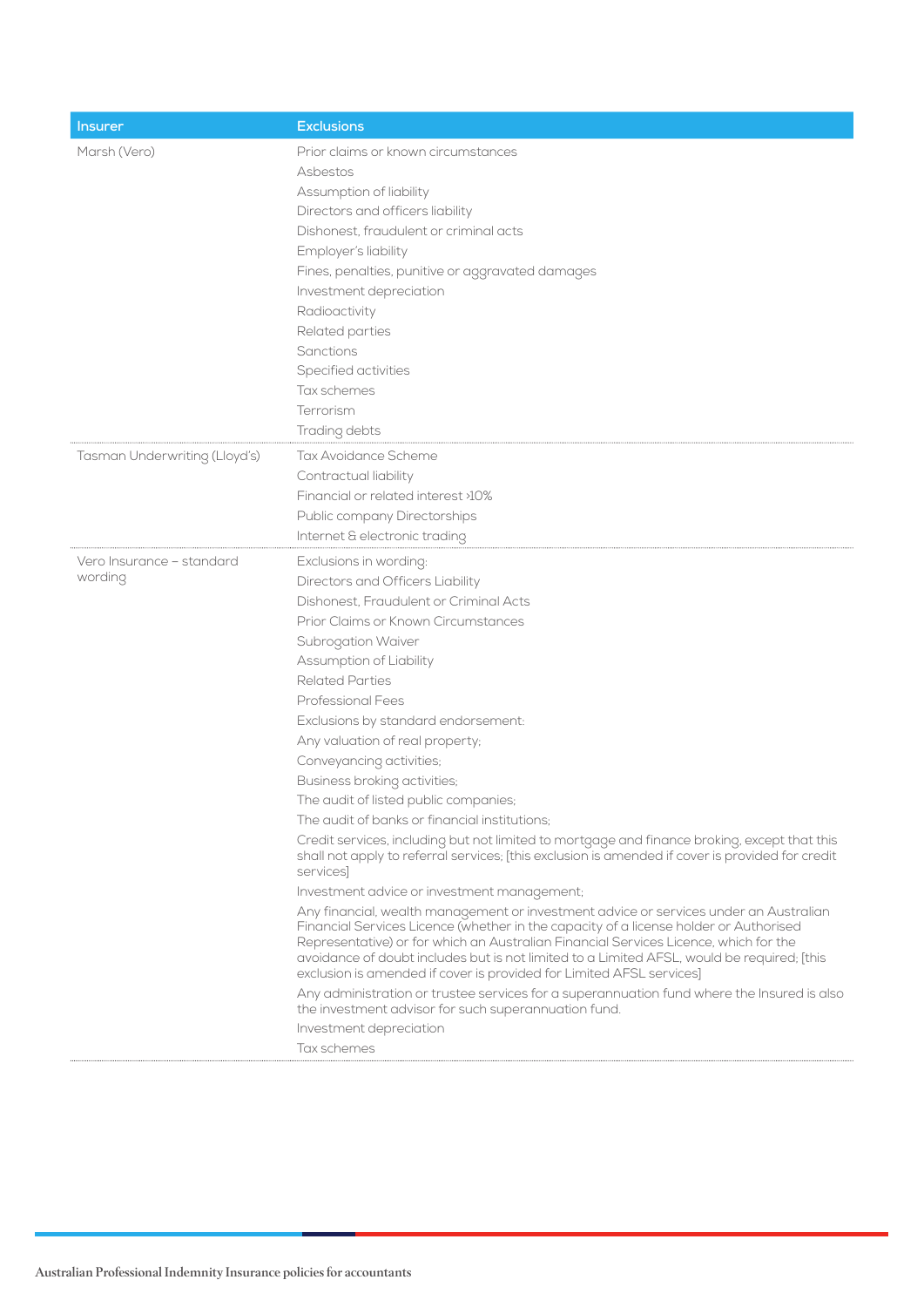| <b>Insurer</b> | <b>Exclusions</b>                             |
|----------------|-----------------------------------------------|
| Zurich         | Contractual Liability                         |
|                | Directors and Officers                        |
|                | Employer's Liability                          |
|                | Fraud and Dishonesty                          |
|                | Insolvency                                    |
|                | Licensing Inquiries                           |
|                | Managed Investment Schemes                    |
|                | Manufacturing / Efficacy / Faulty Workmanship |
|                | Money and Negotiable Instruments              |
|                | Owners and Occupiers Liability                |
|                | Personal Injury / Property Damage             |
|                | Prior and Pending                             |
|                | Radioactivity / Pollution / Asbestos          |
|                | <b>Related Entities</b>                       |
|                | Retroactive Date                              |
|                | Superannuation Trustee                        |
|                | USA / Canada Exposure                         |
|                | War. Act of Terrorism                         |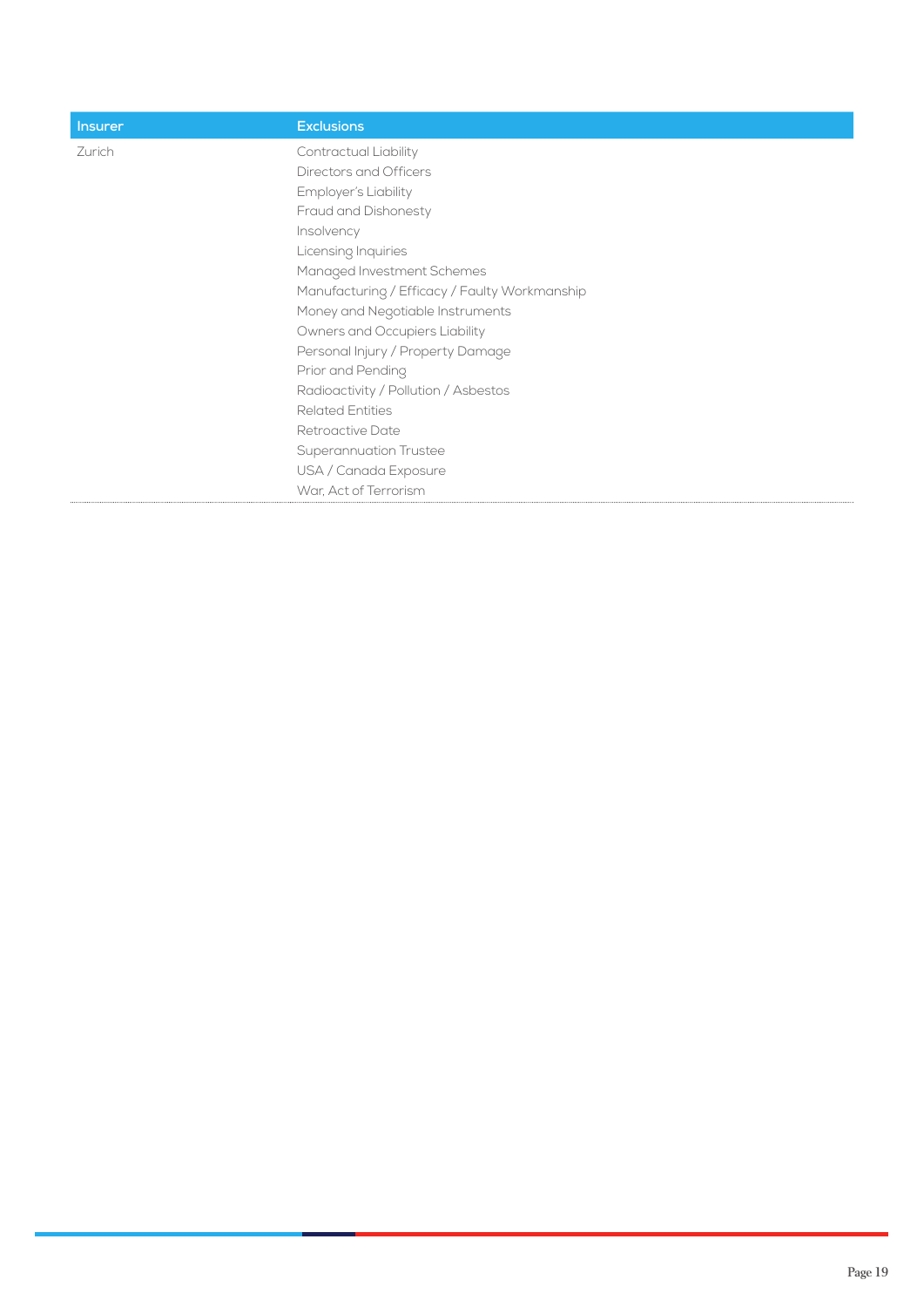## <span id="page-21-0"></span>**2.7 Specific terms: Tax scheme provisions**

|                                                    |                                                                                                                                                                                                                                                                                                                                                                                                                                                                                                                                                                                                                                                                                                                                                                                                                                                                                                                                                                                                                                                   | Comment                                                                            |
|----------------------------------------------------|---------------------------------------------------------------------------------------------------------------------------------------------------------------------------------------------------------------------------------------------------------------------------------------------------------------------------------------------------------------------------------------------------------------------------------------------------------------------------------------------------------------------------------------------------------------------------------------------------------------------------------------------------------------------------------------------------------------------------------------------------------------------------------------------------------------------------------------------------------------------------------------------------------------------------------------------------------------------------------------------------------------------------------------------------|------------------------------------------------------------------------------------|
| <b>Insurers</b>                                    | Wording used has been supplied by the underwriters                                                                                                                                                                                                                                                                                                                                                                                                                                                                                                                                                                                                                                                                                                                                                                                                                                                                                                                                                                                                | Cover is otherwise subject to<br>the terms and conditions of the<br>policy wording |
| Abacus Australia Ltd (CGU)                         | Notwithstanding anything else to the contrary, it is declared<br>and agreed that We do not provide Cover for any Claims<br>or Covered Claims based upon, directly or indirectly arising<br>from or attributable to any Tax Exploitation Scheme, of<br>which the Insured was a Promoter.<br>For the purposes of this Exclusion:<br>a) A 'Tax Exploitation Scheme' has the same meaning as<br>in Section 290 - 65 of the Tax Laws Amendment 2006<br>Measures No. 1) Act 2006 (No. 32, 2006) ("the Act")<br>being a tax exploitation scheme in respect of which:<br>i. a civil penalty has been imposed upon any person,<br>under Section 290 - 50 of the Act;<br>ii. an injunction has been granted against any person,<br>under Section 290 - 125 of the Act: or<br>iii. a voluntary undertaking has been given by any<br>person, under Section 290 - 200 of the Act.<br>b) 'Promoter' shall have the same meaning as in Section<br>290 - 60 of the Act.                                                                                           | N/A                                                                                |
| AIG Australia Limited<br>(per Arthur J. Gallagher) | No specific exclusion.                                                                                                                                                                                                                                                                                                                                                                                                                                                                                                                                                                                                                                                                                                                                                                                                                                                                                                                                                                                                                            | N/A                                                                                |
| Allianz                                            | We shall have no liability under this policy, including in<br>respect of any claim or cost or expense or indemnity or<br>payment or loss, arising out of, based upon, attributable<br>to or in consequence of any tax product, tax scheme or<br>tax arrangement, including but not limiting the generality<br>thereof any advice given by you to any client on how to<br>minimise their taxation obligations by investing in any such<br>tax product, tax scheme or tax arrangement:<br>a) alleged to be designed to avoid taxation; or<br>b) to which Part IVA of the Income Tax Assessment Act<br>1936 (Cth) (or its equivalent or replacement) applies;<br>unless you took reasonable steps to establish that any<br>professional services provided in relation to any such tax<br>product, tax scheme or tax arrangement was consistent<br>with the intent of any relevant determinations, rulings<br>or notices issued by the Australian Tax Office and any<br>applicable case law at the time those professional<br>services were provided. | N/A                                                                                |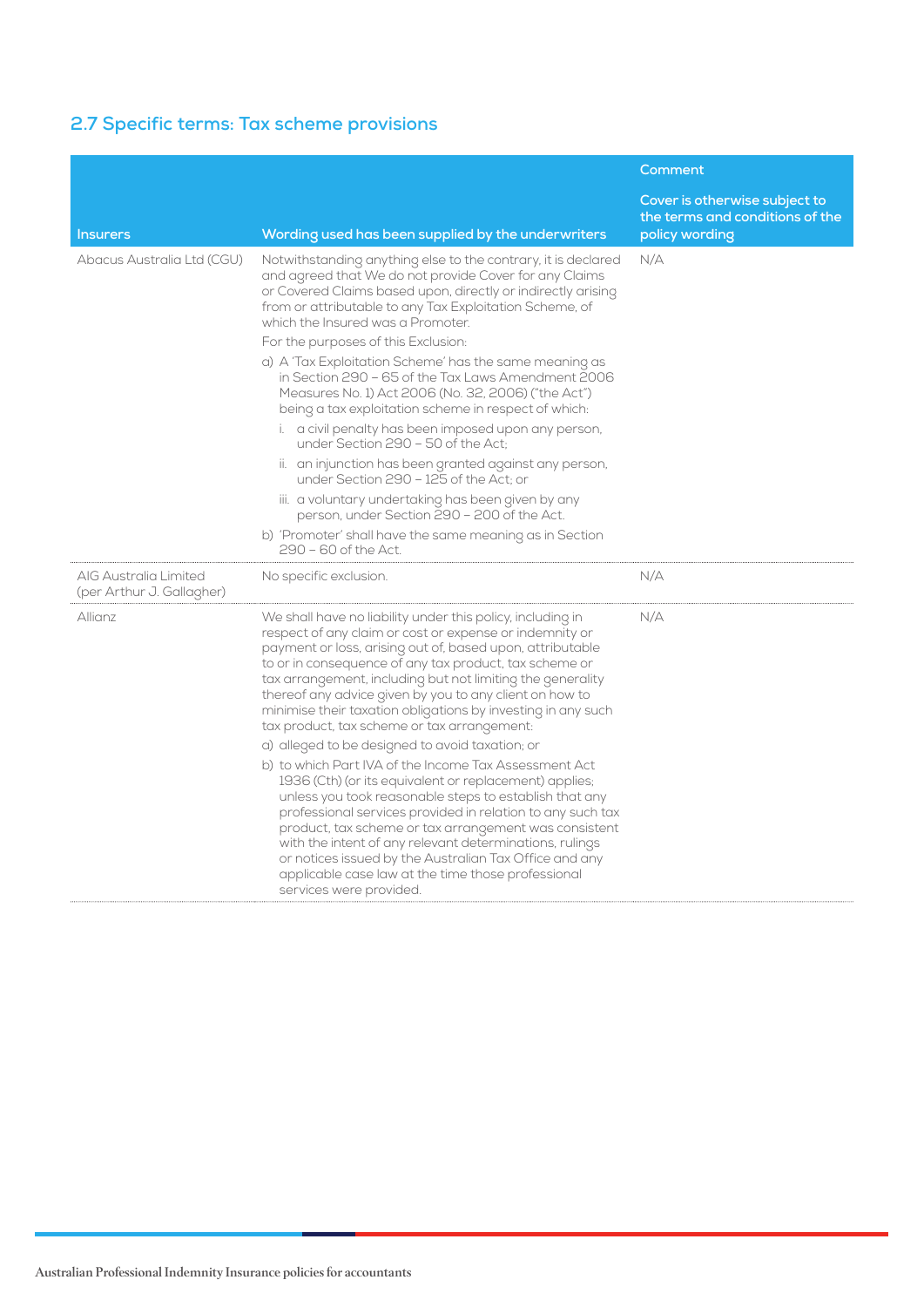### **Insurers Wording used has been supplied by the underwriters**

AXA XL Clause D5 (Financial Planning Services Exclusion) can removed by the Financial Services Endorsement. The Endorsement contains the following additional Exclusions: The following Exclusions are included and form part of this

### *policy*.

The *insurer* will not be liable to indemnify the *insured* for any *loss*, settlement or other payment, or pay any *defence costs* or *inquiry costs*, directly or indirectly arising out of, based upon, attributable to or in consequence of:

#### **D31 Managed Investment Schemes**

- a) any advice provided or services performed, actual or alleged, by or on behalf of any insured or agent in connection with any managed investment scheme (whether appropriately registered or otherwise) for any primary industry or agricultural investments of any kind or structure, subordinated, mezzanine, any unlisted or unrated securities, any unsecured debt or any debt for the development of real property, or any other financial product for which there is no secondary market regulated by the Australian Prudential Regulation Authority;
- b) the actual or alleged promotion, management or operation of any such managed investment scheme (whether appropriately registered or otherwise) by or on behalf of any insured or any agent.

### **D32 Tax Exploitation Scheme**

- a) any advice provided or services performed, actual or alleged, by or on behalf of any insured or any agent in connection with any product, scheme or arrangement that:
	- i. is designed, purports or offers to avoid or minimise any tax liability that may be incurred by investors; or
	- ii. to which Part IVA of the Income Tax Assessment Act 1936 (Cth) applies.
- b) However, this Exclusion will not apply where the insured is able to demonstrate to the satisfaction of the insurer that the insured took all reasonable measures to ensure that prior to providing any such advice or performing such, services in respect of any such product, scheme or arrangement was consistent with any relevant determinations or rulings as released by the Australian Tax Office

## **Comment**

**Cover is otherwise subject to the terms and conditions of the policy wording**

Managed Investment Scheme has the same meaning as Section 9 of the Corporations Act 2001

The tax Exploitation Scheme Exclusion does not apply where the Insured can demonstrate they took all reasonable measures to ensure the scheme was compliant with the rules or determinations of the ATO

The Margin Lending Exclusion will not apply where LVR's are less than 50% when the facility was established and following any subsequent borrowings and the Insured's client have signed an acknowledgment that they understand the nature of a margin loan and the implications of a margin call.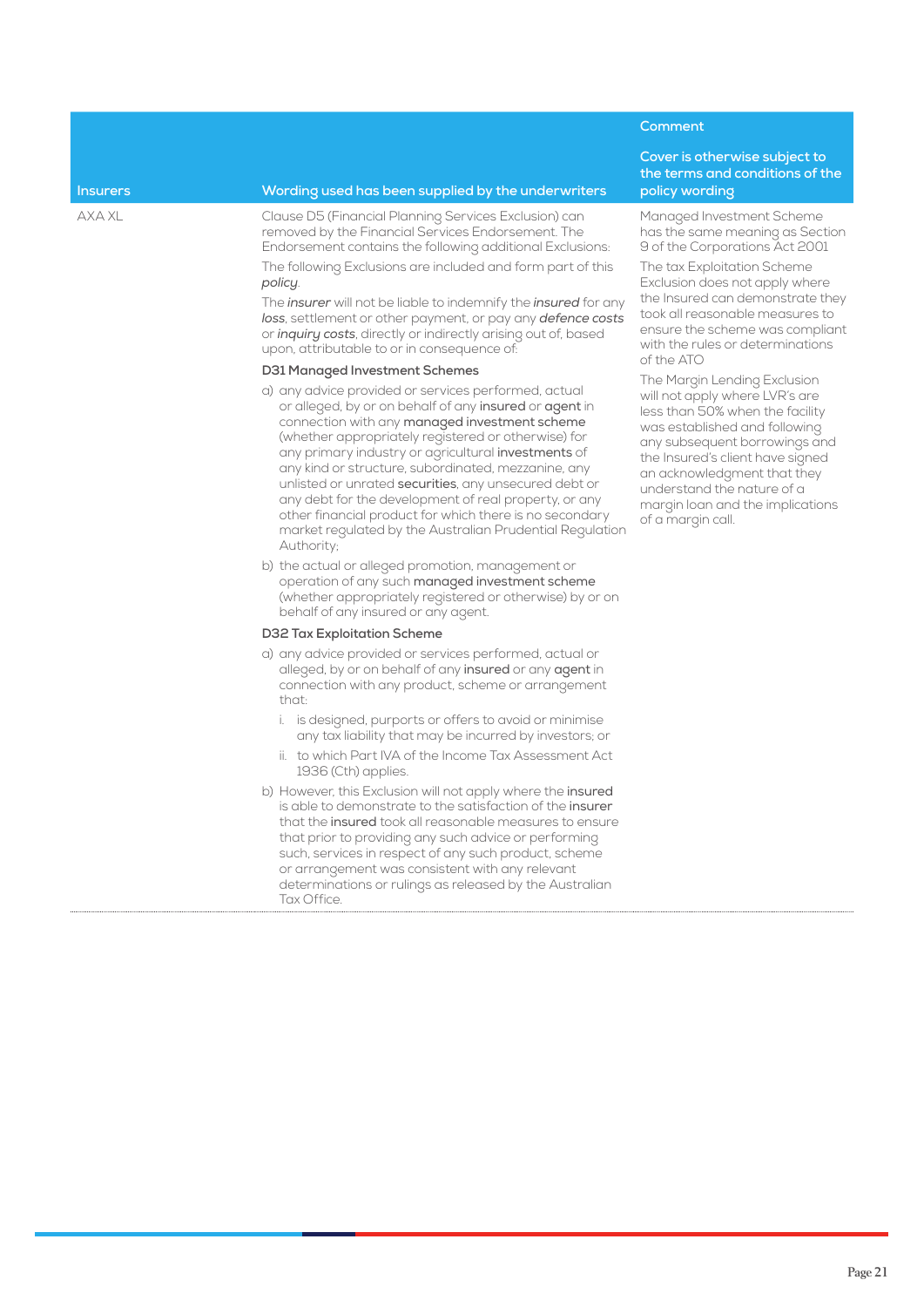|                         |                                                                                                                                                                                                                                                                                                                                                  | Comment                                                                            |
|-------------------------|--------------------------------------------------------------------------------------------------------------------------------------------------------------------------------------------------------------------------------------------------------------------------------------------------------------------------------------------------|------------------------------------------------------------------------------------|
| <b>Insurers</b>         | Wording used has been supplied by the underwriters                                                                                                                                                                                                                                                                                               | Cover is otherwise subject to<br>the terms and conditions of the<br>policy wording |
| <b>AXA XL continued</b> | D33 Margin Lending Facilities                                                                                                                                                                                                                                                                                                                    |                                                                                    |
|                         | Clause D10(b) (Finance) will not apply in respect of any<br>margin lending facility arranged by the insured or any<br>agent, on behalf of any client, but only on the basis that;                                                                                                                                                                |                                                                                    |
|                         | a) such margin lending facility has, a loan to value ratio of<br>no greater than 50% at the time the such facility was<br>established and no subsequent borrowings have the<br>effect of increasing the loan to value ratio by virtue of the<br>increased loan amount alone; and                                                                 |                                                                                    |
|                         | b) any person provided advice or performing and services<br>in respect of such margin lending facility is compliant with<br>licensing, conduct and disclosure requirements specified<br>in the Corporations Legislation Amendment (Financial<br>Modernisation) Act 2009 (Cth) at the time such advice<br>was provided or services performed; and |                                                                                    |
|                         | c) the provision of any professional advice or services by<br>the insured or any agent in respect of margin loans has<br>been disclosed to the insurer in the proposal form; and                                                                                                                                                                 |                                                                                    |
|                         | d) the presence on such a client's file, that is maintained by<br>the insured or any agent, of an appropriate declaration<br>signed by the client, specifically as an acknowledgment<br>that the insured or agent has adequately explained<br>the nature of a margin lending facility, including the<br>repercussions of a 'margin call'.        |                                                                                    |
|                         | A. For the purposes of this Endorsement:                                                                                                                                                                                                                                                                                                         |                                                                                    |
|                         | "managed investment scheme" will have the same<br>meaning as specified in Section 9 of the Corporations<br>Act 2001 (Cth); and                                                                                                                                                                                                                   |                                                                                    |
|                         | "margin lending facility" will have the same meaning as<br>specified in Section 761EA of the Corporations Act 2001<br>(Cth).                                                                                                                                                                                                                     |                                                                                    |
| CGU                     | This Policy does not provide cover for or in respect of<br>a Claim directly or indirectly related to, based upon,<br>attributable to or in consequence of a Tax Exploitation<br>Scheme, of which the Insured was a promoter.                                                                                                                     |                                                                                    |
|                         | For the purposes of this Exclusion:                                                                                                                                                                                                                                                                                                              |                                                                                    |
|                         | A Tax Exploitation Scheme shall have the same meaning<br>as in Section 290-65 of the Tax Laws Amendment (2006<br>Measures No. 1) Act 2006 (No. 32, 2006) ("the Act") being a<br>tax exploitation scheme of which:                                                                                                                                |                                                                                    |
|                         | A civil penalty has been imposed upon any person, under<br>Section 290-50 of the Act; or                                                                                                                                                                                                                                                         |                                                                                    |
|                         | An injunction has been granted against any person, under<br>Section 290-125 of the Act: or                                                                                                                                                                                                                                                       |                                                                                    |
|                         | A voluntary undertaking has been given by any person,<br>under Section 290-200 of the Act.                                                                                                                                                                                                                                                       |                                                                                    |
|                         | Promoter shall have the same meaning as in Section 290-<br>60 of the Act.                                                                                                                                                                                                                                                                        |                                                                                    |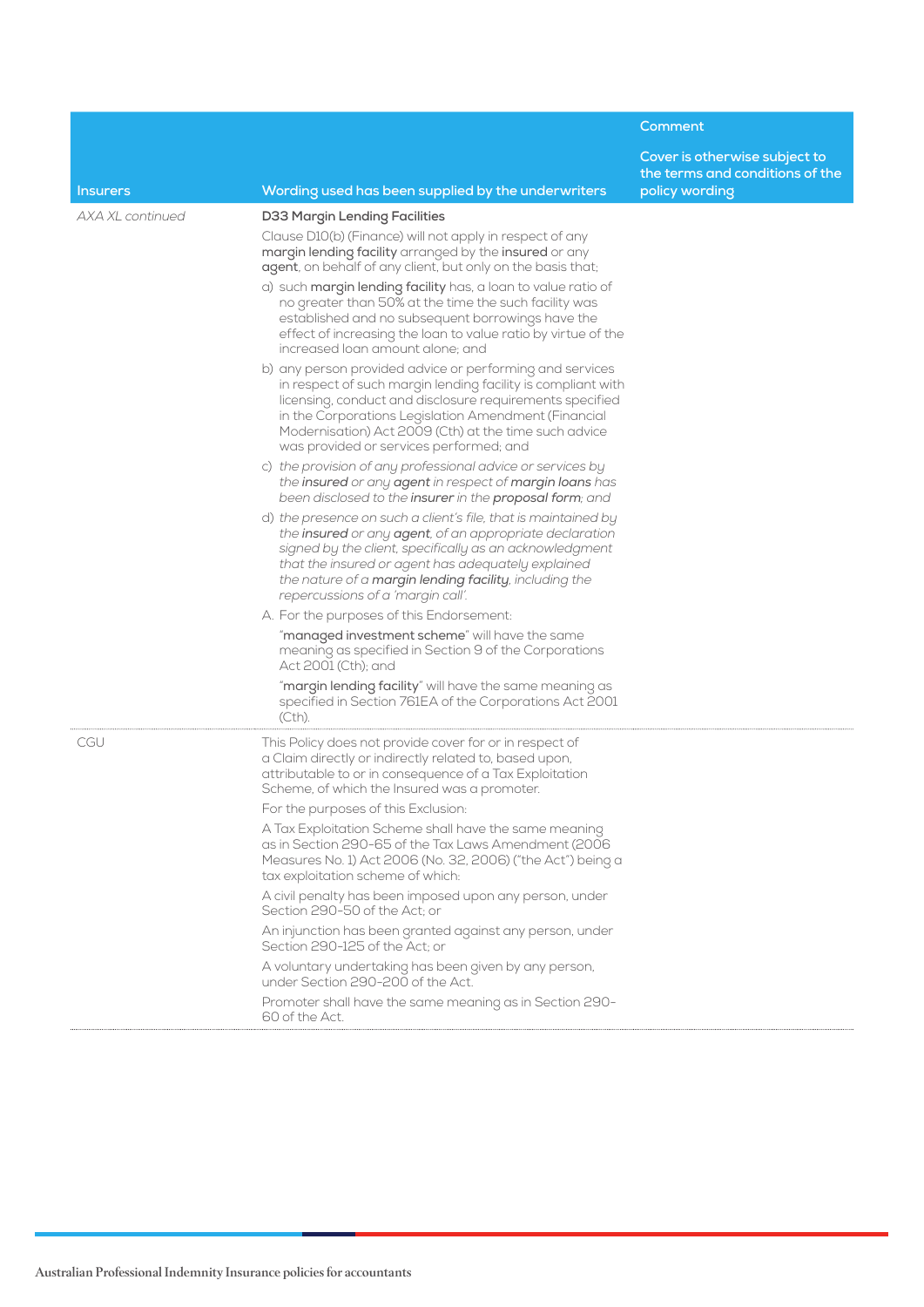|                                                 |                                                                                                                                                                                                                                                                                                                                                                                                                                                                                                                                                                                                                                                                                                                                                                                                                                                                                                                                                                                                                                                                                             | Comment                                                                                                                                                     |
|-------------------------------------------------|---------------------------------------------------------------------------------------------------------------------------------------------------------------------------------------------------------------------------------------------------------------------------------------------------------------------------------------------------------------------------------------------------------------------------------------------------------------------------------------------------------------------------------------------------------------------------------------------------------------------------------------------------------------------------------------------------------------------------------------------------------------------------------------------------------------------------------------------------------------------------------------------------------------------------------------------------------------------------------------------------------------------------------------------------------------------------------------------|-------------------------------------------------------------------------------------------------------------------------------------------------------------|
| <b>Insurers</b>                                 | Wording used has been supplied by the underwriters                                                                                                                                                                                                                                                                                                                                                                                                                                                                                                                                                                                                                                                                                                                                                                                                                                                                                                                                                                                                                                          | Cover is otherwise subject to<br>the terms and conditions of the<br>policy wording                                                                          |
| <b>DUAL Australia Pty Ltd</b>                   | Any Claim or Investigation arising from or directly or<br>indirectly attributable to or in consequence of any advice<br>in connection with any investment which has not received<br>confirmation from the Commissioner of Taxation and/<br>or under the Australian Taxation Office of any allowable<br>taxation concessions or deductions                                                                                                                                                                                                                                                                                                                                                                                                                                                                                                                                                                                                                                                                                                                                                   | N/A                                                                                                                                                         |
| London Australia<br>Underwriting (100% Lloyd's) | Underwriters shall not have any liability  any investments,<br>schemes or arrangements which are held to be in breach<br>of Part IVA of the Income Tax Assessment Act 1936 (Cth).<br>unless the Australian Tax office has issued a compliancy<br>determination or product ruling prior to any promotion of, or<br>investment in, the scheme or arrangement.                                                                                                                                                                                                                                                                                                                                                                                                                                                                                                                                                                                                                                                                                                                                 | Cover provided where the<br>ATO has previously issued a<br>compliancy determination or<br>ruling.                                                           |
| Marsh (Vero)                                    | Arising directly or indirectly from or in respect of the<br>promotion of, advice in favour of or in any way facilitating<br>the investment in schemes, arrangements or products<br>designed to avoid taxation.<br>This exclusion does not apply if the promotion occurred, the<br>advice was given or the investment was facilitated after:<br>i. the Australian Taxation Office had issued a compliancy<br>determination or product ruling in favour of the scheme,<br>arrangement or product and such scheme, arrangement<br>or product has been implemented in accordance with<br>such compliancy determination or product ruling; and/or<br>ii. the Insured made all reasonable inquiries necessary<br>of a prudent professional in the Insured's position to<br>establish that the scheme, arrangement or product<br>satisfied the relevant Australian tax laws, complied with<br>the intention of these laws and was not defeated by any<br>anti-avoidance tax; and/or<br>There had been a court ruling in favour of the scheme that<br>is binding on the Australian Taxation Office. | N/A                                                                                                                                                         |
| <b>Tasman Underwriting</b><br>(Lloyd's)         | The underwriters shall not indemnify an assured against<br>any claim made against them arising directly or indirectly<br>from any scheme, arrangement or transaction which the<br>Australian Taxation Office declares to be in breach of Part<br>IVA of the Income Tax Assessment Act 1936 (as amended).                                                                                                                                                                                                                                                                                                                                                                                                                                                                                                                                                                                                                                                                                                                                                                                    | No cover if the ATO declare the<br>scheme to be in breach of the<br>ITAA.<br>On application, Tasman will<br>consider amending or deleting<br>the exclusion. |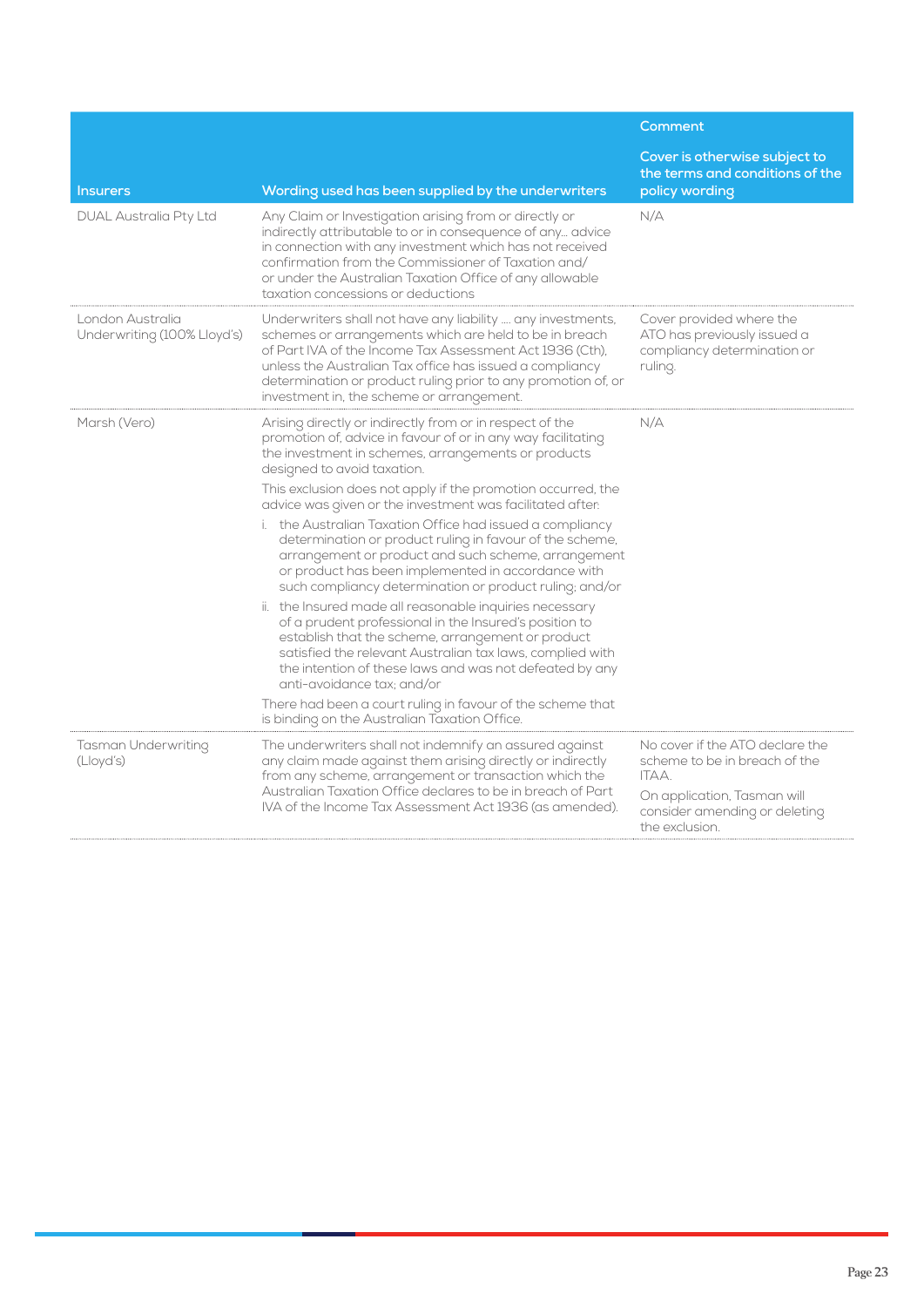|                                      |                                                                                                                                                                                                                                                                                                                                                                                                                                                                                                                                                                                                                                                                                                                                                                                                                                                                                                                                                                                                                                                                                                                                                                                         | Comment                                                                                                                                                                                                                 |
|--------------------------------------|-----------------------------------------------------------------------------------------------------------------------------------------------------------------------------------------------------------------------------------------------------------------------------------------------------------------------------------------------------------------------------------------------------------------------------------------------------------------------------------------------------------------------------------------------------------------------------------------------------------------------------------------------------------------------------------------------------------------------------------------------------------------------------------------------------------------------------------------------------------------------------------------------------------------------------------------------------------------------------------------------------------------------------------------------------------------------------------------------------------------------------------------------------------------------------------------|-------------------------------------------------------------------------------------------------------------------------------------------------------------------------------------------------------------------------|
| <b>Insurers</b>                      | Wording used has been supplied by the underwriters                                                                                                                                                                                                                                                                                                                                                                                                                                                                                                                                                                                                                                                                                                                                                                                                                                                                                                                                                                                                                                                                                                                                      | Cover is otherwise subject to<br>the terms and conditions of the<br>policy wording                                                                                                                                      |
| Vero Insurance - standard<br>wording | The Insurer shall not be liable in respect of any Professional<br>Services, Claim, liability, compensation, Inquiry Costs,<br>claimant's costs and expenses, Insured Costs or<br>compensation for court attendance arising directly or<br>indirectly from or in respect of the promotion of, advice<br>in favour of or in any way facilitating the investment in<br>schemes, arrangements or products designed to minimize<br>or avoid taxation.<br>This exclusion does not apply if the promotion occurred, the<br>advice was given or the investment was facilitated after:<br>$\alpha$ )<br>i. the Australian Taxation Office had issued a<br>compliancy determination or product ruling in<br>favour of the scheme, arrangement or product and<br>such scheme, arrangement or product has been<br>implemented in accordance with such compliancy<br>determination or product ruling; and<br>ii. the Insured made all reasonable inquiries necessary<br>of a prudent professional in the Insured's position to<br>establish that the scheme, arrangement or product<br>satisfied the relevant Australian tax laws, complied<br>with the intention of these laws and was not defeated | The exclusion does not apply if<br>prior to the advice being given:<br>a) The ATO ruled in favour of<br>the scheme and Insured was<br>satisfied scheme complied; or<br>b) a court had ruled in favour of<br>the scheme. |
|                                      | by any anti-avoidance tax;<br>or                                                                                                                                                                                                                                                                                                                                                                                                                                                                                                                                                                                                                                                                                                                                                                                                                                                                                                                                                                                                                                                                                                                                                        |                                                                                                                                                                                                                         |
|                                      | b) there has been a court ruling in favour of the scheme<br>that is binding on the Australian Taxation Office.                                                                                                                                                                                                                                                                                                                                                                                                                                                                                                                                                                                                                                                                                                                                                                                                                                                                                                                                                                                                                                                                          |                                                                                                                                                                                                                         |
| Zurich                               | Tax Implications Advice Exclusion                                                                                                                                                                                                                                                                                                                                                                                                                                                                                                                                                                                                                                                                                                                                                                                                                                                                                                                                                                                                                                                                                                                                                       | Intent: No cover if scheme not                                                                                                                                                                                          |
|                                      | We will not pay anything in respect of any claim directly<br>or indirectly arising from or in connection with any<br>representation or advice relating to any tax minimisation<br>scheme not approved and/or sanctioned by the Australian<br>Tax office and/or the Australian Securities and Investment<br>Commission.                                                                                                                                                                                                                                                                                                                                                                                                                                                                                                                                                                                                                                                                                                                                                                                                                                                                  | approved by the ATO &/or ASIC                                                                                                                                                                                           |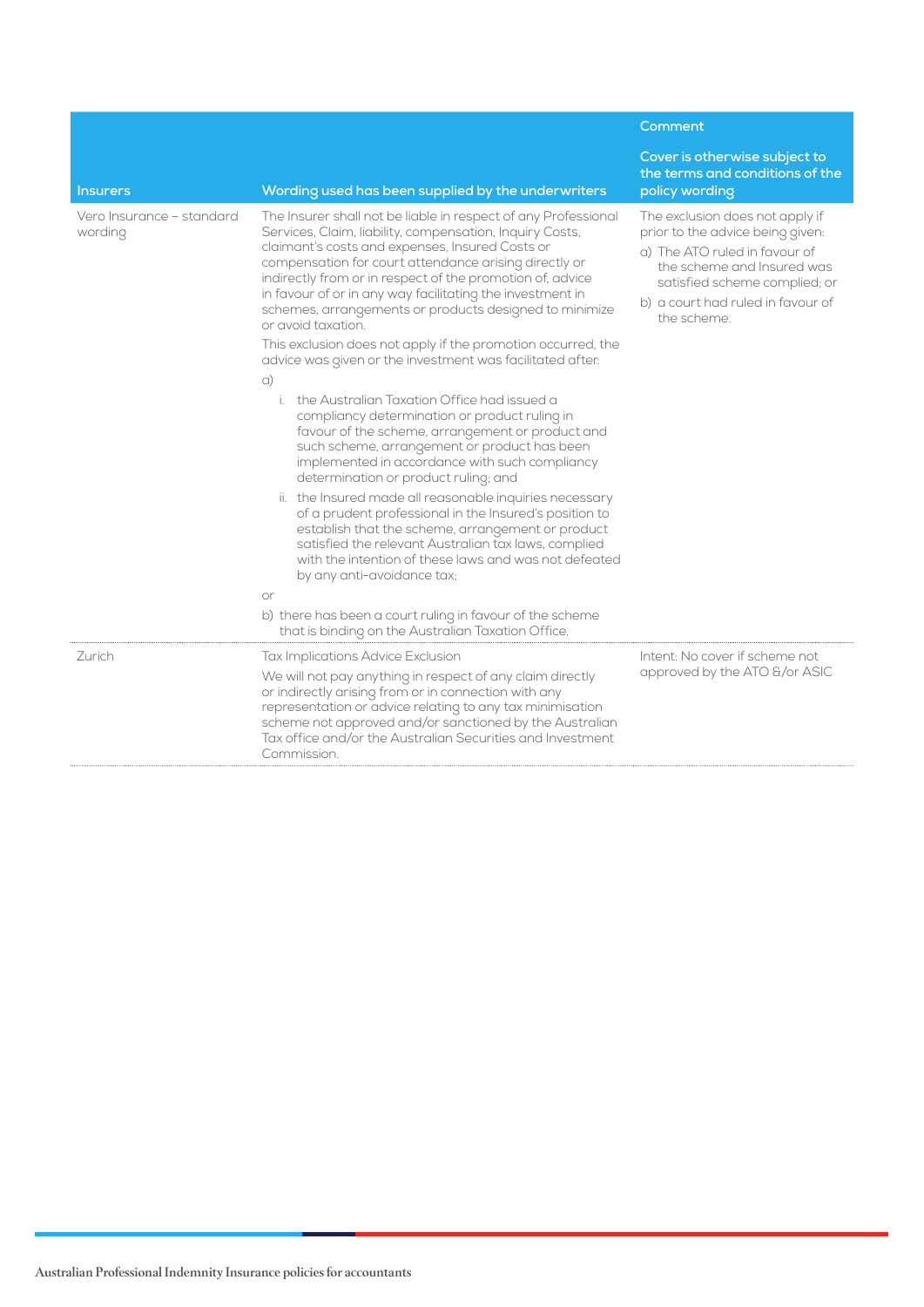## <span id="page-26-0"></span>**2.8 Specific terms: Criminal proceedings and auditing standards provisions**

| <b>Insurers</b>                                    | Wording used has been supplied by the underwriters                                                                                                                                                                                                                                                                                                                                                                                                 |  |
|----------------------------------------------------|----------------------------------------------------------------------------------------------------------------------------------------------------------------------------------------------------------------------------------------------------------------------------------------------------------------------------------------------------------------------------------------------------------------------------------------------------|--|
| Abacus Australia Ltd (CGU)                         | Breaches of the Auditing Standards automatically covered within the insuring clause, subject to<br>the Intentional Damage Exclusion (Section 7.11)                                                                                                                                                                                                                                                                                                 |  |
|                                                    | However, the policy excludes Audits on Financial Institutes and Public Listed Companies                                                                                                                                                                                                                                                                                                                                                            |  |
| AIG Australia Limited<br>(per Arthur J. Gallagher) | Misdeeds Exclusion<br>This policy shall not cover Loss in connection with any Claim arising out of, based upon or<br>attributable to any act which a court, official tribunal or arbitrator finds, or which an Insured<br>admits, to be a criminal, dishonest or fraudulent act; and in such event, the Insurer shall be<br>reimbursed for all Loss paid in connection with such Claim; provided, however, that this exclusion<br>shall not apply: |  |
|                                                    | i. the "Fraud/Dishonesty" Cover; or                                                                                                                                                                                                                                                                                                                                                                                                                |  |
|                                                    | ii. the "Fidelity" Extension; or                                                                                                                                                                                                                                                                                                                                                                                                                   |  |
|                                                    | iii. to a breach of the Australian Auditing and Assurance Standards enforceable under the<br>Corporations Act 2001 (Cth) except in the case of dishonesty or fraud.                                                                                                                                                                                                                                                                                |  |
| Allianz                                            | Automatic Extension 26. Liability for Breach of Auditing Standards or the Tax Agent Services Act                                                                                                                                                                                                                                                                                                                                                   |  |
|                                                    | We agree to indemnify you in respect of your strict liability penalties incurred by you or<br>compensation orders incurred by you as a result of any actual or alleged breach of:                                                                                                                                                                                                                                                                  |  |
|                                                    | a) Australian Auditing Standards in relation to audits that are the subject of the provisions of the<br>Corporations Act 2001 (Cth); or                                                                                                                                                                                                                                                                                                            |  |
|                                                    | b) the Tax Agent Services Act 2009 (Cth) (TASA).                                                                                                                                                                                                                                                                                                                                                                                                   |  |
|                                                    | Fraud & Dishonesty Exclusion (cl.38)                                                                                                                                                                                                                                                                                                                                                                                                               |  |
|                                                    | We shall have no liability under this policy, including in respect of any claim or cost or expense or<br>indemnity or payment or loss, arising out of, based upon, attributable to or in consequence of:                                                                                                                                                                                                                                           |  |
|                                                    | a) the gaining of or intentional attempt to gain profit, remuneration or advantage to which you<br>were not legally entitled; or                                                                                                                                                                                                                                                                                                                   |  |
|                                                    | b) dishonest, fraudulent, malicious, wilful or criminal act or omission by you or your consultants,<br>subcontractors or agents;                                                                                                                                                                                                                                                                                                                   |  |
|                                                    | in the event that any of the above is established by final adjudication of a judicial or arbitral<br>tribunal or by your written admission.                                                                                                                                                                                                                                                                                                        |  |
| AXA XL                                             | Automatic Extension - Breach of Auditing Standards                                                                                                                                                                                                                                                                                                                                                                                                 |  |
|                                                    | a) Notwithstanding Clause D1 (Dishonesty & Deliberate Conduct Exclusion) and F26 (Definition<br>of Loss), the insurer will indemnify the insured for legal liability for any strict liability penalties<br>or compensation orders incurred by the insured directly as a result of any actual or alleged<br>breach of:                                                                                                                              |  |
|                                                    | i. Australian Auditing Standards in relation to audits which are subject to the provisions of<br>the Corporations Act 2001 (Cth); or                                                                                                                                                                                                                                                                                                               |  |
|                                                    | ii. Tax Agents Services Act 2009 (Cth); or                                                                                                                                                                                                                                                                                                                                                                                                         |  |
|                                                    | iii. Superannuation Industry (Supervision) Act 1993 (Cth) and Superannuation Industry<br>(Supervision) Regulations 1994 (Cth).                                                                                                                                                                                                                                                                                                                     |  |
|                                                    | b) In the event that the insurer makes any payment on behalf of any insured under this<br>Extension to which it is ultimately determined such insured is not entitled under this policy,<br>each such insured must repay the insurer the amount of such payment immediately on<br>demand.                                                                                                                                                          |  |
|                                                    | This Opening language applies to each of the following Exclusions:                                                                                                                                                                                                                                                                                                                                                                                 |  |
|                                                    | The insurer will not be liable to indemnify the insured for any loss, settlement or other payment,<br>or pay any defence costs or inquiry costs, directly or indirectly arising out of, based upon,<br>attributable to or in consequence of:                                                                                                                                                                                                       |  |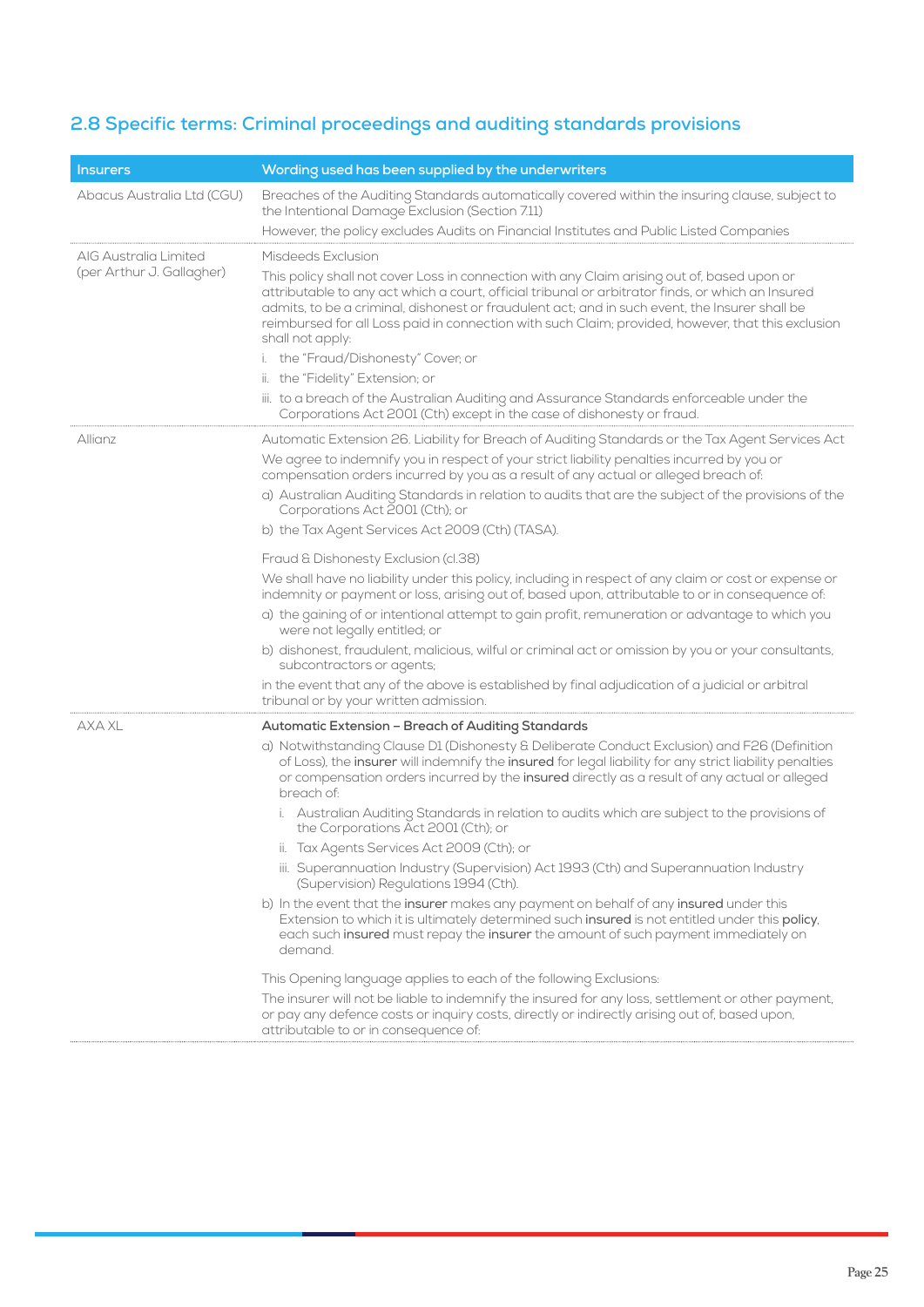| <b>Insurers</b>               | Wording used has been supplied by the underwriters                                                                                                                                                                                                                                                                                                                       |
|-------------------------------|--------------------------------------------------------------------------------------------------------------------------------------------------------------------------------------------------------------------------------------------------------------------------------------------------------------------------------------------------------------------------|
| AXA XL continued              | Dishonesty Or Deliberate Conduct Exclusion                                                                                                                                                                                                                                                                                                                               |
|                               | a) any actual or alleged dishonest, fraudulent, criminal or malicious conduct of any insured, or<br>any agent; or                                                                                                                                                                                                                                                        |
|                               | b) any conduct of any insured or any agent committed or allegedly committed with a reckless<br>disregard for the consequences thereof; or                                                                                                                                                                                                                                |
|                               | c) any conduct of any insured or any agent committed or allegedly committed with criminal<br>intent or purpose, or with knowledge that such conduct was in breach of any statute, contract,<br>right or duty; or                                                                                                                                                         |
|                               | d) any actual or alleged wilful or deliberate conduct on the part of any insured or any agent, for<br>the actual or alleged purpose of which was to:                                                                                                                                                                                                                     |
|                               | i. profit from information not generally available to market participants; or                                                                                                                                                                                                                                                                                            |
|                               | ii. create a false or misleading impression as to the value of any investments; or                                                                                                                                                                                                                                                                                       |
|                               | iii. distort any market in investments.                                                                                                                                                                                                                                                                                                                                  |
|                               | <b>Licensing Exclusion</b>                                                                                                                                                                                                                                                                                                                                               |
|                               | any activity, actual or alleged, by or on behalf of any insured or any agent for which such insured<br>or agent did not hold at the time such activity was conducted:                                                                                                                                                                                                    |
|                               | a) an appropriate Australian Financial Services Licence, limited or otherwise; or                                                                                                                                                                                                                                                                                        |
|                               | b) proper and valid authority from another Australian Financial Services Licensee; or                                                                                                                                                                                                                                                                                    |
|                               | c) is not otherwise properly licensed, registered or authorised in accordance with any relevant<br>legislation or regulation.                                                                                                                                                                                                                                            |
|                               | <b>Definition of Loss</b>                                                                                                                                                                                                                                                                                                                                                |
|                               | "loss" means compensatory damages and / or claimant's costs (whether awarded or by<br>settlement with the prior written consent of the insurer), but will not include;                                                                                                                                                                                                   |
|                               | a) civil or criminal fines or penalties imposed by law; or                                                                                                                                                                                                                                                                                                               |
|                               | b) punitive, exemplary, multiple or aggravated damages; or                                                                                                                                                                                                                                                                                                               |
|                               | c) any amount uninsurable at law; or                                                                                                                                                                                                                                                                                                                                     |
|                               | d) any amount for which the insured is not legally liable or for which there is no legal recourse to<br>any insured.                                                                                                                                                                                                                                                     |
| CGU                           | Breaches of Auditing Standards automatically covered within the insuring clause (section 3.1)<br>subject to Intentional Damage Exclusion (section 7.11)                                                                                                                                                                                                                  |
| <b>DUAL Australia Pty Ltd</b> | 3.11 Fraud and dishonesty for innocent parties                                                                                                                                                                                                                                                                                                                           |
|                               | Notwithstanding exclusion 5.13 (Fraud and Dishonesty), but subject to all other terms and<br>conditions of this Policy, We agree to pay to or on behalf of the Insured all Loss resulting from any<br>Claim for Civil Liability made against the Insured, provided that We will not provide cover to any<br>Insured committing or condoning any act, omission or breach. |
|                               | Claims arising out of audit work are covered under the Civil Liability Insuring Clause but note that<br>auditing for publicly listed companies is not included in the definition of Professional Business.                                                                                                                                                               |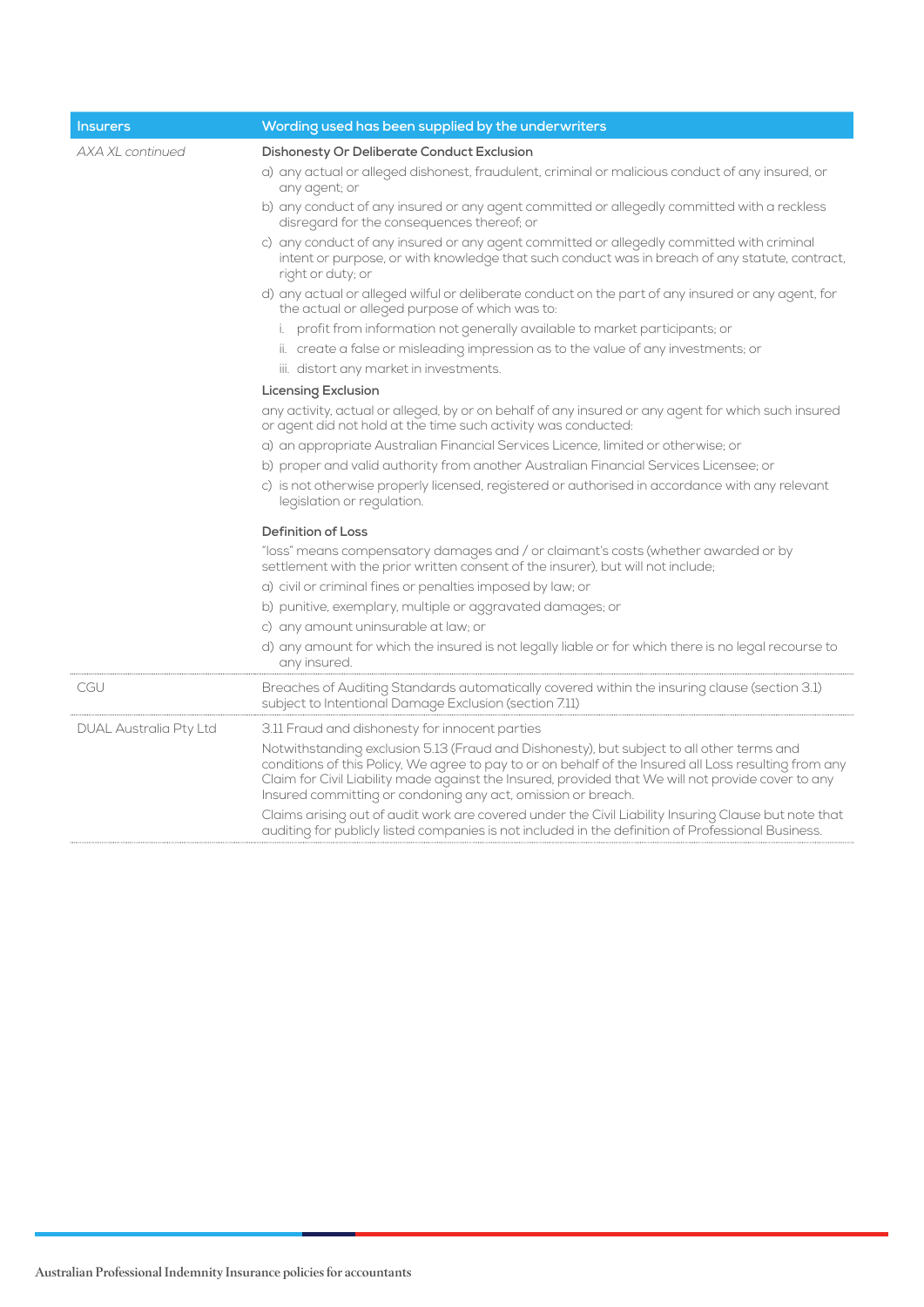| <b>Insurers</b>                                 | Wording used has been supplied by the underwriters                                                                                                                                                                                                                                                                                                              |  |
|-------------------------------------------------|-----------------------------------------------------------------------------------------------------------------------------------------------------------------------------------------------------------------------------------------------------------------------------------------------------------------------------------------------------------------|--|
| London Australia<br>Underwriting (100% Lloyd's) | 3.13 Australian Auditing Standards                                                                                                                                                                                                                                                                                                                              |  |
|                                                 | Underwriters shall indemnify the Insured against any Claim first made and Notified during the<br>Policy Period for any civil liability arising out of any failure by the Insured to conduct an audit<br>in accordance with the auditing standards prescribed by the Corporations Act 2001 (or as<br>amended from time to time), provided that:                  |  |
|                                                 | a) the Claim has not arisen due to any fraudulent, dishonest, reckless or wilful act of an Insured,<br>Subsidiary, sub-contractor, agent or Named Consultant.                                                                                                                                                                                                   |  |
|                                                 | Dishonesty and Fraud (Third Party Liability)<br>3.3                                                                                                                                                                                                                                                                                                             |  |
|                                                 | Notwithstanding Exclusions 4.4 (Dishonesty) and 4.18 (Deliberate Acts), Underwriters shall<br>indemnify the Insured against any Claim first made and Notified during the Policy Period and<br>which arises out of the conduct of the Insured's Business by reason of Dishonesty on the part of<br>any Employee (other than any director).                       |  |
|                                                 | 3.4 Fidelity (Own Losses)                                                                                                                                                                                                                                                                                                                                       |  |
|                                                 | Notwithstanding Exclusions 4.4 (Dishonesty) or 4.18 (Deliberate Acts), Underwriters shall<br>indemnify the Insured for any Loss of Money where such Loss of Money is sustained as a result of<br>any Dishonesty by an employee committed in the conduct of the Insured's Business.                                                                              |  |
|                                                 | 4.18 Deliberate Acts                                                                                                                                                                                                                                                                                                                                            |  |
|                                                 | Apart from cover afforded under extension 3.3 (Dishonesty & Fraud) and 3.4 (Fidelity), any<br>Dishonesty or any criminal, malicious or wilful act, criminal, malicious or wilful error or criminal,<br>malicious or wilful omission by the Insured or by any other person, firm or company directly<br>appointed by and acting for or on behalf of the Insured. |  |
| Marsh (Dual) Low Fee                            | Fraud and Dishonesty<br>3.1                                                                                                                                                                                                                                                                                                                                     |  |
| Income Earners                                  | Notwithstanding Exclusion 6.14 of the Policy, We agree to provide cover:                                                                                                                                                                                                                                                                                        |  |
|                                                 | a) in respect of any Claim against the Insured for civil liability incurred in the conduct of the<br>Professional Business resulting from a dishonest, fraudulent, malicious or criminal act or<br>omission of any Insured; and                                                                                                                                 |  |
|                                                 | b) to the extent permitted by law, in respect of any civil liability arising from any failure of the<br>Insured to conduct an audit or review in accordance with the auditing standards made for the<br>purposes of the Corporations Act 2001 as required by section 307A of the Corporations Act<br>2001, or any amendments thereto,                           |  |
|                                                 | but We will not provide cover in respect of any:                                                                                                                                                                                                                                                                                                                |  |
|                                                 | a) person committing or condoning any act, omission or breach excluded by Exclusion 7.14 of the<br>Policy; or                                                                                                                                                                                                                                                   |  |
|                                                 | b) loss of Money.                                                                                                                                                                                                                                                                                                                                               |  |
| Marsh (Vero)                                    | 7.5<br>Dishonesty                                                                                                                                                                                                                                                                                                                                               |  |
|                                                 | The Insurer will, notwithstanding exclusion 9.2.4 'Dishonest, Fraudulent or Criminal Acts',<br>indemnify the Insured against civil liability and claimant's costs and expenses in respect of any<br>Claim first made against the Insured and notified to the Insurer during the Policy Period resulting<br>from:                                                |  |
|                                                 | a) any dishonest, fraudulent, criminal or malicious act or omission by any Insured who is a<br>natural person occurring or committed in connection with the Professional Services; and                                                                                                                                                                          |  |
|                                                 | b) any failure by an Insured to conduct an audit or review in accordance with auditing standards.                                                                                                                                                                                                                                                               |  |
|                                                 | The Insurer will pay Insured Costs on the basis already set out in this Policy.                                                                                                                                                                                                                                                                                 |  |
|                                                 | Provided that nothing in this extension shall require the Insurer to indemnify:                                                                                                                                                                                                                                                                                 |  |
|                                                 | i. any Insured who has perpetrated any such dishonest, fraudulent, criminal or malicious act or<br>omission or breach or who by act or omission has condoned, aided or abetted any such act or<br>omission or breach.                                                                                                                                           |  |
|                                                 | ii. any Insured whose failure to conduct an audit or review in accordance with auditing<br>standards was committed with dishonest, fraudulent, malicious or criminal failure.                                                                                                                                                                                   |  |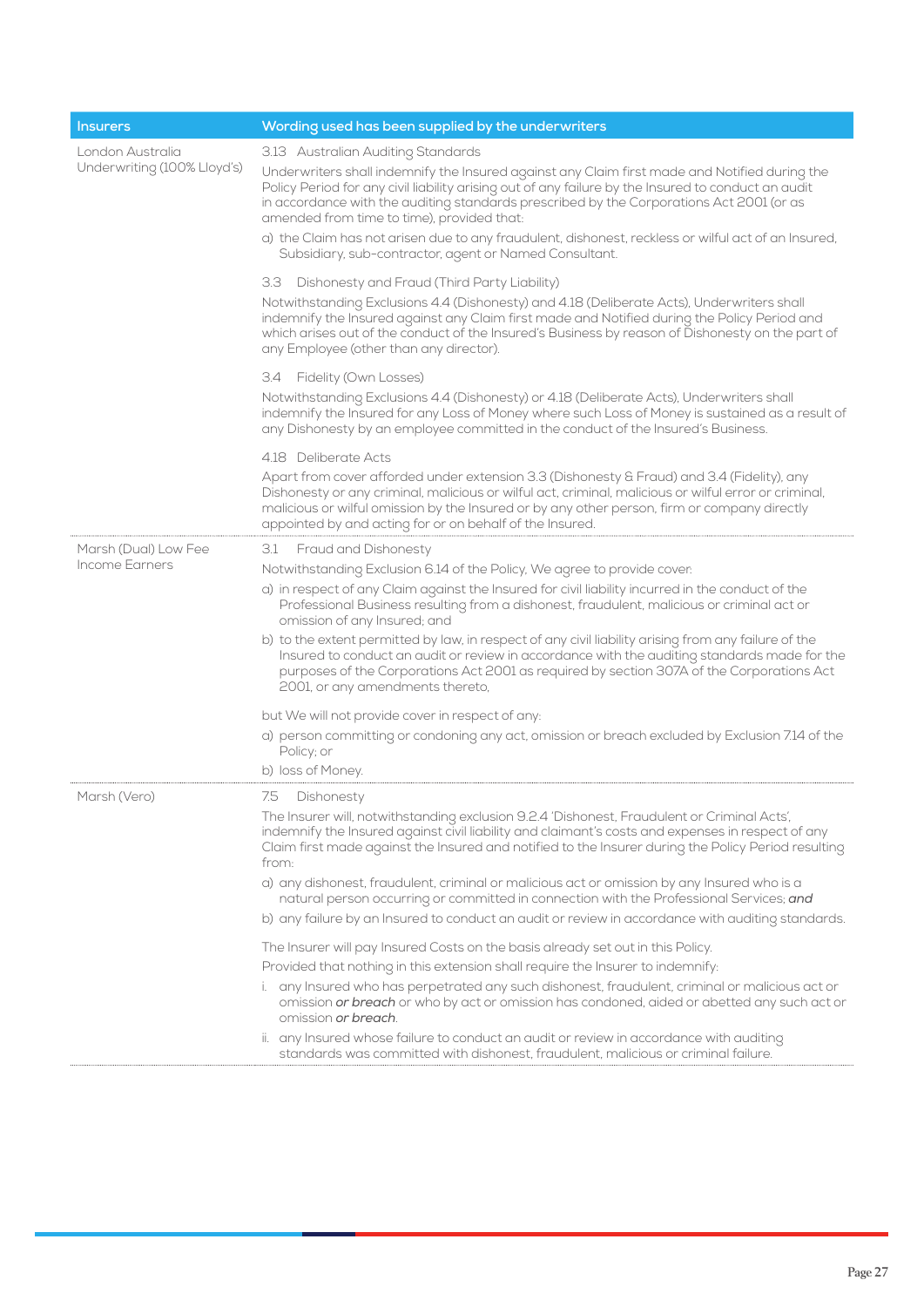| <b>Insurers</b>                      | Wording used has been supplied by the underwriters                                                                                                                                                                                                                                                                                                                                                                                                                                                                                                                                                             |  |
|--------------------------------------|----------------------------------------------------------------------------------------------------------------------------------------------------------------------------------------------------------------------------------------------------------------------------------------------------------------------------------------------------------------------------------------------------------------------------------------------------------------------------------------------------------------------------------------------------------------------------------------------------------------|--|
| Vero Insurance - standard<br>wording | Endorsement:                                                                                                                                                                                                                                                                                                                                                                                                                                                                                                                                                                                                   |  |
|                                      | Strict liability for failure to conduct an audit or review in accordance with auditing standard                                                                                                                                                                                                                                                                                                                                                                                                                                                                                                                |  |
|                                      | The Dishonest, Fraudulent or Criminal Acts Exclusion is hereby deleted in its entirety and is<br>replaced by the following:                                                                                                                                                                                                                                                                                                                                                                                                                                                                                    |  |
|                                      | arising directly or indirectly from or in respect of any.                                                                                                                                                                                                                                                                                                                                                                                                                                                                                                                                                      |  |
|                                      | a) dishonest, fraudulent, criminal or malicious act or omission by the Insured; or                                                                                                                                                                                                                                                                                                                                                                                                                                                                                                                             |  |
|                                      | b) criminal act or omission or breach of any statute committed by the Insured with reckless or<br>wilful intent                                                                                                                                                                                                                                                                                                                                                                                                                                                                                                |  |
|                                      | provided that this Exclusion shall not apply to a failure by an Insured to conduct an audit or<br>review in accordance with auditing standards, unless such failure was committed by that Insured<br>with wilful, reckless, dishonest, fraudulent, malicious or criminal intent.                                                                                                                                                                                                                                                                                                                               |  |
| -Zurich                              | <b>Accountant Auditing Standards</b>                                                                                                                                                                                                                                                                                                                                                                                                                                                                                                                                                                           |  |
|                                      | Notwithstanding Extension 3.8 in respect of 'Dishonesty' and to the extent permitted by law,<br>we agree that Exclusion 6.5 in respect of 'Fraud and dishonesty' will not apply to any claim for<br>compensation in respect of any civil liability arising from any failure of the insured to conduct<br>an audit or review in accordance with the auditing standards made for the purposes of the<br>Corporations Act 2001 as required by section 307A of the Corporations Act 2001, or any<br>amendments thereto but only where such failure was not reckless, fraudulent, dishonest,<br>malicious or wilful |  |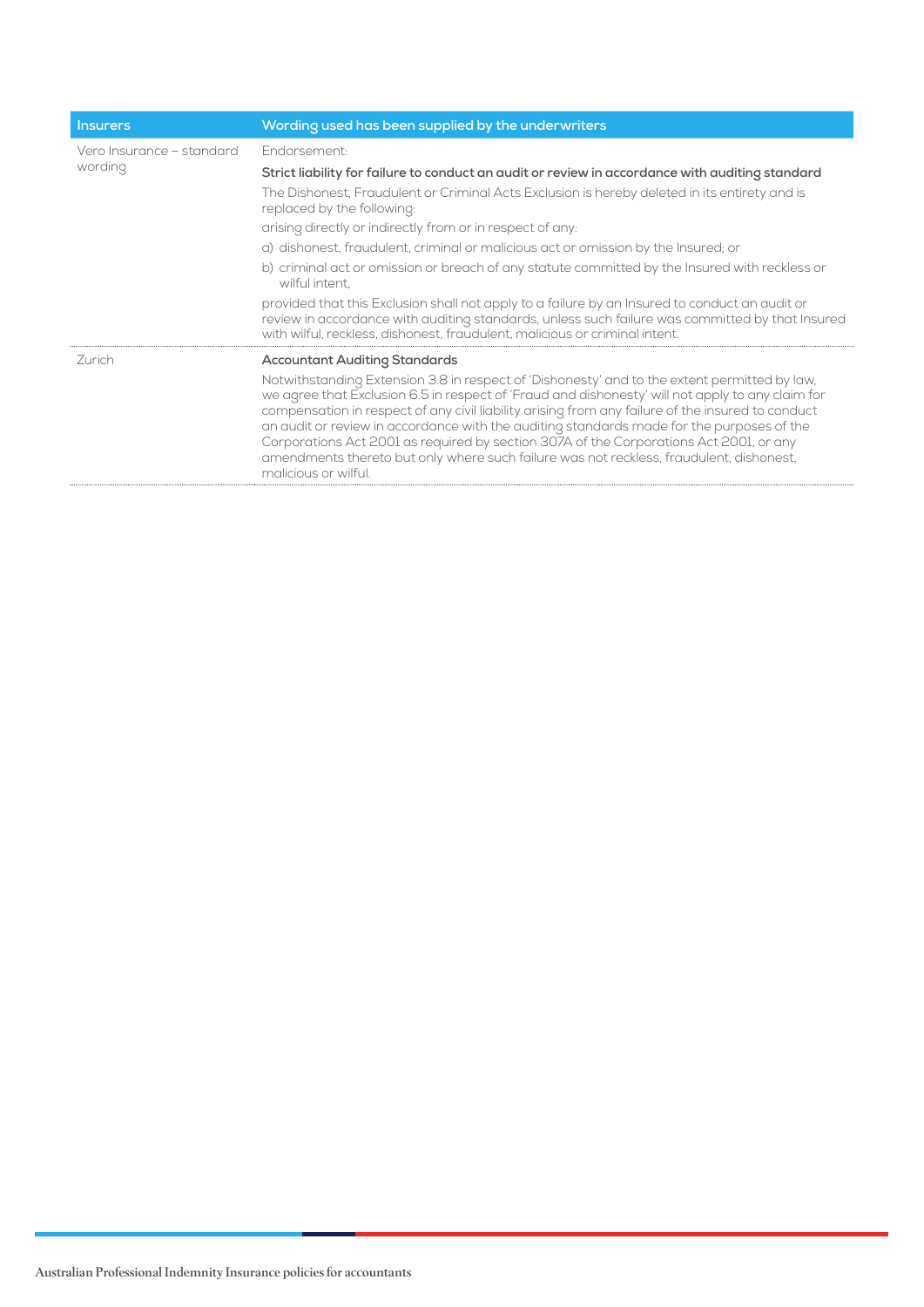## <span id="page-30-0"></span>**2.9 Specific terms: Financial advisory services provisions**

| <u>In</u> surers                                   | Wording used has been supplied by the underwriters                                                                                                                                                                                                                                                                                                                                                                                                                                                                                                                           |
|----------------------------------------------------|------------------------------------------------------------------------------------------------------------------------------------------------------------------------------------------------------------------------------------------------------------------------------------------------------------------------------------------------------------------------------------------------------------------------------------------------------------------------------------------------------------------------------------------------------------------------------|
| Abacus Australia Ltd (CGU)                         | No cover for any amounts insured under the policy for or arising out of any financial planning or<br>services where such advice or services requires the provision of a full AFS Licence.                                                                                                                                                                                                                                                                                                                                                                                    |
| AIG Australia Limited (per<br>Arthur J. Gallagher) | Definition of Professional Services is extended to include "advice the insured is licensed to provide<br>under a limited Australian Financial Services Licence".                                                                                                                                                                                                                                                                                                                                                                                                             |
| Allianz                                            | Policy is subject to a specific exclusion: "Financial Planning" clause 48:                                                                                                                                                                                                                                                                                                                                                                                                                                                                                                   |
|                                                    | No coverage for Investment Advice or any advice for which an Australian Financial Services<br>Licence is required, other than where such advice was provided under and in accordance with a<br>valid "Limited Australian Financial Services Licence" (see cl.48).                                                                                                                                                                                                                                                                                                            |
| AXA XL                                             | Clause D5 (Financial Planning Services Exclusion) can removed by the Financial Services<br>Endorsement. The Endorsement contains the following additional Exclusions:                                                                                                                                                                                                                                                                                                                                                                                                        |
|                                                    | The following Exclusions are included and form part of this policy;                                                                                                                                                                                                                                                                                                                                                                                                                                                                                                          |
|                                                    | The insurer will not be liable to indemnify the <i>insured</i> for any loss, settlement or other payment,<br>or pay any defence costs or inquiry costs, directly or indirectly arising out of, based upon,<br>attributable to or in consequence of:                                                                                                                                                                                                                                                                                                                          |
|                                                    | D31 Managed Investment Schemes                                                                                                                                                                                                                                                                                                                                                                                                                                                                                                                                               |
|                                                    | a) any advice provided or services performed, actual or alleged, by or on behalf of any insured<br>or agent in connection with any managed investment scheme (whether appropriately<br>registered or otherwise) for any primary industry or agricultural investments of any kind or<br>structure, subordinated, mezzanine, any unlisted or unrated securities, any unsecured debt or<br>any debt for the development of real property, or any other financial product for which there<br>is no secondary market regulated by the Australian Prudential Regulation Authority; |
|                                                    | b) the actual or alleged promotion, management or operation of any such managed investment<br>scheme (whether appropriately registered or otherwise) by or on behalf of any insured or any<br>agent.                                                                                                                                                                                                                                                                                                                                                                         |
|                                                    | D32 Tax Exploitation Scheme                                                                                                                                                                                                                                                                                                                                                                                                                                                                                                                                                  |
|                                                    | a) any advice provided or services performed, actual or alleged, by or on behalf of any insured<br>or any agent in connection with any product, scheme or arrangement that:                                                                                                                                                                                                                                                                                                                                                                                                  |
|                                                    | i. is designed, purports or offers to avoid or minimise any tax liability that may be incurred by<br>investors; or                                                                                                                                                                                                                                                                                                                                                                                                                                                           |
|                                                    | ii. to which Part IVA of the Income Tax Assessment Act 1936 (Cth) applies.                                                                                                                                                                                                                                                                                                                                                                                                                                                                                                   |
|                                                    | b) However, this Exclusion will not apply where the insured is able to demonstrate to the<br>satisfaction of the insurer that the insured took all reasonable measures to ensure that prior<br>to providing any such advice or performing such, services in respect of any such product,<br>scheme or arrangement was consistent with any relevant determinations or rulings as<br>released by the Australian Tax Office.                                                                                                                                                    |
|                                                    | D33 Margin Lending Facilities                                                                                                                                                                                                                                                                                                                                                                                                                                                                                                                                                |
|                                                    | Clause D10(b) (Finance) will not apply in respect of any margin lending facility arranged by the<br>insured or any agent, on behalf of any client, but only on the basis that;                                                                                                                                                                                                                                                                                                                                                                                               |
|                                                    | a) such margin lending facility has, a loan to value ratio of no greater than 50% at the time the<br>such facility was established and no subsequent borrowings have the effect of increasing the<br>loan to value ratio by virtue of the increased loan amount alone; and                                                                                                                                                                                                                                                                                                   |
|                                                    | b) any person provided advice or performing and services in respect of such margin lending<br>facility is compliant with licensing, conduct and disclosure requirements specified in the<br>Corporations Legislation Amendment (Financial Modernisation) Act 2009 (Cth) at the time<br>such advice was provided or services performed; and                                                                                                                                                                                                                                   |
|                                                    | c) the provision of any professional advice or services by the insured or any agent in respect of<br>margin loans has been disclosed to the insurer in the proposal form; and                                                                                                                                                                                                                                                                                                                                                                                                |
|                                                    | d) the presence on such a client's file, that is maintained by the insured or any agent, of an<br>appropriate declaration signed by the client, specifically as an acknowledgment that the<br>insured or agent has adequately explained the nature of a margin lending facility, including<br>the repercussions of a 'margin call'.                                                                                                                                                                                                                                          |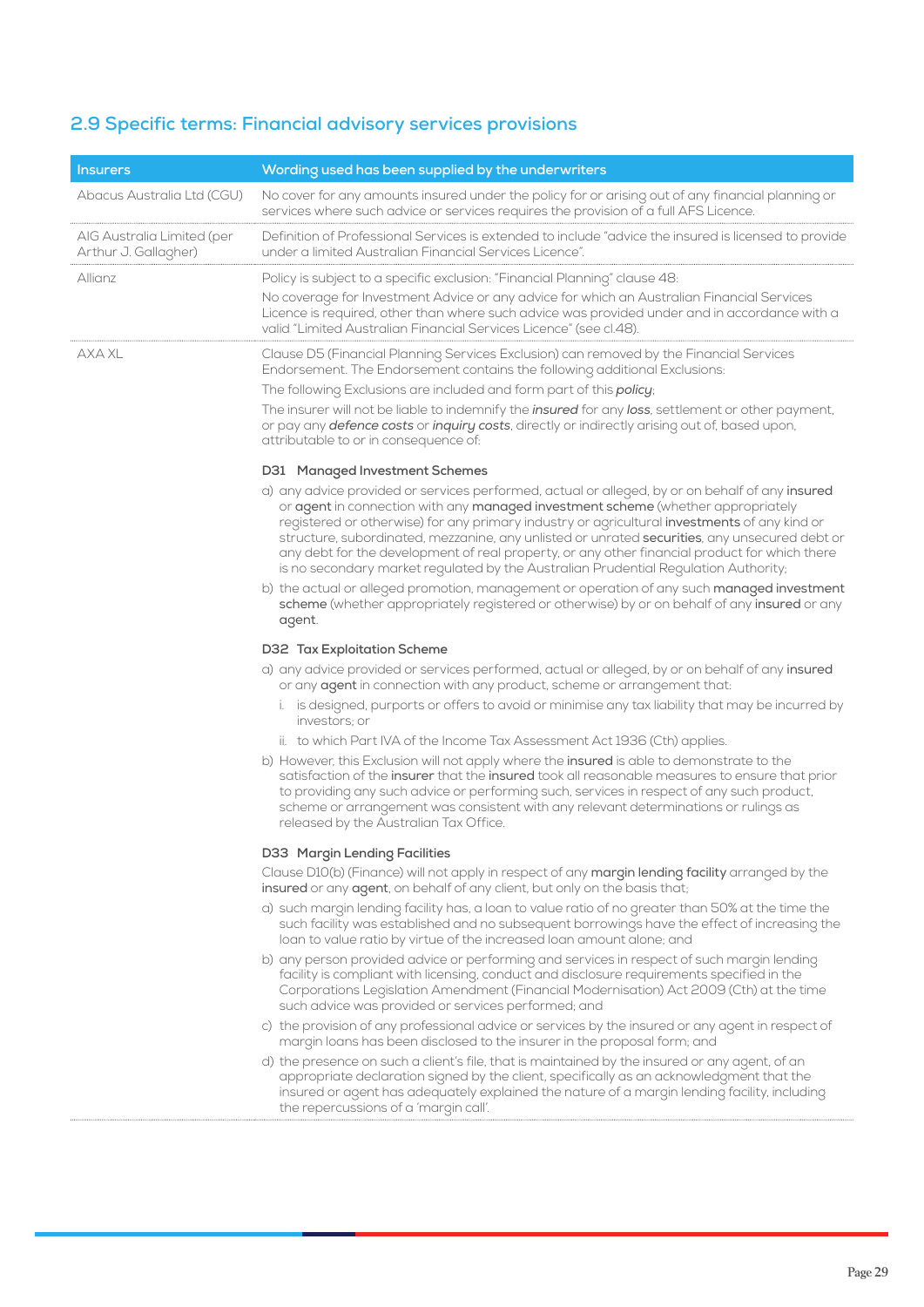| <b>Insurers</b>  | Wording used has been supplied by the underwriters                                                                                                                                                                                                                                                                                                                                                                                           |  |
|------------------|----------------------------------------------------------------------------------------------------------------------------------------------------------------------------------------------------------------------------------------------------------------------------------------------------------------------------------------------------------------------------------------------------------------------------------------------|--|
| AXA XL continued | B. For the purposes of this Endorsement:                                                                                                                                                                                                                                                                                                                                                                                                     |  |
|                  | "managed investment scheme" will have the same meaning as specified in Section 9 of the<br>Corporations Act 2001 (Cth); and                                                                                                                                                                                                                                                                                                                  |  |
|                  | "margin lending facility" will have the same meaning as specified in Section 761EA of the<br>Corporations Act 2001 (Cth).                                                                                                                                                                                                                                                                                                                    |  |
|                  | This opening language applies to each of the following Exclusions:                                                                                                                                                                                                                                                                                                                                                                           |  |
|                  | The <i>insurer</i> will not be liable to indemnify the <i>insured</i> for any <i>loss</i> , settlement or other payment,<br>or pay any defence costs or inquiry costs, directly or indirectly arising out of, based upon,<br>attributable to or in consequence of:                                                                                                                                                                           |  |
|                  | <b>External Complaints Resolution Scheme Optional Extension</b>                                                                                                                                                                                                                                                                                                                                                                              |  |
|                  | a) Clause F7 (Definition of Claim) of this policy is amended to include a written complaint made<br>against the insured to an external complaints resolution scheme pursuant to the applicable<br>terms of reference.                                                                                                                                                                                                                        |  |
|                  | b) The <i>insured</i> will at the written request of the <i>insurer</i> exercise any rights the insured may<br>have pursuant to the applicable terms of reference to withdraw any claim which may be<br>the subject of indemnity under this policy from the jurisdiction of the external complaints<br>resolution scheme.                                                                                                                    |  |
|                  | c) In the event of such a request, any third party costs and expenses for which the insured<br>becomes liable pursuant to the applicable terms of reference in respect of the claim will be<br>deemed to be included in the definition of loss in respect of such claim.                                                                                                                                                                     |  |
|                  | d) In no event will the operation of this Extension increase the limit of indemnity specified in the<br>schedule.                                                                                                                                                                                                                                                                                                                            |  |
|                  | Limited Australian Financial Services Licence Optional Extension                                                                                                                                                                                                                                                                                                                                                                             |  |
|                  | Notwithstanding Clause D5 (Financial Planning Services Exclusion), Clause F32 (Definition of<br>Professional Services) is extended to include financial services performed by the <i>insured</i> or<br>any agent directly in connection with a Limited Australian Financial Services Licence, held by<br>the <i>insured</i> or by a third party for whom the <i>insured</i> performs such services under a written<br>agreement or contract. |  |
|                  | Market Manipulation Exclusion                                                                                                                                                                                                                                                                                                                                                                                                                |  |
|                  | any actual or alleged dealings of any nature by which it was sought, or allegedly sought, to affect<br>the price of, or market in, any investments or of any negotiable instrument, other than dealings<br>carried out in complete accordance with the laws, rules and regulations applicable to such<br>dealings.                                                                                                                           |  |
|                  | <b>Market Fluctuation Exclusion</b>                                                                                                                                                                                                                                                                                                                                                                                                          |  |
|                  | any market fluctuation including, but not limited to, the depreciation in value, the failure to<br>appreciate in value or loss of value in any <i>investments</i> .                                                                                                                                                                                                                                                                          |  |
|                  | <b>Authorisation Exclusion</b>                                                                                                                                                                                                                                                                                                                                                                                                               |  |
|                  | any investment advice provided or services performed, actual or alleged, by the insured or any<br>agent which have not been authorised where such authorisation is required under any statutory<br>regulation by an appropriate statutory authority.                                                                                                                                                                                         |  |
|                  | <b>Beneficial Interest Exclusion</b>                                                                                                                                                                                                                                                                                                                                                                                                         |  |
|                  | any transaction in which any insured or any agent had a direct or indirect beneficial interest or<br>ownership as a buyer or seller of securities, however this Exclusion does not apply to a direct or<br>indirect beneficial interest or shareholding of less than 5% in any entity.                                                                                                                                                       |  |
|                  | <b>Finance Exclusion</b>                                                                                                                                                                                                                                                                                                                                                                                                                     |  |
|                  | a) any failure to account for any trust account; or                                                                                                                                                                                                                                                                                                                                                                                          |  |
|                  | b) any advice provided or services performed, actual or alleged, in respect of any finance or<br>credit, including the actual provision of, by or to:                                                                                                                                                                                                                                                                                        |  |
|                  | i. any <i>insured</i> or any <i>agent</i> ; or                                                                                                                                                                                                                                                                                                                                                                                               |  |
|                  | ii. any party related to or associated with any insured or any agent.                                                                                                                                                                                                                                                                                                                                                                        |  |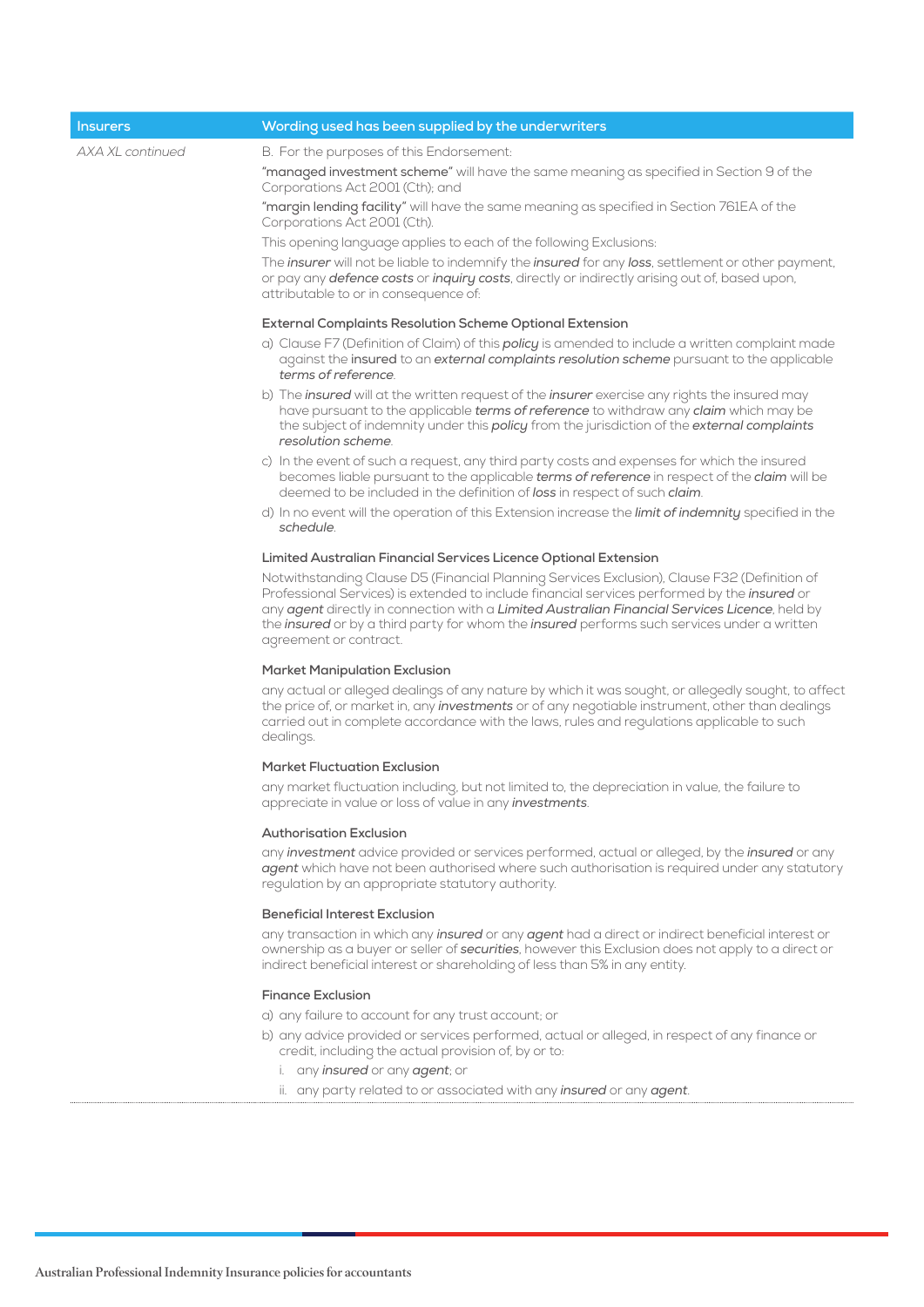| <b>Insurers</b>                                 | Wording used has been supplied by the underwriters                                                                                                                                                                                                                                                                                                                                                                                                               |
|-------------------------------------------------|------------------------------------------------------------------------------------------------------------------------------------------------------------------------------------------------------------------------------------------------------------------------------------------------------------------------------------------------------------------------------------------------------------------------------------------------------------------|
| AXA XL continued                                | <b>Approved Products Exclusion</b><br>a) any advice provided or services performed, actual or alleged, by the insured or any agent in                                                                                                                                                                                                                                                                                                                            |
|                                                 | connection with any product, scheme or arrangement that is not included:                                                                                                                                                                                                                                                                                                                                                                                         |
|                                                 | i. under the insured's approved product list; or<br>ii. the approved products list of any other party for whom the insured or agent is an                                                                                                                                                                                                                                                                                                                        |
|                                                 | authorised representative.                                                                                                                                                                                                                                                                                                                                                                                                                                       |
|                                                 | b) However, this Exclusion will not apply where such advice or services are provided or<br>performed by the insured or any agent in respect of switching from a non-approved product,<br>scheme or arrangement to a product, scheme or arrangement that is approved, but only<br>where such loss arises directly in connection with the subsequent approved product or<br>directly in connection with the switching advice provided by the insured or the agent. |
|                                                 | <b>Corporate Advisory Services Exclusion</b>                                                                                                                                                                                                                                                                                                                                                                                                                     |
|                                                 | a) any advice provided or services performed, actual or alleged, by the <i>insured</i> or any agent in<br>connection with any merger, acquisition, restructure, tender offer, divestiture, sale, valuation<br>or any activity of similar nature.                                                                                                                                                                                                                 |
|                                                 | b) However, this Exclusion will not apply where such advice or services are provided or<br>performed for a privately owned company or a not for profit organisation.                                                                                                                                                                                                                                                                                             |
|                                                 | Professional Organisations Exclusion                                                                                                                                                                                                                                                                                                                                                                                                                             |
|                                                 | any advice provided or services performed, actual or alleged, by on behalf of, the <i>insured</i> or any<br>agent, by any person who, at the time such advice was provided or services performed:                                                                                                                                                                                                                                                                |
|                                                 | (a) was not a member of the Institute of Public Accountants, CPA Australia or Chartered<br>Accountants Australia and New Zealand (or any successor professional organisation); or                                                                                                                                                                                                                                                                                |
|                                                 | (b) was not a member of the Financial Planning Association of Australia; or                                                                                                                                                                                                                                                                                                                                                                                      |
|                                                 | (c) was prohibited from undertaking such advice or services by reason of their membership<br>status (pursuant to any codes of conduct, professional standards or rules of the applicable<br>professional organisation).                                                                                                                                                                                                                                          |
| <b>CGU</b>                                      | Consideration can be given on a risk by risk basis                                                                                                                                                                                                                                                                                                                                                                                                               |
| <b>DUAL Australia Pty Ltd</b>                   | 5.10 Excluded Activities                                                                                                                                                                                                                                                                                                                                                                                                                                         |
|                                                 | Any Claim or Investigation arising from or directly or indirectly attributable to or in consequence<br>of:                                                                                                                                                                                                                                                                                                                                                       |
|                                                 | (a) Finance and/or mortgage broking; or                                                                                                                                                                                                                                                                                                                                                                                                                          |
|                                                 | (b) Advice in connection with any investment which has not received confirmation from the<br>Commissioner of Taxation and/or the Australian Taxation Office of any allowable taxation<br>concessions or deductions; or                                                                                                                                                                                                                                           |
|                                                 | (c) Corporate advisory services; including but not limited to advice or consulting in connection<br>with mergers and acquisitions or entities or businesses or parts thereof; or                                                                                                                                                                                                                                                                                 |
|                                                 | (d) Stockbroking; financial planning, investment or financial advice or insurance-related or funds<br>management activities, whether or not it requires an Australian Financial Services Licence or<br>an authority under such a Licence; or                                                                                                                                                                                                                     |
|                                                 | (e) Any act, error or omission in the conduct of any activity not part of the Policyholder's<br>Professional Business.                                                                                                                                                                                                                                                                                                                                           |
| London Australia<br>Underwriting (100% Lloyd's) | Write-back available upon request                                                                                                                                                                                                                                                                                                                                                                                                                                |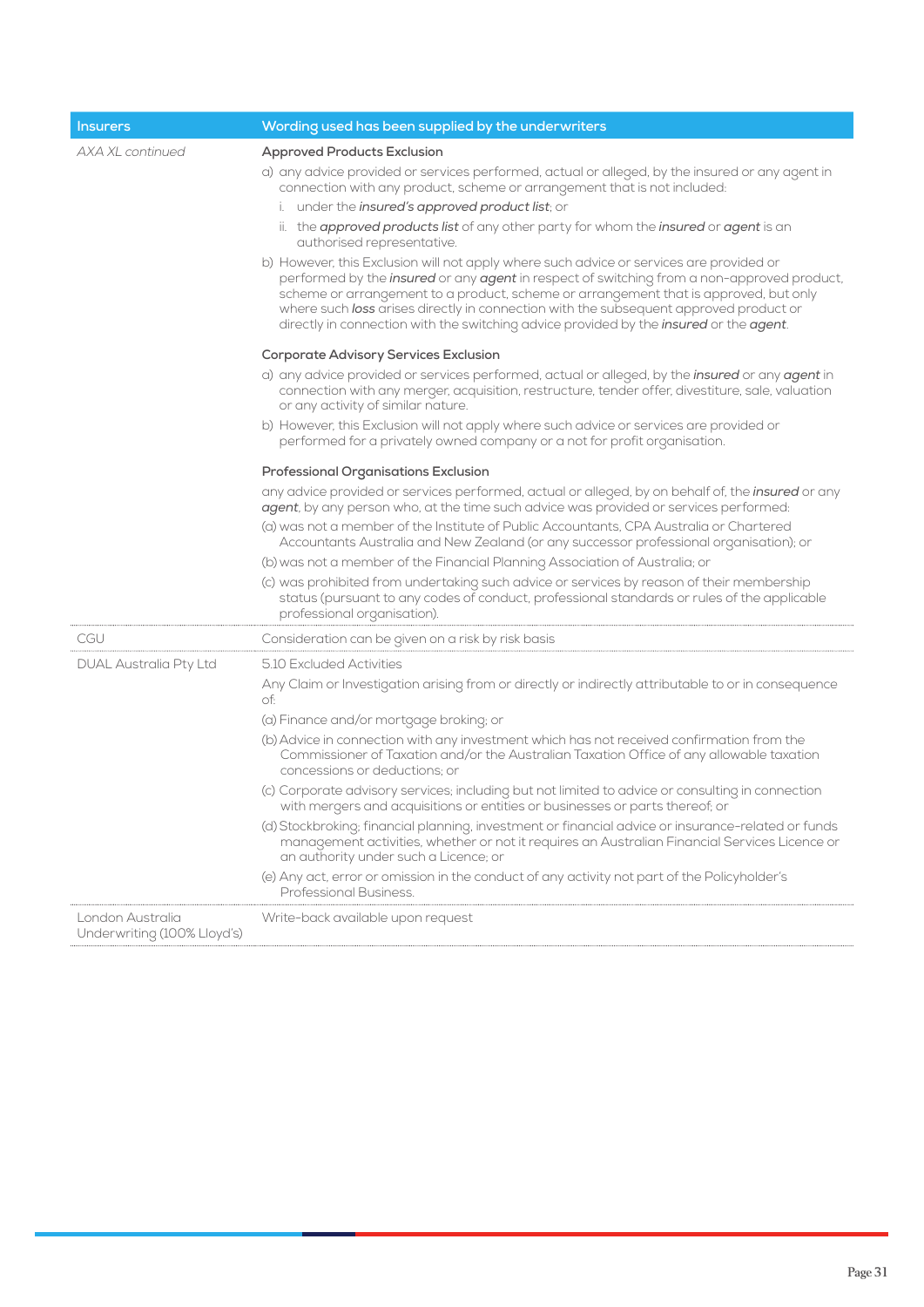| <b>Insurers</b>                         | Wording used has been supplied by the underwriters                                                                                                                                                                                                                                                                                      |
|-----------------------------------------|-----------------------------------------------------------------------------------------------------------------------------------------------------------------------------------------------------------------------------------------------------------------------------------------------------------------------------------------|
| Marsh (Dual) Low Fee<br>Income Earners  | 6.18 Excluded Activities                                                                                                                                                                                                                                                                                                                |
|                                         | Any Claim arising from or directly or indirectly attributable to or in consequence of:                                                                                                                                                                                                                                                  |
|                                         | a) Mortgage Broking;                                                                                                                                                                                                                                                                                                                    |
|                                         | b) Advice in connection with any investment which has not received confirmation from the<br>Commissioner of Taxation and/or the Australian Taxation Office of any allowable taxation<br>concessions or deductions:                                                                                                                      |
|                                         | c) Financial Planning, Investment or Financial advice or funds management, whether or not it<br>requires an Australian Financial Services Licence or an authority under such a License;                                                                                                                                                 |
|                                         | d) Advice or consulting in connection with mergers and acquisitions of entities or businesses or<br>parts thereof, except where the entity, business or part thereof being acquired by a client of<br>the Insured is for less than \$20 million turnover.                                                                               |
|                                         | 6.19 Financial Conduct, Advice and Performance                                                                                                                                                                                                                                                                                          |
|                                         | Any Claim arising from or directly or indirectly attributable to or in consequence of:                                                                                                                                                                                                                                                  |
|                                         | a) any actual or alleged dealings of any nature by which it is sought to affect the price of, or<br>market in, any shares or debentures of any company or commodity or currency, or of any<br>negotiable instrument, other than dealings carried out in accordance with the laws, rules and<br>regulations applicable to such dealings; |
|                                         | b) any advice, recommendation, guarantee or representation by the Insured as to the<br>performance of any investment or product;                                                                                                                                                                                                        |
|                                         | c) a failure by the Insured to warn of the risks of market fluctuation of any investment.                                                                                                                                                                                                                                               |
| Marsh (Vero)                            | <b>Exclusion - Specified Activities</b>                                                                                                                                                                                                                                                                                                 |
|                                         | f) investment advice or investment management                                                                                                                                                                                                                                                                                           |
|                                         | g) any financial, wealth Management or investment advice or services under an Australian<br>Financial Services Licence (whether in the capacity of a licence holder or Authorised<br>Representative) or for which an Australian Financial Services Licence would be required;                                                           |
|                                         | However (f) and (q) shall not apply to advice and services provided by the Insured in their<br>capacity as a Limited AFSL licensee or Authorised Representative under a Limited AFSL                                                                                                                                                    |
| <b>Tasman Underwriting</b><br>(Lloyd's) | The Underwriters shall not provide indemnity in respect of any Claim arising out of any Financial<br>Planning/Investment Advice activities.                                                                                                                                                                                             |
|                                         | Tasman Underwriting will consider removing this exclusion and provide cover for Financial<br>Planning/Investment Advice activities upon receipt of full information regarding such activities<br>including whether they are conducted as an AFS Licensee or as an Authorised Representative of<br>an AFS Licensee.                      |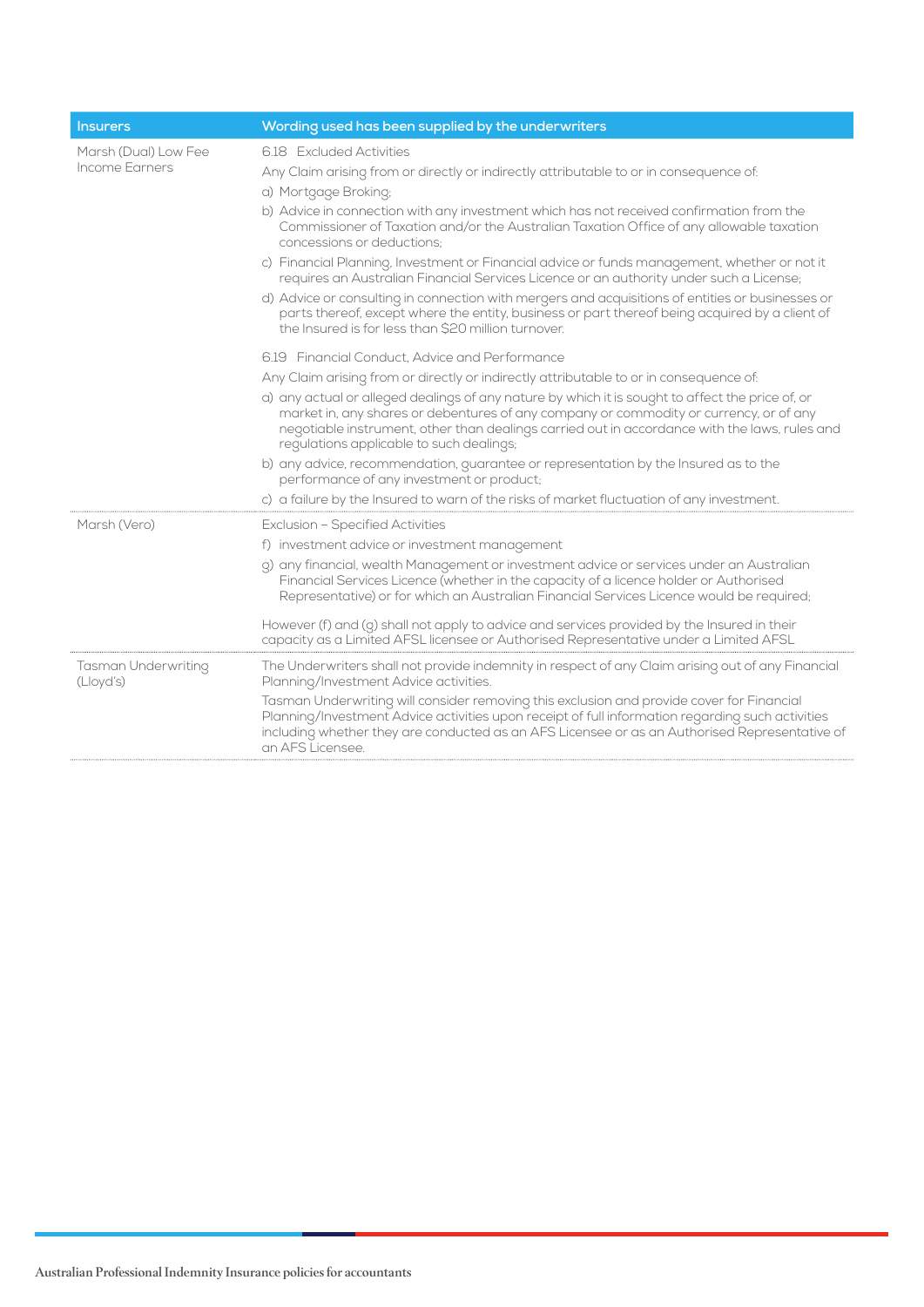| <b>Insurers</b>                      | Wording used has been supplied by the underwriters                                                                                                                                                                                                                                                                                                                                                                                           |
|--------------------------------------|----------------------------------------------------------------------------------------------------------------------------------------------------------------------------------------------------------------------------------------------------------------------------------------------------------------------------------------------------------------------------------------------------------------------------------------------|
| Vero Insurance - standard<br>wording | Exclusion by endorsement:                                                                                                                                                                                                                                                                                                                                                                                                                    |
|                                      | The Insurer shall not be liable in respect of any Professional Services, Claim, liability,<br>compensation, Inquiry Costs, claimant's costs and expenses, Insured Costs or compensation for<br>court attendance arising directly or indirectly from or in respect of:                                                                                                                                                                        |
|                                      | a) the depreciation of, or any loss in respect of, an investment or the value of an investment,<br>or the failure of an investment or the value of an investment to appreciate, including but not<br>limited to any:                                                                                                                                                                                                                         |
|                                      | i. securities, commodities, currencies, options and futures transactions;                                                                                                                                                                                                                                                                                                                                                                    |
|                                      | ii. real estate investment, including but not limited to any related return on investment, capital<br>appreciation or tax benefits; or                                                                                                                                                                                                                                                                                                       |
|                                      | iii. leased equipment or any other goods; or                                                                                                                                                                                                                                                                                                                                                                                                 |
|                                      | b) any actual or alleged representation, advice, forecast or guarantee, whether express or<br>inferred, provided by or on behalf of the Insured as to the performance of any investment.                                                                                                                                                                                                                                                     |
|                                      | Provided that this Exclusion shall not apply in respect of any Claim, liability, compensation, Inquiry<br>Costs, claimant's costs and expenses, Insured Costs or compensation for court attendance<br>arising from the Insured's failure to arrange a financial product in accordance with the client's<br>instructions.                                                                                                                     |
|                                      | For the purposes of this Exclusion, the terms "arrange" and "financial product" have the<br>meanings prescribed in Chapter 7 of the Corporations Act 2001 (Cth).                                                                                                                                                                                                                                                                             |
|                                      | Exclusion by endorsement (only certain relevant points have been noted here):                                                                                                                                                                                                                                                                                                                                                                |
|                                      | The Insurer shall not be liable in respect of any Professional Services, Claim, liability,<br>compensation, Inquiry Costs, claimant's costs and expenses, Insured Costs or compensation for<br>court attendance arising directly or indirectly from or in respect of:                                                                                                                                                                        |
|                                      | Any valuation of real property;                                                                                                                                                                                                                                                                                                                                                                                                              |
|                                      | Credit services, including but not limited to mortgage and finance broking, except that this shall<br>not apply to referral services; [this exclusion is amended if cover is provided for credit services]<br>Investment advice or investment management;                                                                                                                                                                                    |
|                                      | Any financial, wealth management or investment advice or services under an Australian<br>Financial Services Licence (whether in the capacity of a license holder or Authorised<br>Representative) or for which an Australian Financial Services Licence, which for the avoidance of<br>doubt includes but is not limited to a Limited AFSL, would be required; [this exclusion is amended<br>if cover is provided for Limited AFSL services] |
| Zurich                               | Financial planning / Finance broking exclusion                                                                                                                                                                                                                                                                                                                                                                                               |
|                                      | We will not pay anything in respect of any claim directly or indirectly arising from or in connection<br>with:                                                                                                                                                                                                                                                                                                                               |
|                                      | a) any financial advice, investment advice, information or opinion regarding investment, financial<br>planning activities/advice provided by the insured;                                                                                                                                                                                                                                                                                    |
|                                      | b) any finance broking activities/advice provided by the insured; and/or                                                                                                                                                                                                                                                                                                                                                                     |
|                                      | c) an agreement to provide, introduce or arrange finance by the insured                                                                                                                                                                                                                                                                                                                                                                      |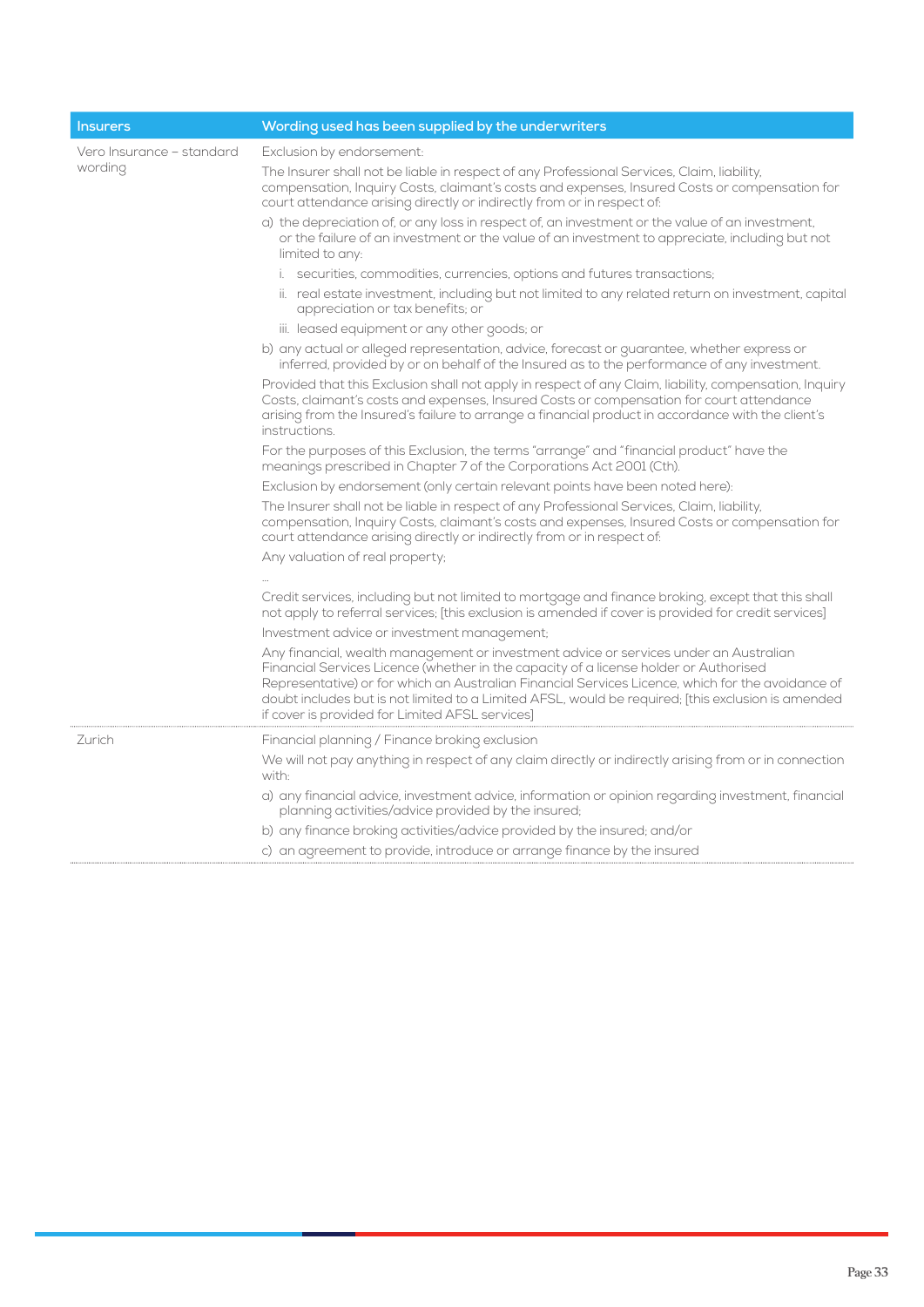## <span id="page-35-0"></span>**2.10 Specific terms: SMSF audit services**

**Regulatory Guide 243 Registration of self-managed superannuation fund auditors (RG 243) explains the types of registers of SMSF auditors maintained by ASIC and the continuing legal obligations of approved SMSF auditors.** Information used here has been supplied by the underwriters:

| <b>Insurer</b>                                     | <b>Compliance with the PI insurance</b><br>requirements of RG 243                                                                                                                                                                | Additional comments by the<br>underwriters                                                                                                     |
|----------------------------------------------------|----------------------------------------------------------------------------------------------------------------------------------------------------------------------------------------------------------------------------------|------------------------------------------------------------------------------------------------------------------------------------------------|
| Abacus Australia Ltd (CGU)                         | Yes.                                                                                                                                                                                                                             | Civil Liability.                                                                                                                               |
| AIG Australia Limited (per<br>Arthur J. Gallagher) | Yes.                                                                                                                                                                                                                             | Recent changes have been made to the<br>cancellation provisions and fraud/dishonesty<br>provisions in line with ASICs requirements.            |
| Allianz                                            | Yes.                                                                                                                                                                                                                             |                                                                                                                                                |
| AXA XL                                             | Yes.                                                                                                                                                                                                                             |                                                                                                                                                |
| CGU                                                | Yes.                                                                                                                                                                                                                             |                                                                                                                                                |
| DUAL Australia Pty Ltd                             | Yes, via an endorsement.                                                                                                                                                                                                         |                                                                                                                                                |
| London Australia Underwriting<br>(100% Lloyd's)    | Yes, via an endorsement.                                                                                                                                                                                                         | Civil Liability.                                                                                                                               |
| Marsh (Vero)                                       | Yes                                                                                                                                                                                                                              |                                                                                                                                                |
| Tasman Underwriting (Lloyd's)                      | Yes.                                                                                                                                                                                                                             |                                                                                                                                                |
| Vero Insurance                                     | Response to RG 243.34 (Appropriateness of<br>the terms and conditions of insurance):<br>The Vero policy is a civil liability policy, with no<br>exclusion for claims made in respect of SIS<br>Act audits:                       | Insureds should discuss with their broker<br>to review how their specific policy terms<br>and conditions interact with RG 243<br>requirements. |
|                                                    | Insured costs are covered:                                                                                                                                                                                                       |                                                                                                                                                |
|                                                    | a) Cover for claims arising from the<br>dishonest or fraudulent acts of Principals,<br>Employees and contractors can be<br>provided via endorsement (although<br>cover will not extend to the dishonest or<br>fraudulent party); |                                                                                                                                                |
|                                                    | b) The policy can be endorsed so that the<br>Insurer cannot cancel for innocent non-<br>disclosure or misrepresentation;                                                                                                         |                                                                                                                                                |
|                                                    | c) One reinstatement is normally provided;                                                                                                                                                                                       |                                                                                                                                                |
|                                                    | d) A standard wording with a standard suite<br>of endorsements is usually used, however<br>this may vary on a case-by-case basis.                                                                                                |                                                                                                                                                |
| Zurich                                             | Yes.                                                                                                                                                                                                                             | The policy complies with RG243,<br>however, the insured should discuss<br>the appropriateness of cover with their<br>insurance broker.         |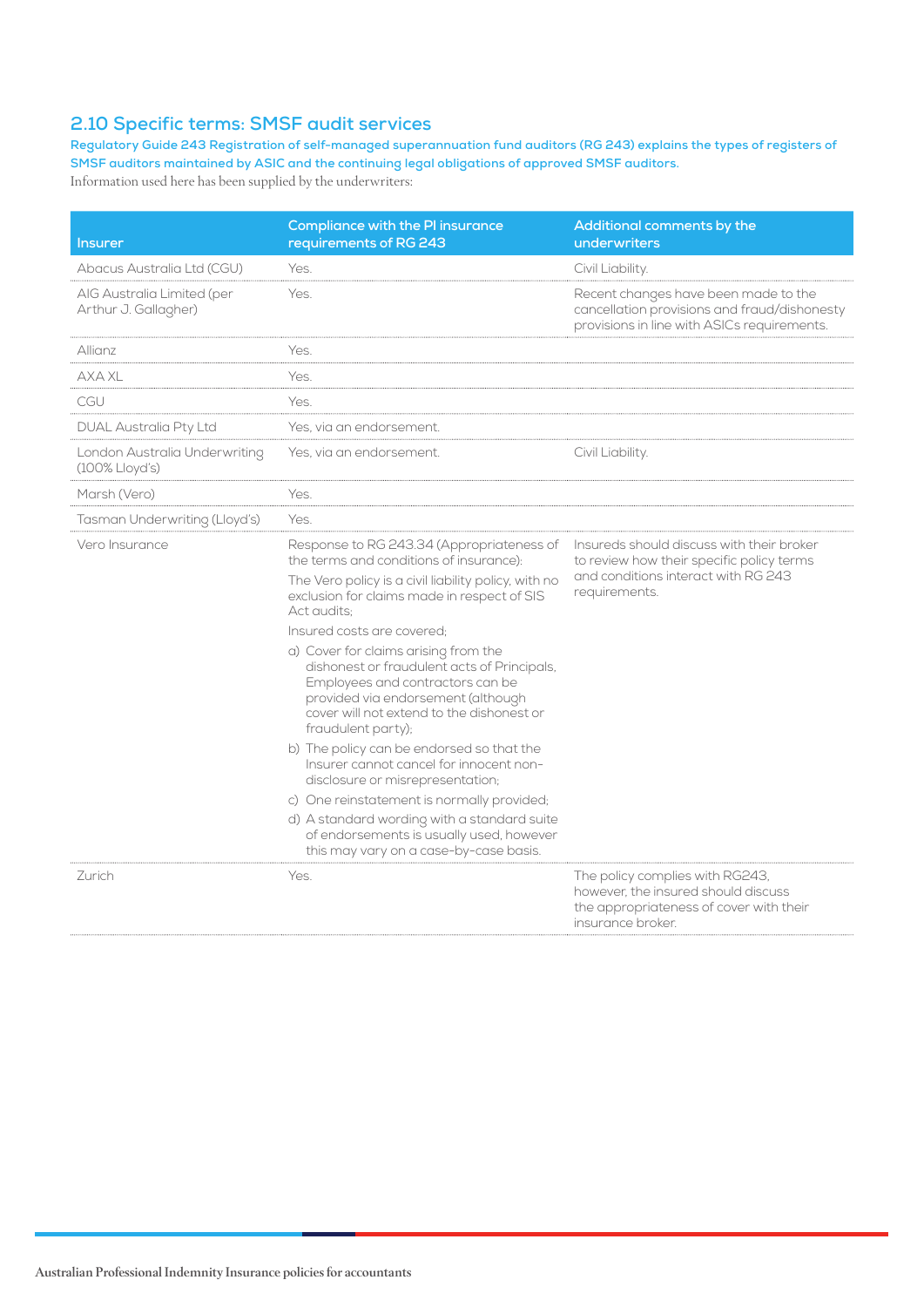## <span id="page-36-0"></span>**2.11 Specific terms: ASIC PI insurance requirements for AFS Licensees**

**Regulatory Guide 126 Compensation and insurance arrangements for AFS licensees (RG 126) explains compensation requirements for providers of financial services and ASIC's related PI insurance requirements.** Information used here has been supplied by the underwriters:

| <b>Insurer</b>                                     | <b>Compliance with the PI insurance</b><br>requirements of RG 126            | Additional comments by the<br>underwriters                                                                                                                                                                                           |
|----------------------------------------------------|------------------------------------------------------------------------------|--------------------------------------------------------------------------------------------------------------------------------------------------------------------------------------------------------------------------------------|
| Abacus Australia Ltd (CGU)                         | Yes.                                                                         |                                                                                                                                                                                                                                      |
| AIG Australia Limited (per<br>Arthur J. Gallagher) | Yes, via an endorsement.                                                     | Endorsement clarifies policy coverage in<br>accordance with.<br>ASIC's requirements. Considered on a case<br>by case basis.                                                                                                          |
| Allianz                                            | Yes.                                                                         | Cover is automatically provided for services<br>under a Limited AFSL, and also for External<br>Dispute Resolution schemes. Otherwise,<br>compliance with RG126 is not automatic and<br>is considered on an Insured by Insured basis. |
| AXA XL                                             | Yes (see comments).                                                          | Financial Service Endorsement (see above)<br>clarifies the extent of additional cover<br>provided over and above the standard<br>policy. Amendments can be made on a<br>case-by-case basis.                                          |
| CGU                                                | Yes.                                                                         | Compliance with RG126 is not automatic and<br>is considered on an Insured by Insured basis.                                                                                                                                          |
| <b>DUAL Australia Pty Ltd</b>                      | Yes, via an endorsement.                                                     |                                                                                                                                                                                                                                      |
| London Australia Underwriting<br>$(100\%$ Lloyd's) | Yes, via an endorsement.                                                     |                                                                                                                                                                                                                                      |
| Marsh (Dual) Low Fee Income<br>Earners             | Yes, via an endorsement.                                                     | Endorsement clarifies policy coverage in<br>accordance with ASIC's requirements.<br>Considered on a case by case basis.                                                                                                              |
| Marsh (Vero)                                       | Yes.                                                                         |                                                                                                                                                                                                                                      |
| Tasman Underwriting (Lloyd's)                      | Yes.                                                                         |                                                                                                                                                                                                                                      |
| Vero Insurance                                     | Yes.                                                                         | Insureds should discuss with their broker to<br>review how their specific policy terms and<br>conditions interact with ASIC's requirements.                                                                                          |
| Zurich                                             | No, as Zurich does not provide PI cover for<br>financial planning exposures. |                                                                                                                                                                                                                                      |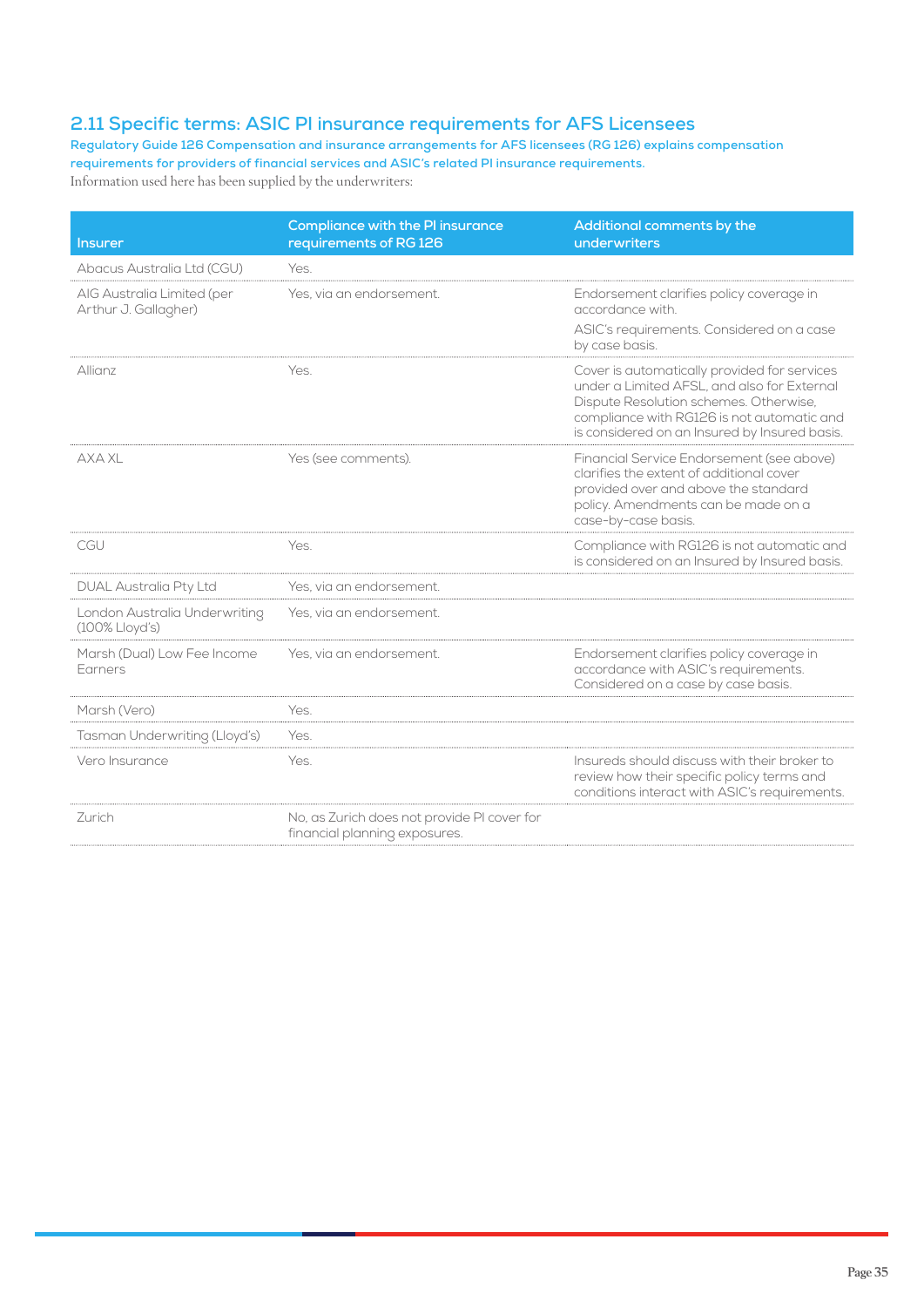# <span id="page-37-0"></span>**3. Glossary of terms**

The following draws from [a glossary of terms](http://www.vero.com.au/vero/sites/default/files/file/profin/vero-profin-professional-indemnity-glossary.pdf) commonly used in the professional indemnity insurance context issued by Vero. This is provided for an explanation of the terms used in this document and is not intended to and does not provide any form of advice or contain legal definitions. You should always look to the definitions contained in your insurance policy or other legal document as these will always prevail.

## **Automatic reinstatement (also known as increased aggregate limit of indemnity)**

Unless otherwise specified in the policy the *Limit of Indemnity (see definition)* represents the maximum amount that can be paid in any one policy period.

Some policies, however, include a clause known as an Automatic Reinstatement Clause which allows the *Limit of Indemnity* to be 'reinstated' for new, unrelated claims, should the original sum be depleted by a claim or series of claims that equals the *Limit of Indemnity.*

Depending on the number of reinstatements provided by the policy this clause can provide indemnity for multiple claims during the year where the total of these claims exceeds the policy *Limit of Indemnity.* However, no one claim payment by the insurer will exceed the policy *Limit of Indemnity.*

For example, if the Insured purchases a policy with a \$1,000,000 limit of indemnity, and the policy contains one automatic reinstatement the policy provides cover for claims aggregating up to \$2,000,000 during the period of insurance, subject to any one claim being no greater than \$1,000,000.

Note: Some professional indemnity policies only provide this on an optional basis. Please check the quote or policy wording to ascertain whether the policy contains an Automatic reinstatement clause and the number of reinstatement provided. Please ensure your policy carries at least one reinstatement.

#### **Civil liability**

Some professional indemnity policies provide cover for an insured's 'civil liability' to a third party arising out of the insured's conduct of their professional business or the provision of professional services.

Civil liability is liability of one party to another arising out of civil law, as opposed to criminal law.

There are four branches of civil law:

- 1 Tort law (the common law of torts of negligence, nuisance, and defamation);
- 2 Contract law (breach of contract):
- 3 Statutory law (e.g. the *Competition and Consumer Act 2010* (Cth))
- 4 Equity (a system of law based on the principle of 'fairness" designed to furnish remedies for wrongs which were not legally recognised or for which no adequate remedy was provided by the common law).

A civil liability ordinarily covers all four branches of civil law. However, the policy only responds to civil liability for claims arising from the conduct by the insured in relation to the nominated professional services stated in the policy schedule.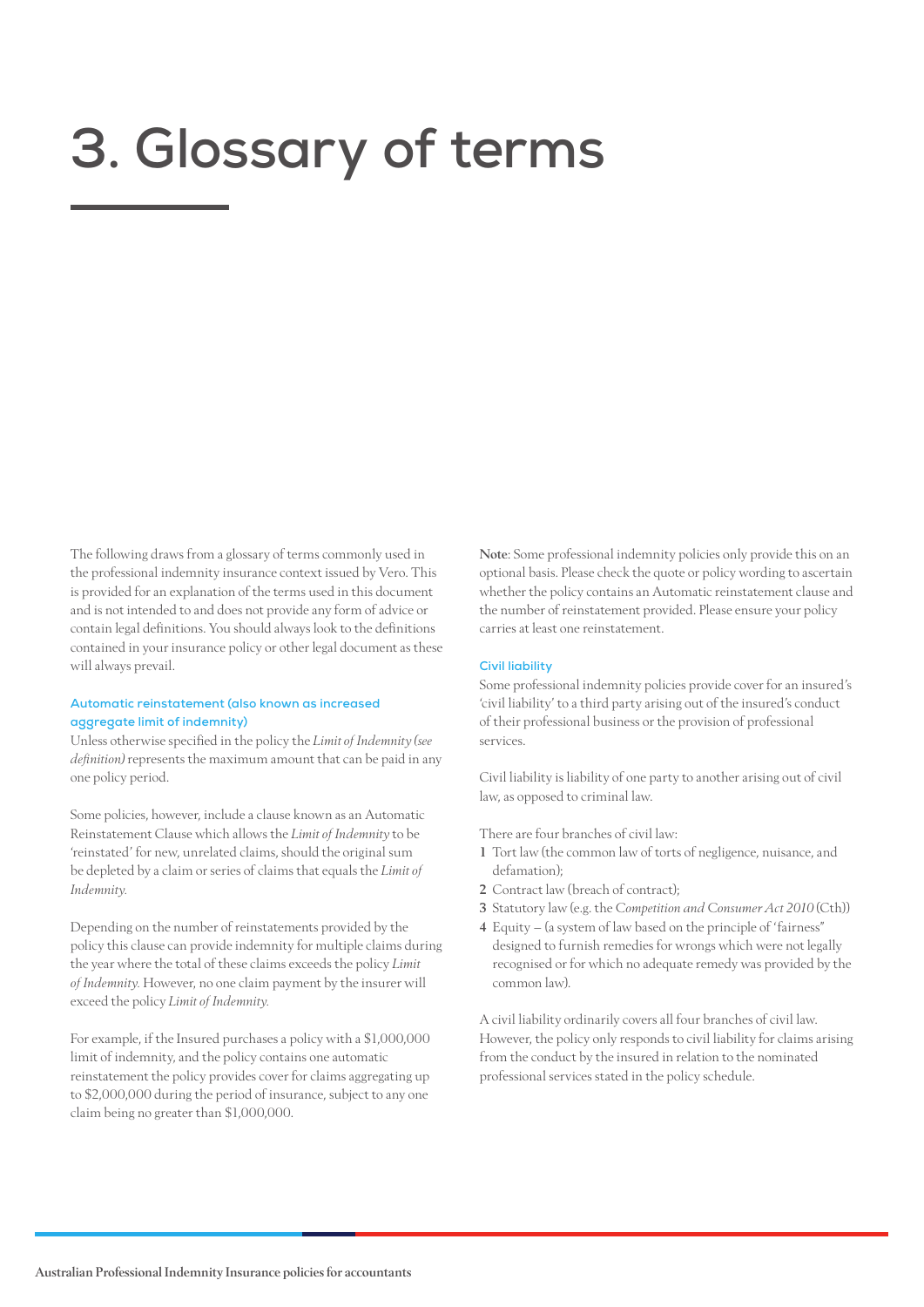### **Claim**

A 'claim' means any demand or notice (verbal or written) made by a third party against the insured for payment under the terms of the professional indemnity insurance policy to compensate them for a loss. A claim may be made by, a writ, statement of claim, application or other originating legal process or by other written or verbal notice.

Note: All professional indemnity policies have a different definition of 'claim'. Please check the policy wording carefully.

## **Claims made**

A reference to a 'claims made' policy refers to a policy which provides access to indemnity for claims made against the insured and reported to the insurer during the period of the policy. If during the period of insurance the insured notifies a circumstance that may give rise to a claim then, because of the requirements of the *Insurance Contracts Act 1984* (Cth) that also triggers coverage under the policy.

Claims made cover does not require the incident that gives rise to the claim against the insured to have taken place during the period of the policy.

## **Costs exclusive limit of indemnity**

The *Limit of Indemnity* is the maximum amount the insurer will pay in respect of any one claim first made against the insured and notified to the insurer during the period of insurance. A costs exclusive limit of indemnity does not include *Insured costs* within this limit. These costs are in addition to the *Limit of Indemnity*  (subject to any Averaging provision). See *Insured costs.*

## **Costs inclusive limit of indemnity**

The *Limit of Indemnity* is the maximum amount the insurer will pay in respect of any one claim first made against the insured and notified to the insurer during the period of insurance. A costs inclusive limit of indemnity includes within this limit *Insured costs.* This means that *Insured costs* incurred in defending a claim reduce the *Limit of Indemnity* available to satisfy the 'indemnity' or compensation amount of the claim. *See Insured costs.*

### **Excess (also known as deductible)**

The excess is a policy condition requiring the insured to pay a portion of the loss. Usually this amount represents the first amount which is payable by the insured in respect of any one claim with the insurer paying the balance over that amount up to the Limit of Indemnity.

### **Fraud and dishonesty**

Professional indemnity policies will generally exclude cover for claims arising from a fraudulent, dishonest or criminal act.

Note: Many professional indemnity policies however will provide a 'writeback' covering claims made against innocent insureds against civil liability for compensation resulting from fraudulent, dishonest or criminal acts, BUT cover will not extend to the perpetrator

of such fraudulent, dishonesty or criminal act. This cover varies significantly across different insurers' wordings.

### **Limit of indemnity**

The limit of indemnity is the maximum amount the insurer will pay for compensation and claimant's costs and expenses arising from any one claim and all claims in the aggregate made by the insured under a policy during the period of insurance. Also see Automatic reinstatement, Costs inclusive and Costs exclusive limit of indemnity.

## **Prior claims or known circumstances**

Claims made policies generally exclude claims arising from facts and circumstances known to the insured before the period of insurance. Just like any other form of insurance, a professional indemnity policy is intended to cover unforeseen circumstances/ events only.

The Prior claims or Known circumstances exclusion is a clarification that any prior claims or known circumstances to the insured are not covered by the policy.

### **Professional services**

Professional services are the insured's business activities which are covered under the professional indemnity policy. The Professional services description is usually defined manually by the insurer in the quotation supplied. Professional services can be defined within the policy wording and generally occurs when the policy wording is tailored for a specific profession.

Note: it is important that the Professional services description in a professional indemnity policy matches the activities performed by the insured.

## **Retroactive date**

The Retroactive date of a policy is the date after which acts, errors or omissions of the insured are covered; any act, error or omission occurring before that date will not be covered. That is, any act, error or omission arising from professional services provided after the Retroactive date will be covered under the policy. Retroactive cover extends cover under the policy to acts, errors or omissions that occurred prior to the inception date of the current policy period.

Policies can be underwritten with two types of retroactive dates.

- a Unlimited retroactivity where the policy will cover a claim made and reported during the policy period relating to an act, error or omission, regardless of when the act, error or omission occurred; Or
- b A "dated "retroactivity clause where the policy will cover a claim made and reported during the policy period relating to an act, error or omission that occurred after the retroactive date.

Note: If a Retroactive date is imposed, insureds should be aware of this limitation of cover.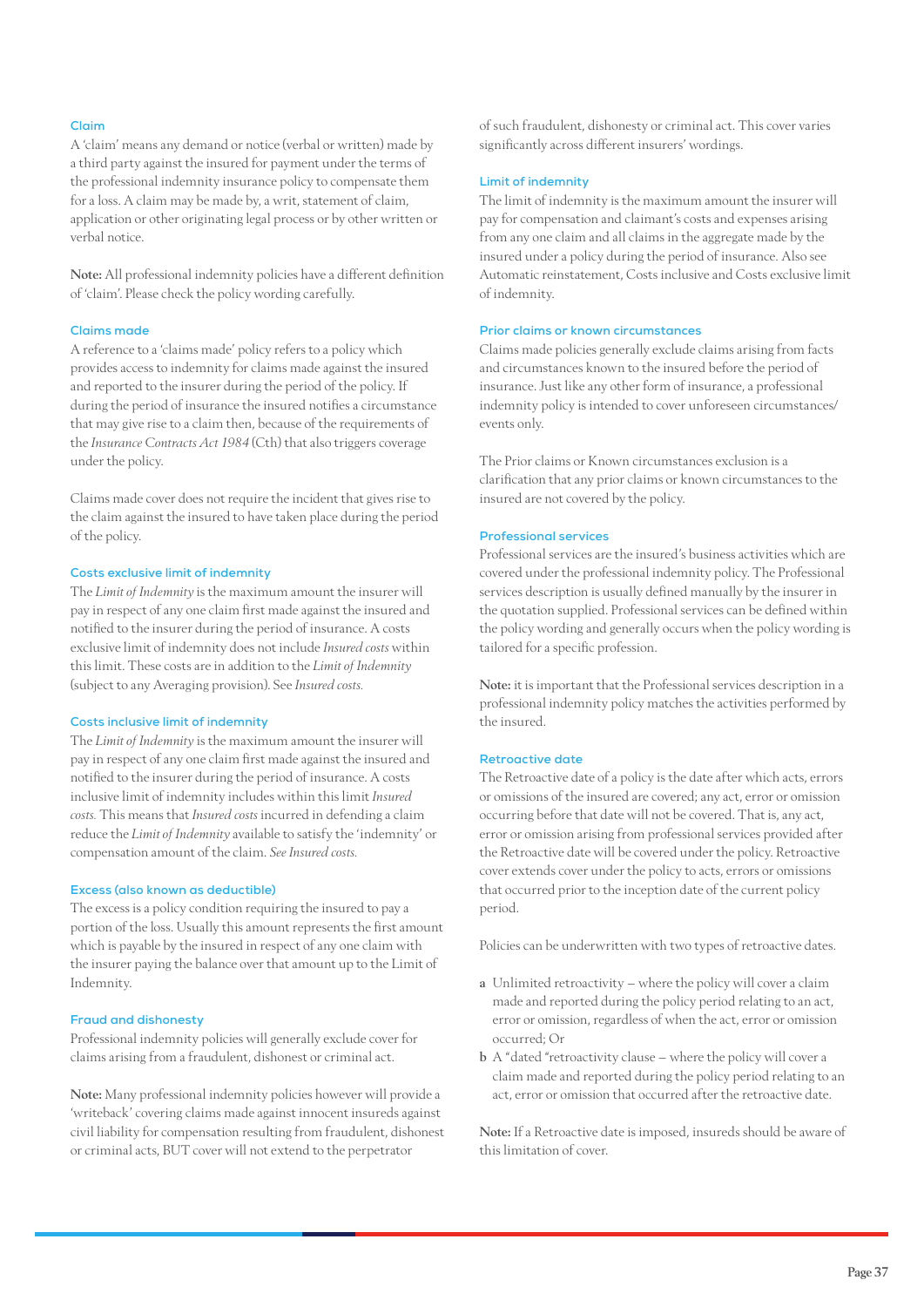### **Run-off cover**

Professional indemnity policies are usually claims made and notified policies. This means that in order to trigger the policy the claim must be made against the insured and reported to the insurer during the policy period. Companies or individuals ceasing business still have exposure to claims being made after their business ceases from their previous business activities.

Run-off cover provides cover for unknown claims made and reported following expiration of the professional indemnity policy, arising out of acts, errors or omissions made during the period when the business was active.

Note: Some Professional indemnity policies will provide automatic run-off cover up until the end of the policy period of insurance should the policy be cancelled during the policy period. Further run-off cover can then be purchased by the client for multiple years thereafter. Some insurers may only consider run-off on a year by year basis, whereas some insurers can offer multiple years of run-off in a single policy.

[Vero Insurance's full glossary of terms](http://www.vero.com.au/vero/sites/default/files/file/profin/vero-profin-professional-indemnity-glossary.pdf) commonly used in the professional indemnity insurance context is available on their website.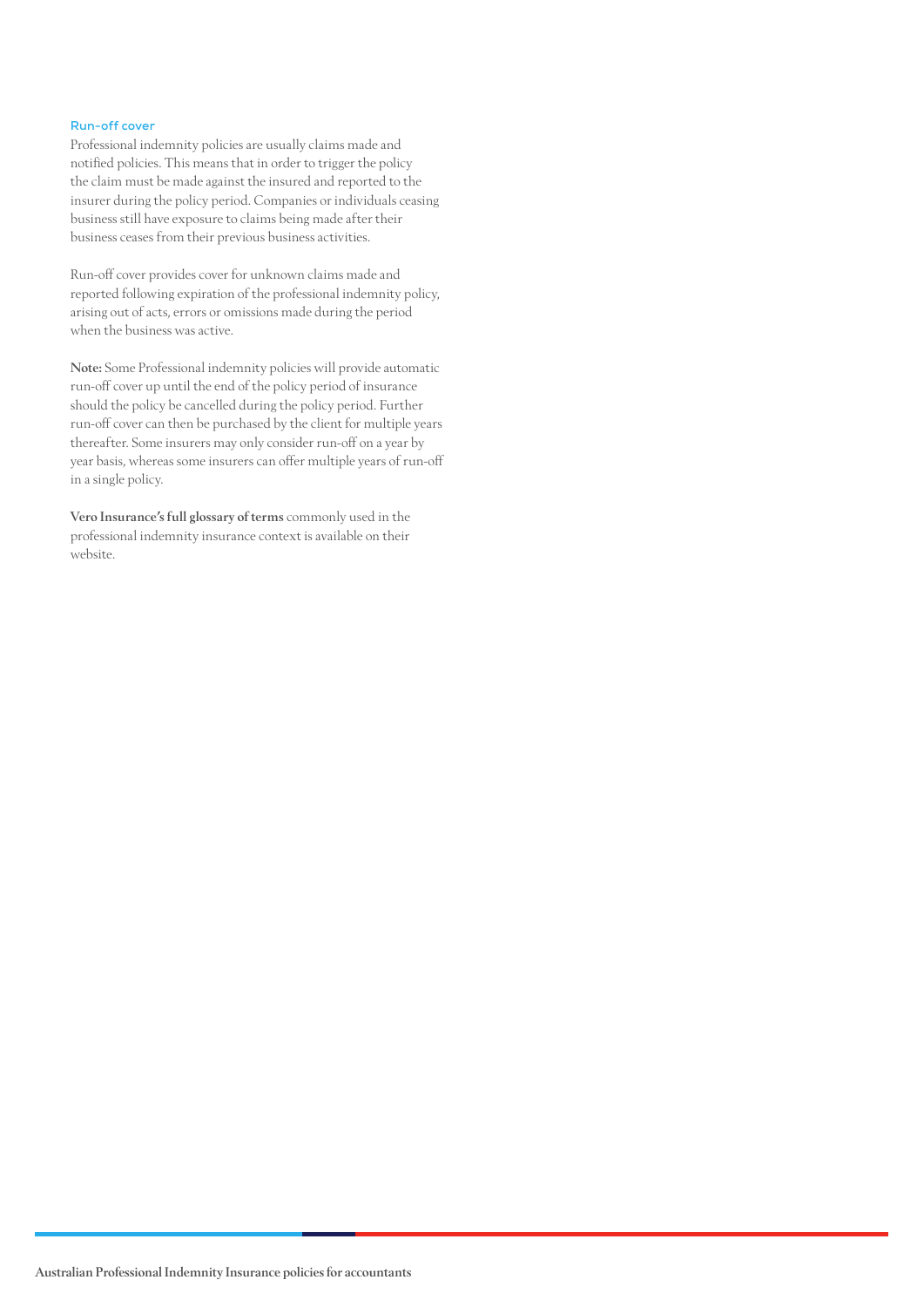# <span id="page-40-0"></span>**4. Other resources**

Our website holds a wealth of information on PI insurance. In particular:

- [General information on PI insurance](https://www.charteredaccountantsanz.com/member-services/being-in-public-practice/insurance-and-liability/professional-indemnity-insurance)
- [A calculator to calculate the amount of PI insurance you need](https://www.charteredaccountantsanz.com/tools-and-resources/practice-management/risk-management-and-quality-control/minimum-professional-indemnity-insurance-calculator)
- [PI Broker details](https://www.charteredaccountantsanz.com/member-services/being-in-public-practice/insurance-and-liability/professional-indemnity-insurance)
- [Small practice PI insurance policies \(for members with a small](https://www.charteredaccountantsanz.com/member-services/being-in-public-practice/insurance-and-liability/professional-indemnity-insurance)  [practice and a limited range of services\)](https://www.charteredaccountantsanz.com/member-services/being-in-public-practice/insurance-and-liability/professional-indemnity-insurance)
- [Regulation CR2A](http://membershandbook.charteredaccountants.com.au/im/resultDetailed.jsp?commentaries=AhICxX6AIR4JFJABRP6rZd&hitlist=index.jsp&commentaries=Ai0ped6AIR4JFJABRP6rZd&mappedTocId=Ai0ped6AIR4JFJABRP6rZd)